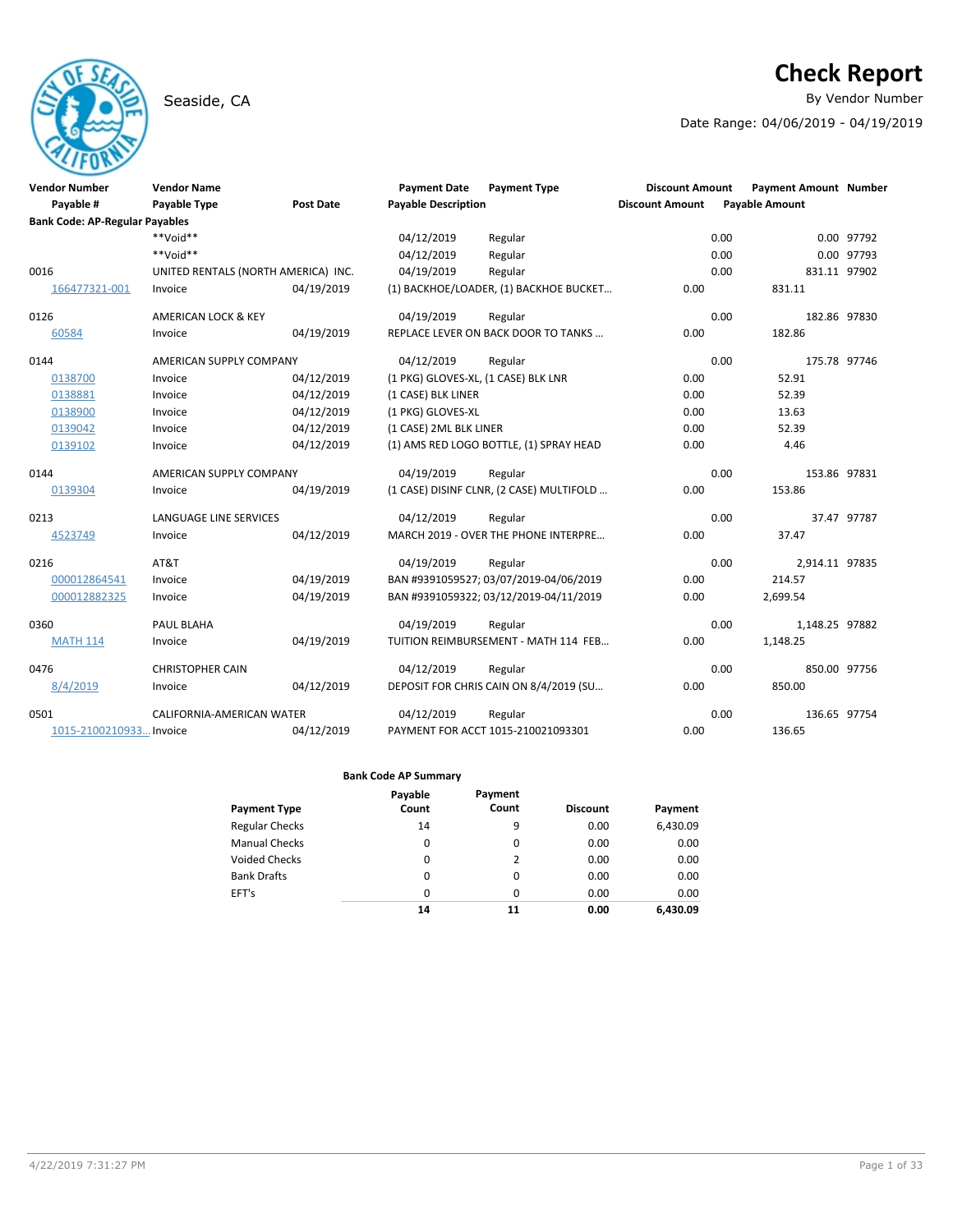| <b>Vendor Number</b>                  | <b>Vendor Name</b>          |                  | <b>Payment Date</b>        | <b>Payment Type</b> | <b>Discount Amount</b> |      | <b>Payment Amount Number</b> |                      |
|---------------------------------------|-----------------------------|------------------|----------------------------|---------------------|------------------------|------|------------------------------|----------------------|
| Payable #                             | Payable Type                | <b>Post Date</b> | <b>Payable Description</b> |                     | <b>Discount Amount</b> |      | <b>Payable Amount</b>        |                      |
| <b>Bank Code: PY-Payroll Payables</b> |                             |                  |                            |                     |                        |      |                              |                      |
| 0530                                  | CA. STATE DISBURSEMENT UNIT |                  | 04/11/2019                 | <b>Bank Draft</b>   |                        | 0.00 |                              | 321.69 XTWM3S86658   |
| <b>INV0003161</b>                     | Invoice                     | 04/11/2019       | CASE NO.: 200000001549267  |                     | 0.00                   |      | 321.69                       |                      |
| 0530                                  | CA. STATE DISBURSEMENT UNIT |                  | 04/11/2019                 | <b>Bank Draft</b>   |                        | 0.00 |                              | 299.07 XTWM3S86658   |
| <b>INV0003157</b>                     | Invoice                     | 04/11/2019       | CASE NO.: 0530033626-01    |                     | 0.00                   |      | 299.07                       |                      |
| 0530                                  | CA. STATE DISBURSEMENT UNIT |                  | 04/11/2019                 | <b>Bank Draft</b>   |                        | 0.00 |                              | 1.499.54 XTWM3S86658 |
| <b>INV0003158</b>                     | Invoice                     | 04/11/2019       | CASE NO.: 200000001441634  |                     | 0.00                   |      | 1,499.54                     |                      |
| 0530                                  | CA. STATE DISBURSEMENT UNIT |                  | 04/11/2019                 | <b>Bank Draft</b>   |                        | 0.00 |                              | 142.61 XTWM3S86658   |
| INV0003160                            | Invoice                     | 04/11/2019       | CASE NO: 200000000125769   |                     | 0.00                   |      | 142.61                       |                      |

|                       | Payable        | Payment        |                 |          |
|-----------------------|----------------|----------------|-----------------|----------|
| <b>Payment Type</b>   | Count          | Count          | <b>Discount</b> | Payment  |
| <b>Regular Checks</b> | $\Omega$       | 0              | 0.00            | 0.00     |
| <b>Manual Checks</b>  | $\Omega$       | 0              | 0.00            | 0.00     |
| <b>Voided Checks</b>  | $\Omega$       | $\Omega$       | 0.00            | 0.00     |
| <b>Bank Drafts</b>    | $\overline{4}$ | $\overline{4}$ | 0.00            | 2,262.91 |
| EFT's                 | $\Omega$       | $\Omega$       | 0.00            | 0.00     |
|                       | 4              | 4              | 0.00            | 2.262.91 |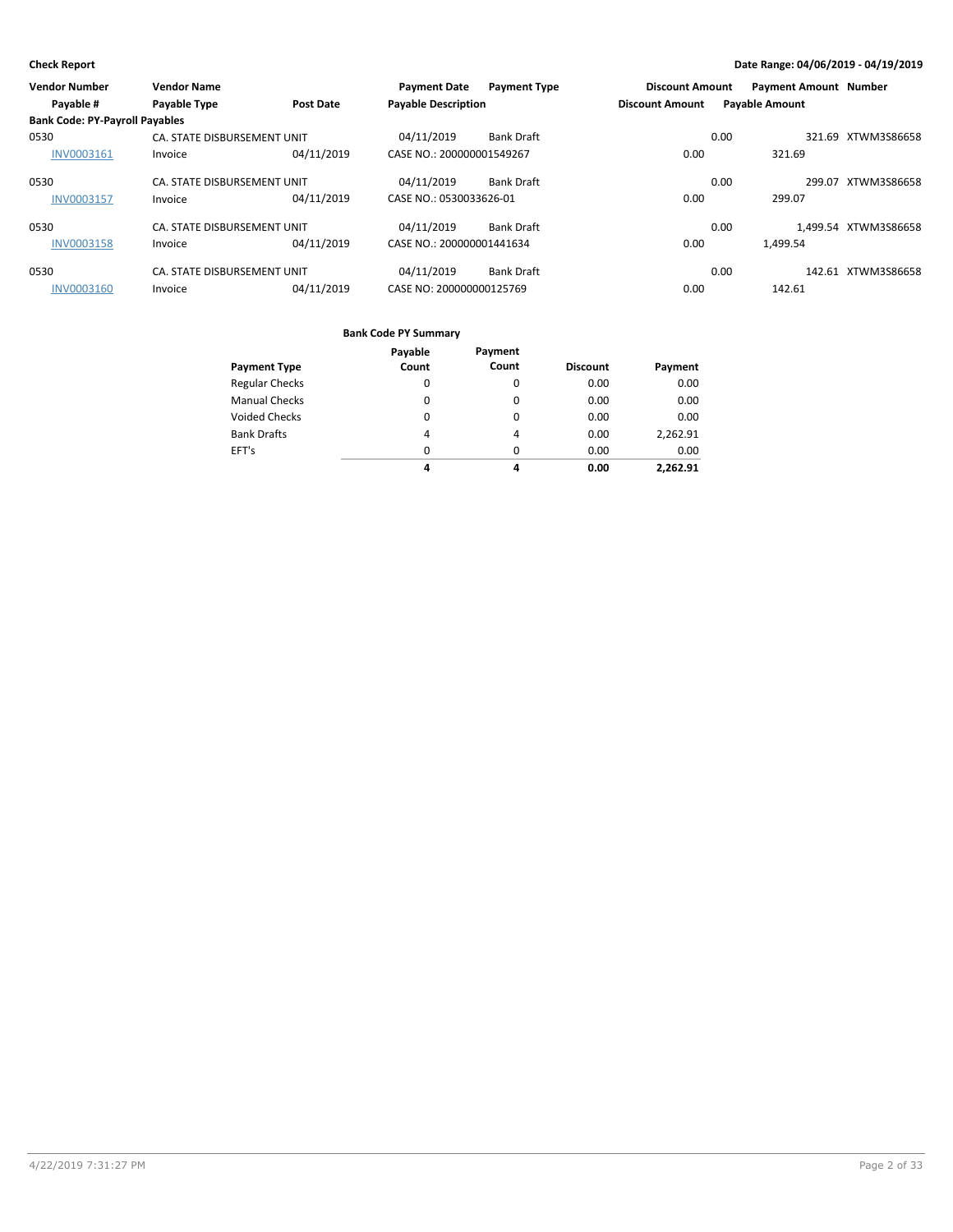| <b>Vendor Number</b><br>Payable #     | <b>Vendor Name</b><br><b>Payable Type</b> | <b>Post Date</b> | <b>Payment Date</b><br><b>Payable Description</b> | <b>Payment Type</b>                      | <b>Discount Amount</b><br><b>Discount Amount</b> | <b>Payment Amount Number</b><br><b>Payable Amount</b> |              |
|---------------------------------------|-------------------------------------------|------------------|---------------------------------------------------|------------------------------------------|--------------------------------------------------|-------------------------------------------------------|--------------|
| <b>Bank Code: AP-Regular Payables</b> |                                           |                  |                                                   |                                          |                                                  |                                                       |              |
| 0759                                  | MONTEREY CO. WEEKLY CLASSIFIEDS           |                  | 04/12/2019                                        | Regular                                  |                                                  | 0.00                                                  | 265.51 97795 |
| 209-091801-00007 Invoice              |                                           | 04/12/2019       | LEGAL NOTICE - PLANNING SMA-18-01                 |                                          | 0.00                                             | 92.93                                                 |              |
| 212-091801-00007 Invoice              |                                           | 04/12/2019       | LEGAL NOTICE - PLANNING SMA-18-01                 |                                          | 0.00                                             | 92.93                                                 |              |
| 229-091801-00007 Invoice              |                                           | 04/12/2019       |                                                   | LEGAL NOTICE - MUNI CODE AMEND - ANIM    | 0.00                                             | 79.65                                                 |              |
| 0898                                  | <b>CRYSTAL SPRINGS WATER</b>              |                  | 04/12/2019                                        | Regular                                  |                                                  | 0.00                                                  | 237.50 97762 |
| 0000090128                            | Invoice                                   | 04/12/2019       | 656 BROADWAY AVE - 3/6/19                         |                                          | 0.00                                             | 8.50                                                  |              |
| 0000093859                            | Invoice                                   | 04/12/2019       |                                                   | 440 HARCOURT - ENGINEERING - 3/13/19     | 0.00                                             | 11.00                                                 |              |
| 0000093860                            | Invoice                                   | 04/12/2019       | 440 HARCOURT RMS - 3/13/19                        |                                          | 0.00                                             | 36.50                                                 |              |
| 0000093863                            | Invoice                                   | 04/12/2019       | 986 HILBY AVE                                     |                                          | 0.00                                             | 35.75                                                 |              |
| 0000093864                            | Invoice                                   | 04/12/2019       | 1136 WHEELER ST.                                  |                                          | 0.00                                             | 67.00                                                 |              |
| 0000093865                            | Invoice                                   | 04/12/2019       | 1148 WHEELER ST.                                  |                                          | 0.00                                             | 35.75                                                 |              |
| 0000104912                            | Invoice                                   | 04/12/2019       |                                                   | 440 HARCOURT - ENGINEERING (LATE FEE)    | 0.00                                             | 5.00                                                  |              |
| 0000104913                            | Invoice                                   | 04/12/2019       | 440 HARCOURT RMS (LATE FEE)                       |                                          | 0.00                                             | 5.00                                                  |              |
| 0000104914                            | Invoice                                   | 04/12/2019       | 656 BROADWAY AVE (LATE FEE)                       |                                          | 0.00                                             | 5.00                                                  |              |
| 0000105253                            | Invoice                                   | 04/12/2019       | 986 HILBY AVE.                                    |                                          | 0.00                                             | 18.00                                                 |              |
| 0000105254                            | Invoice                                   | 04/12/2019       | 1148 WHEELER ST.                                  |                                          | 0.00                                             | 5.00                                                  |              |
| 0000105255                            | Invoice                                   | 04/12/2019       | 1136 WHEELER ST.                                  |                                          | 0.00                                             | 5.00                                                  |              |
| 0922                                  | <b>CYPRESS COAST FORD-LINCOLN</b>         |                  | 04/12/2019                                        | Regular                                  |                                                  | 0.00<br>150.00 97763                                  |              |
| 340790                                | Invoice                                   | 04/12/2019       |                                                   | TAG #T3427; 2006 FORD CROWN VICTORIA     | 0.00                                             | 75.00                                                 |              |
| 340866                                | Invoice                                   | 04/12/2019       |                                                   | TAG #T3340; 2007 FORD CROWN VICTORIA     | 0.00                                             | 75.00                                                 |              |
| 0981                                  | DEL MAR FRENCH LAUNDRY, INC.              |                  | 04/12/2019                                        | Regular                                  |                                                  | 0.00<br>110.50 97767                                  |              |
| 03/25/2019                            | Invoice                                   | 04/12/2019       | <b>RECREATION DEPT - 7 TABLE CLOTHS</b>           |                                          | 0.00                                             | 45.50                                                 |              |
| 04/08/2019                            | Invoice                                   | 04/12/2019       | <b>RECREATION DEPT - 10 TABLE CLOTHS</b>          |                                          | 0.00                                             | 65.00                                                 |              |
| 0988                                  | DEL REY CAR WASH                          |                  | 04/19/2019                                        | Regular                                  |                                                  | 0.00<br>111.50 97844                                  |              |
| 1009                                  | Invoice                                   | 04/19/2019       |                                                   | SEASIDE PD - (6) FULL SERVICE CAR WASHES | 0.00                                             | 111.50                                                |              |
| 1152                                  | <b>ENTENMANN-ROVIN COMPANY</b>            |                  | 04/12/2019                                        | Regular                                  |                                                  | 0.00<br>182.08 97769                                  |              |
| 0142785-IN                            | Invoice                                   | 04/12/2019       |                                                   | (1) SEASIDE DOME BADGE; SHIP ORDER #01   | 0.00                                             | 57.64                                                 |              |
| 0142945-IN                            | Invoice                                   | 04/12/2019       |                                                   | (1) SEASIDE DOME BADGE; SHIP ORDER #01   | 0.00                                             | 124.44                                                |              |

|                       | Payable  | Payment  |                 |          |
|-----------------------|----------|----------|-----------------|----------|
| <b>Payment Type</b>   | Count    | Count    | <b>Discount</b> | Payment  |
| <b>Regular Checks</b> | 22       | 6        | 0.00            | 1,057.09 |
| <b>Manual Checks</b>  | 0        | 0        | 0.00            | 0.00     |
| <b>Voided Checks</b>  | 0        | 0        | 0.00            | 0.00     |
| <b>Bank Drafts</b>    | 0        | $\Omega$ | 0.00            | 0.00     |
| EFT's                 | $\Omega$ | $\Omega$ | 0.00            | 0.00     |
|                       | 22       | 6        | 0.00            | 1.057.09 |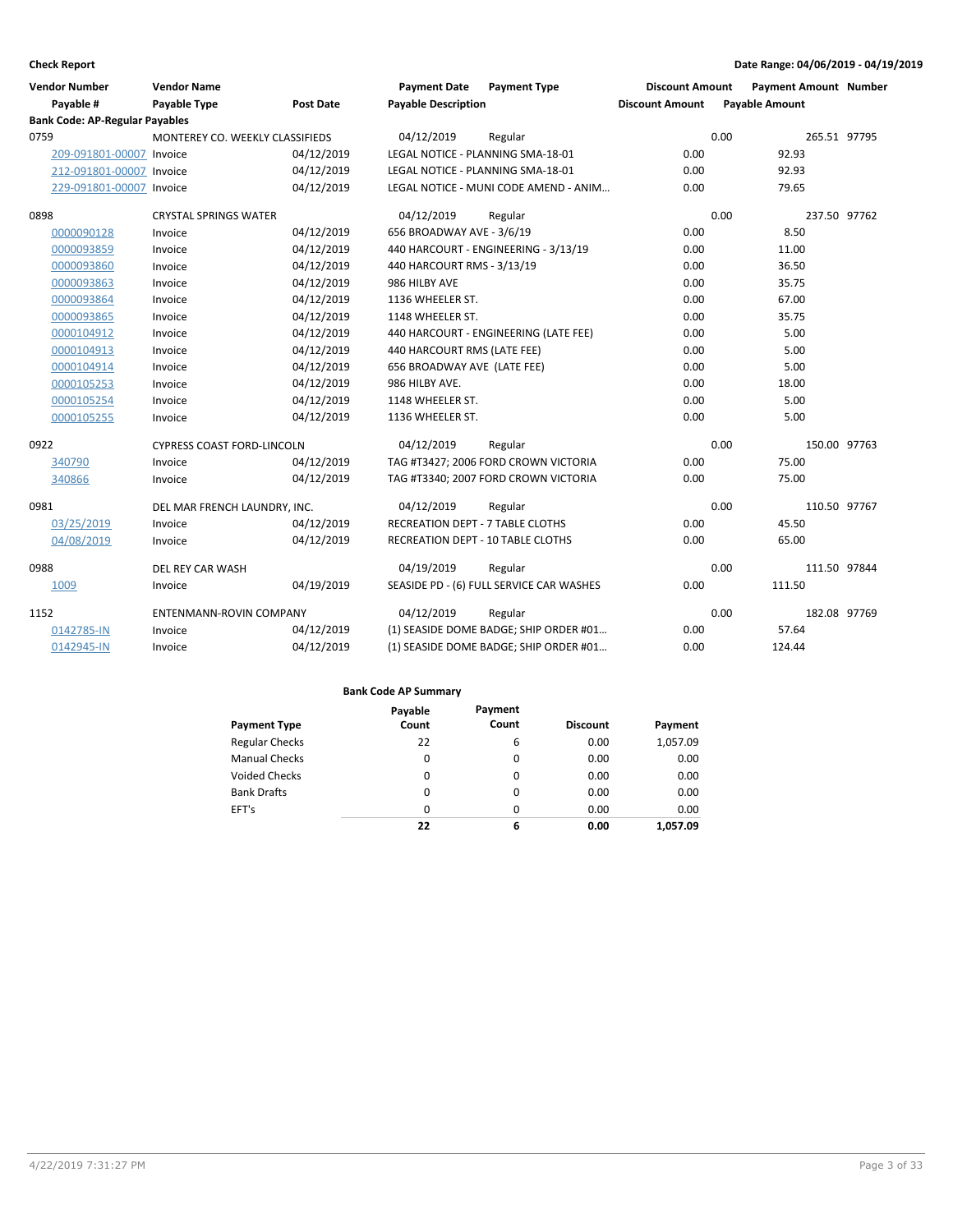| <b>Vendor Number</b>                  | <b>Vendor Name</b>         |                  | <b>Payment Date</b><br><b>Payment Type</b> | <b>Discount Amount</b> | <b>Payment Amount Number</b> |
|---------------------------------------|----------------------------|------------------|--------------------------------------------|------------------------|------------------------------|
| Payable #                             | Payable Type               | <b>Post Date</b> | <b>Payable Description</b>                 | <b>Discount Amount</b> | <b>Payable Amount</b>        |
| <b>Bank Code: PY-Payroll Payables</b> |                            |                  |                                            |                        |                              |
| 1268                                  | <b>FRANCHISE TAX BOARD</b> |                  | 04/16/2019<br>Regular                      | 0.00                   | 1.053.78 18899               |
| <b>INV0003075</b>                     | Invoice                    | 03/14/2019       | <b>EWO FOR TAXES</b>                       | 0.00                   | 200.00                       |
| <b>INV0003079</b>                     | Invoice                    | 03/14/2019       | EWO #: 676040852589148781                  | 0.00                   | 100.00                       |
| <b>INV0003080</b>                     | Invoice                    | 03/14/2019       | EWO #: 342932563571220362                  | 0.00                   | 124.23                       |
| <b>INV0003081</b>                     | Invoice                    | 03/14/2019       | ACCT #: *7D644220181                       | 0.00                   | 182.00                       |
| INV0003114                            | Invoice                    | 03/28/2019       | <b>EWO FOR TAXES</b>                       | 0.00                   | 200.00                       |
| INV0003117                            | Invoice                    | 03/28/2019       | EWO #: 676040852589148781                  | 0.00                   | 100.00                       |
| <b>INV0003118</b>                     | Invoice                    | 03/28/2019       | EWO #: 342932563571220362                  | 0.00                   | 147.55                       |

|                       | Payable | Payment  |                 |          |
|-----------------------|---------|----------|-----------------|----------|
| <b>Payment Type</b>   | Count   | Count    | <b>Discount</b> | Payment  |
| <b>Regular Checks</b> |         | 1        | 0.00            | 1,053.78 |
| <b>Manual Checks</b>  | 0       | 0        | 0.00            | 0.00     |
| <b>Voided Checks</b>  | 0       | 0        | 0.00            | 0.00     |
| <b>Bank Drafts</b>    | 0       | 0        | 0.00            | 0.00     |
| EFT's                 | 0       | $\Omega$ | 0.00            | 0.00     |
|                       | 7       | 1        | 0.00            | 1.053.78 |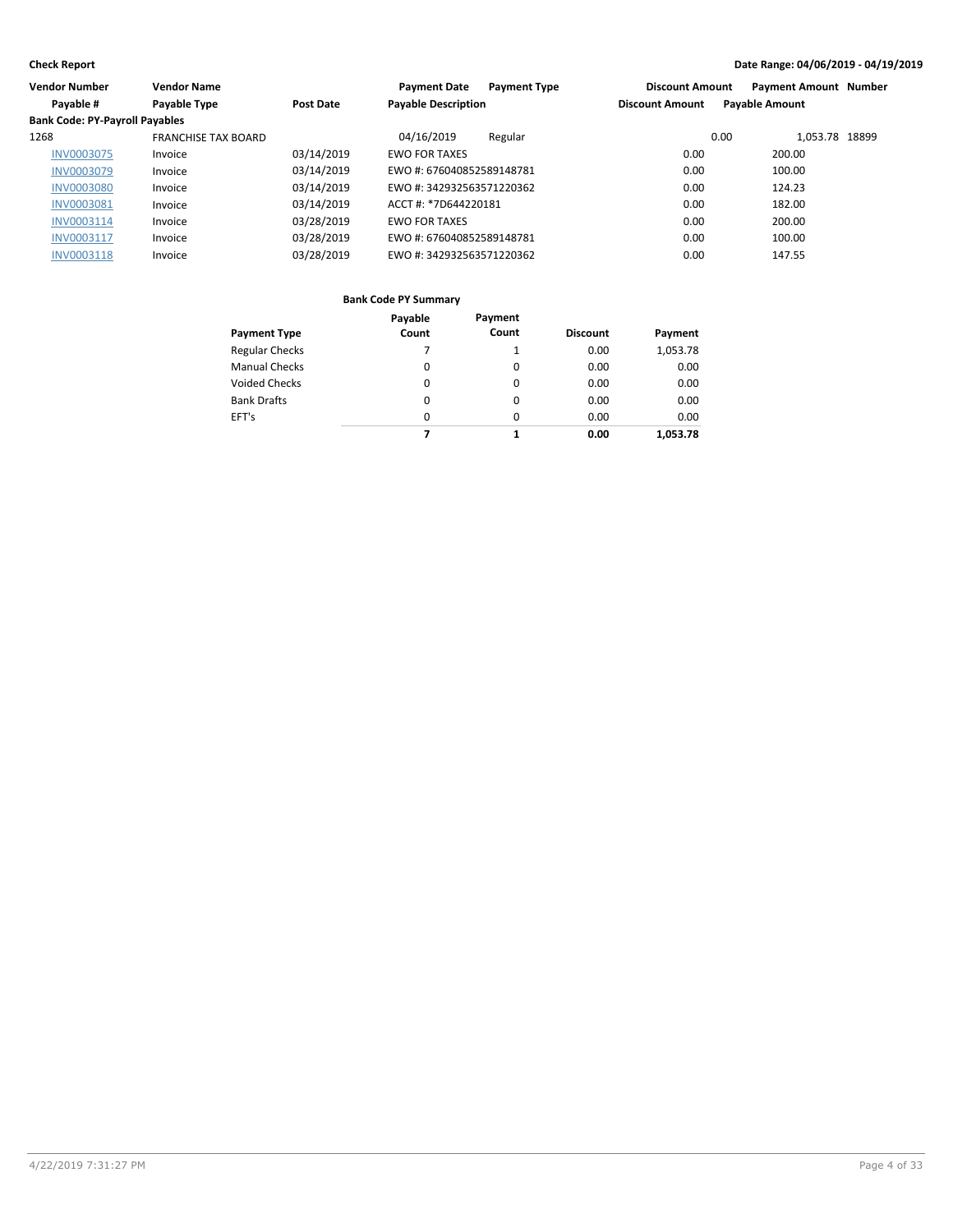| <b>Vendor Number</b>                  | <b>Vendor Name</b>                   |                  | <b>Payment Date</b>                 | <b>Payment Type</b>                        | <b>Discount Amount</b> |      | <b>Payment Amount Number</b> |  |
|---------------------------------------|--------------------------------------|------------------|-------------------------------------|--------------------------------------------|------------------------|------|------------------------------|--|
| Payable #                             | Payable Type                         | <b>Post Date</b> | <b>Payable Description</b>          |                                            | <b>Discount Amount</b> |      | <b>Payable Amount</b>        |  |
| <b>Bank Code: AP-Regular Payables</b> |                                      |                  |                                     |                                            |                        |      |                              |  |
| 1334                                  | JOHN C GEMMA                         |                  | 04/19/2019                          | Regular                                    |                        | 0.00 | 5,830.40 97858               |  |
| <b>CS1905</b>                         | Invoice                              | 04/19/2019       |                                     | (3) VEEAM ESSENTIALS 2-CORE RENWL 1 YR     | 0.00                   |      | 594.30                       |  |
| CS1906                                | Invoice                              | 04/19/2019       | FEB - MAR 2019 NETW SUPPORT         |                                            | 0.00                   |      | 1,000.00                     |  |
| CS1907                                | Invoice                              | 04/19/2019       |                                     | (110) NOVELL GROUPWISE YRLY MAINT 1 US     | 0.00                   |      | 4,236.10                     |  |
|                                       |                                      |                  |                                     |                                            |                        |      |                              |  |
| 1372                                  | <b>GOLDFARB &amp; LIPMAN LLP</b>     |                  | 04/12/2019                          | Regular                                    |                        | 0.00 | 280.00 97776                 |  |
| 130428                                | Invoice                              | 04/12/2019       |                                     | FEES THROUGH 02/28/19; FILE NO 274-1       | 0.00                   |      | 280.00                       |  |
| 1402                                  | <b>GREATER VICTORY TEMPLE</b>        |                  | 04/19/2019                          |                                            |                        | 0.00 | 4,268.79 97853               |  |
|                                       |                                      |                  |                                     | Regular                                    | 0.00                   |      |                              |  |
| $\overline{3}$                        | Invoice                              | 04/19/2019       | 3 QTR, FY2018/19, CDBG PAYMENT      |                                            |                        |      | 4,268.79                     |  |
| 1483                                  | BROWNSTEIN HYATT FARBER SCHRECK, LLP |                  | 04/12/2019                          | Regular                                    |                        | 0.00 | 4,164.60 97752               |  |
| 753363                                | Invoice                              | 04/12/2019       |                                     | FEB 2019 SVCS - CITY WATER STRATEGY        | 0.00                   |      | 4,022.10                     |  |
| 754009                                | Invoice                              | 04/12/2019       |                                     | SVCS THROUGH 2/28/2019 - AUDIT MATTERS     | 0.00                   |      | 142.50                       |  |
|                                       |                                      |                  |                                     |                                            |                        |      |                              |  |
| 1494                                  | HD SUPPLY FACILITIES MAINTENANCE     |                  | 04/12/2019                          | Regular                                    |                        | 0.00 | 133.45 97778                 |  |
| 9171295493                            | Credit Memo                          | 04/12/2019       |                                     | CREDIT FOR (1) OCCSENS CEILING MNT         | 0.00                   |      | $-120.71$                    |  |
| 9171372582                            | Invoice                              | 04/12/2019       |                                     | (12) LED BULB, (12) LED NAUTICAL WALL FIX  | 0.00                   |      | 254.16                       |  |
|                                       |                                      |                  |                                     |                                            |                        |      |                              |  |
| 1943                                  | <b>LEGAL SERVICES FOR SENIORS</b>    |                  | 04/19/2019                          | Regular                                    |                        | 0.00 | 2,795.33 97862               |  |
| $\overline{3}$                        | Invoice                              | 04/19/2019       | 3 QTR, FY2018/19 CDBG PAYMENT       |                                            | 0.00                   |      | 2.795.33                     |  |
| 2129                                  | <b>MONTEREY COUNTY PEACE</b>         |                  | 04/12/2019                          | Regular                                    |                        | 0.00 | 712.50 97797                 |  |
| 2019018R                              | Invoice                              | 04/12/2019       | MARCH 2019 - SHOOTING RANGE USE     |                                            | 0.00                   |      | 712.50                       |  |
|                                       |                                      |                  |                                     |                                            |                        |      |                              |  |
| 2132                                  | MEALS ON WHEELS OF THE               |                  | 04/19/2019                          | Regular                                    |                        | 0.00 | 256.84 97865                 |  |
| $\overline{3}$                        | Invoice                              | 04/19/2019       | 3 QTR, FY2018/19, CDBG PAYMENT      |                                            | 0.00                   |      | 256.84                       |  |
|                                       |                                      |                  |                                     |                                            |                        |      |                              |  |
| 2184                                  | <b>MISSION LINEN SERVICE</b>         |                  | 04/19/2019                          | Regular                                    |                        | 0.00 | 164.42 97867                 |  |
| 509585894                             | Invoice                              | 04/19/2019       | FIRE DEPT - LAUNDRY SVC 4/4/19      |                                            | 0.00                   |      | 82.21                        |  |
| 509633674                             | Invoice                              | 04/19/2019       | FIRE DEPT - LAUNDRY SVC 4/11/19     |                                            | 0.00                   |      | 82.21                        |  |
| 2186                                  | <b>MISSION UNIFORM SERVICE</b>       |                  | 04/12/2019                          | Regular                                    |                        | 0.00 | 113.60 97790                 |  |
| 509578053                             | Invoice                              | 04/12/2019       |                                     | RECREATION DEPT - UNIFORM SERVICE 4/3/     | 0.00                   |      | 113.60                       |  |
|                                       |                                      |                  |                                     |                                            |                        |      |                              |  |
| 2186                                  | <b>MISSION UNIFORM SERVICE</b>       |                  | 04/19/2019                          | Regular                                    |                        | 0.00 | 239.51 97868                 |  |
| 509425405                             | Invoice                              | 04/19/2019       | FIRE DEPT - LAUNDRY SVC 3/12/19     |                                            | 0.00                   |      | 33.18                        |  |
| 509521524                             | Invoice                              | 04/19/2019       | FIRE DEPT - LAUNDRY SVC 3/26/19     |                                            | 0.00                   |      | 33.18                        |  |
| 509615839                             | Invoice                              | 04/19/2019       | FIRE DEPT - LAUNDRY SVC 4/9/19      |                                            | 0.00                   |      | 33.18                        |  |
| 509624756                             | Invoice                              | 04/19/2019       |                                     | RECREATION DEPT - UNIFORM SVC 4/10/19      | 0.00                   |      | 113.60                       |  |
| 509638348                             | Invoice                              | 04/19/2019       |                                     | RECREATION DEPT - UNIFORM SVC 4/10/19      | 0.00                   |      | 26.37                        |  |
|                                       |                                      |                  |                                     |                                            |                        |      |                              |  |
| 2232                                  | <b>CITY OF MONTEREY</b>              |                  | 04/12/2019                          | Regular                                    |                        | 0.00 | 2,363.28 97757               |  |
| 83257                                 | Invoice                              | 04/12/2019       | PRVNT OFFICE SUPPLIES               |                                            | 0.00                   |      | 1,143.07                     |  |
| 83258                                 | Invoice                              | 04/12/2019       |                                     | PRVNT TRNG - 50TH ANNUAL CHIA CONF - E     | 0.00                   |      | 1,220.21                     |  |
| 2236                                  | MBS BUSINESS SYSTEMS                 |                  | 04/19/2019                          | Regular                                    |                        | 0.00 | 1,011.35 97864               |  |
| 347343                                | Invoice                              | 04/19/2019       |                                     | CITY CLERK COPIER / KONICA MINOLTA C22     | 0.00                   |      | 1,011.35                     |  |
|                                       |                                      |                  |                                     |                                            |                        |      |                              |  |
| 2273                                  | MONTEREY COUNTY HEALTH DEPT          |                  | 04/12/2019                          | Regular                                    |                        | 0.00 | 337.50 97796                 |  |
| IN0982326                             | Invoice                              | 04/12/2019       |                                     | FAC # FA0815147/ LIQUID WASTE HAULERS-     | 0.00                   |      | 337.50                       |  |
|                                       |                                      |                  |                                     |                                            |                        |      |                              |  |
| 2279                                  | COUNTY OF MONTEREY IT DEPT.          |                  | 04/12/2019                          | Regular                                    |                        | 0.00 | 1,875.06 97760               |  |
| 822 2/2019                            | Invoice                              | 04/12/2019       |                                     | FEB 2019 - SEASIDE POLICE DEPT (822) IT CH | 0.00                   |      | 1,139.75                     |  |
| 847 2/2019                            | Invoice                              | 04/12/2019       |                                     | FEB 2019 - SEASIDE FIRE DEPT (847) IT CHAR | 0.00                   |      | 735.31                       |  |
|                                       |                                      |                  | 04/19/2019                          |                                            |                        | 0.00 | 193.00 97875                 |  |
| 2290                                  | MONTEREY COUNTY RECORDER             |                  |                                     | Regular                                    |                        |      |                              |  |
| <b>FLORES</b>                         | Invoice                              | 04/19/2019       |                                     | 795 AMADOR AVE LOAN - DOCUMENT FEES        | 0.00                   |      | 193.00                       |  |
| 2294                                  | MONTEREY CO. SHERIFF-CORONER         |                  | 04/19/2019                          | Regular                                    |                        | 0.00 | 27,860.71 97874              |  |
| 1458                                  | Invoice                              | 04/19/2019       | 1/1/19-3/31/19 CJIS (Q3 FY 2018/19) |                                            | 0.00                   |      | 27,860.71                    |  |
|                                       |                                      |                  |                                     |                                            |                        |      |                              |  |
| 2295                                  | MONTEREY COUNTY PETROLEUM            |                  | 04/12/2019                          | Regular                                    |                        | 0.00 | 3,763.34 97798               |  |
| 326215                                | Invoice                              | 04/12/2019       |                                     | 1070 GALLONS UNLEADED REG GASOLINE         | 0.00                   |      | 3,763.34                     |  |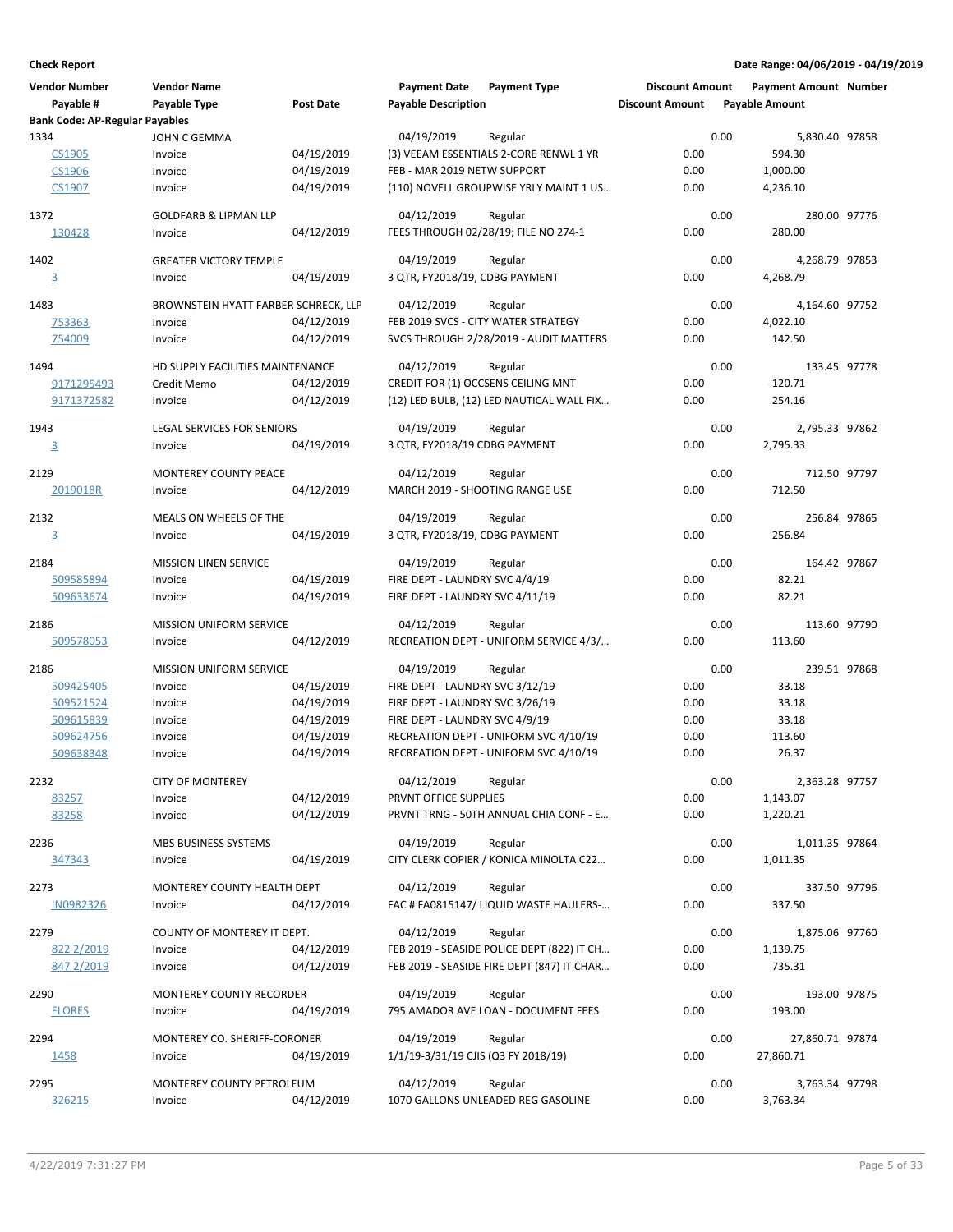| <b>Vendor Number</b>      | <b>Vendor Name</b>                |                  | <b>Payment Date</b>        | <b>Payment Type</b>                        | <b>Discount Amount</b> | <b>Payment Amount Number</b> |              |
|---------------------------|-----------------------------------|------------------|----------------------------|--------------------------------------------|------------------------|------------------------------|--------------|
| Payable #                 | Payable Type                      | <b>Post Date</b> | <b>Payable Description</b> |                                            | <b>Discount Amount</b> | <b>Payable Amount</b>        |              |
| 2322                      | <b>MONTEREY PENINSULA COLLEGE</b> |                  | 04/12/2019                 | Regular                                    |                        | 0.00                         | 411.00 97799 |
| 902289819                 | Invoice                           | 04/12/2019       |                            | STUDENT ID # 902289819 - LEE MURRAY - F    | 0.00                   | 411.00                       |              |
| 2328                      | <b>WALLACE GROUP</b>              |                  | 04/19/2019                 | Regular                                    |                        | 2,408.75 97905<br>0.00       |              |
| 47861                     | Invoice                           | 04/19/2019       |                            | FEB 2019 - DEL MONTE SEWER UPGRADE         | 0.00                   | 1,396.25                     |              |
| 47866                     | Invoice                           | 04/19/2019       |                            | FEB 2019 - STORM GRATE PROJ MGMT           | 0.00                   | 1,012.50                     |              |
| 2338                      | <b>MONTEREY PENINSULA WATER</b>   |                  | 04/19/2019                 | Regular                                    |                        | 0.00<br>1,526.49 97877       |              |
| 04/26/2018 - 05/3 Invoice |                                   | 06/22/2018       |                            | SEASIDE SURCHARGE 4/26/18 - 5/31/18        | 0.00                   | 4,595.31                     |              |
| 3/28/18-4/26/18           | Credit Memo                       | 06/20/2018       |                            | <b>CREDIT FOR MAY SURCHARGE REMITTANCE</b> | 0.00                   | $-3,068.82$                  |              |
| 2342                      | <b>MONTEREY REGIONAL WASTE</b>    |                  | 04/12/2019                 | Regular                                    |                        | 12.049.00 97800<br>0.00      |              |
| <b>HFH1907</b>            | Invoice                           | 04/12/2019       |                            | MAR 2018-FEB 2019- GREEN WASTE FRANCH      | 0.00                   | 12,049.00                    |              |
| 2342                      | <b>MONTEREY REGIONAL WASTE</b>    |                  | 04/12/2019                 | Regular                                    |                        | 0.00                         | 876.06 97801 |
| SCALES MAR19 0 Invoice    |                                   | 04/12/2019       | SCALES MAR19 057           |                                            | 0.00                   | 876.06                       |              |

| <b>Payment Type</b>   | Payable<br>Count | Payment<br>Count | <b>Discount</b> | Payment   |
|-----------------------|------------------|------------------|-----------------|-----------|
| <b>Regular Checks</b> | 36               | 23               | 0.00            | 73,634.98 |
| <b>Manual Checks</b>  | 0                | 0                | 0.00            | 0.00      |
| <b>Voided Checks</b>  | $\Omega$         | $\Omega$         | 0.00            | 0.00      |
| <b>Bank Drafts</b>    | 0                | $\Omega$         | 0.00            | 0.00      |
| EFT's                 | 0                | 0                | 0.00            | 0.00      |
|                       | 36               | 23               | 0.00            | 73.634.98 |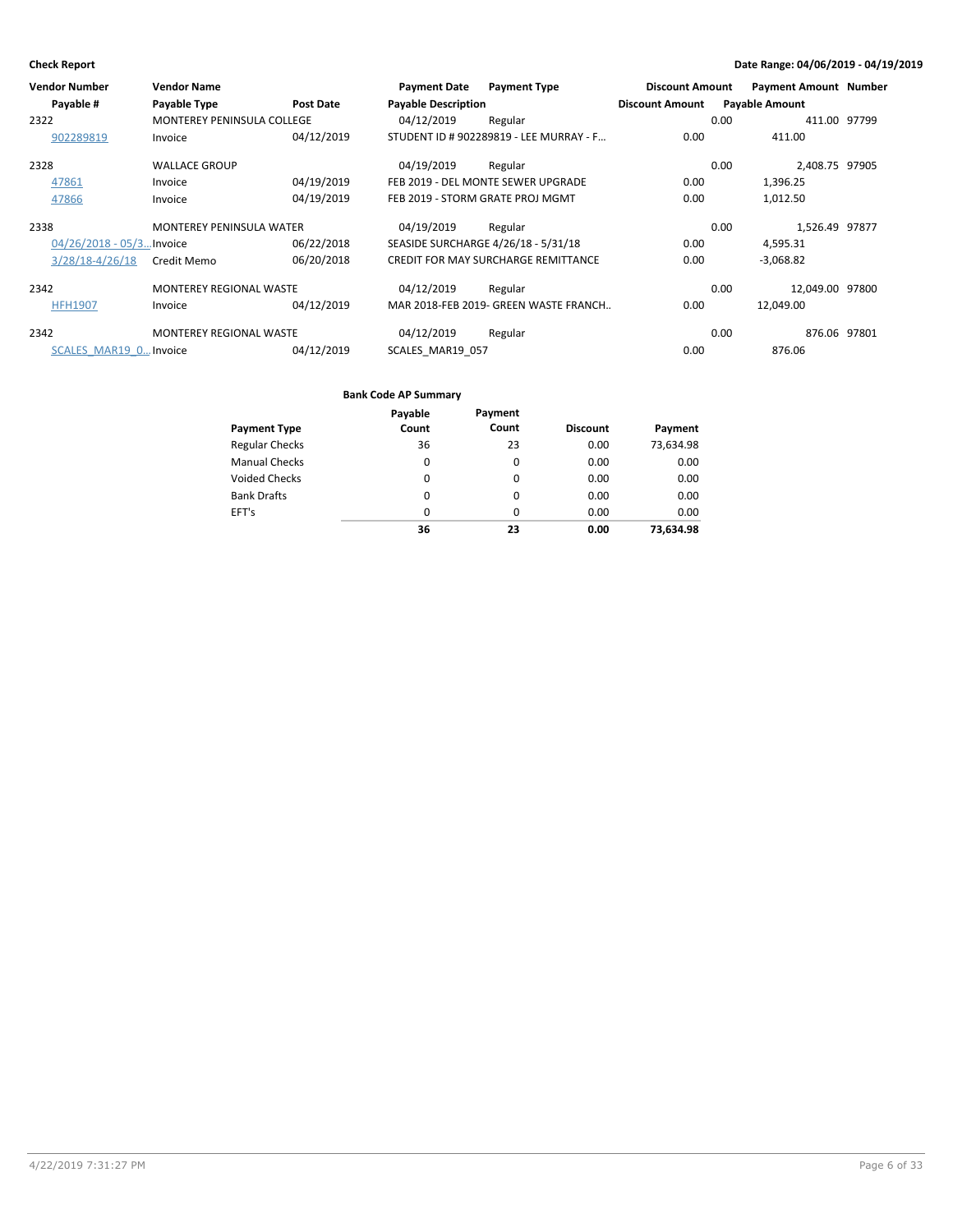| <b>Vendor Number</b>                  | <b>Vendor Name</b>            |            | <b>Payment Date</b><br><b>Payment Type</b> | <b>Discount Amount</b> | <b>Payment Amount Number</b> |  |
|---------------------------------------|-------------------------------|------------|--------------------------------------------|------------------------|------------------------------|--|
| Payable #                             | Payable Type                  | Post Date  | <b>Payable Description</b>                 | <b>Discount Amount</b> | <b>Payable Amount</b>        |  |
| <b>Bank Code: PY-Payroll Payables</b> |                               |            |                                            |                        |                              |  |
| 2346                                  | <b>MONTEREY SPORTS CENTER</b> |            | 04/16/2019<br>Regular                      | 0.00                   | 1.116.00 18896               |  |
| DM0000181                             | Debit Memo                    | 04/16/2019 | M. GARCIA ADJ                              | 0.00                   | 77.00                        |  |
| <b>INV0003064</b>                     | Invoice                       | 03/14/2019 | <b>GYM MBRSHIP - SINGLE</b>                | 0.00                   | 306.00                       |  |
| <b>INV0003065</b>                     | Invoice                       | 03/14/2019 | <b>GYM MBRSHP - SENIOR</b>                 | 0.00                   | 40.00                        |  |
| <b>INV0003066</b>                     | Invoice                       | 03/14/2019 | <b>GYM MBRSHIP - FAMILY</b>                | 0.00                   | 693.00                       |  |

| <b>Payment Type</b>   | Payable<br>Count | Payment<br>Count | <b>Discount</b> |          |
|-----------------------|------------------|------------------|-----------------|----------|
|                       |                  |                  |                 | Payment  |
| <b>Regular Checks</b> | 4                |                  | 0.00            | 1,116.00 |
| <b>Manual Checks</b>  | 0                | 0                | 0.00            | 0.00     |
| <b>Voided Checks</b>  | 0                | 0                | 0.00            | 0.00     |
| <b>Bank Drafts</b>    | 0                | 0                | 0.00            | 0.00     |
| EFT's                 | 0                | 0                | 0.00            | 0.00     |
|                       | 4                | 1                | 0.00            | 1.116.00 |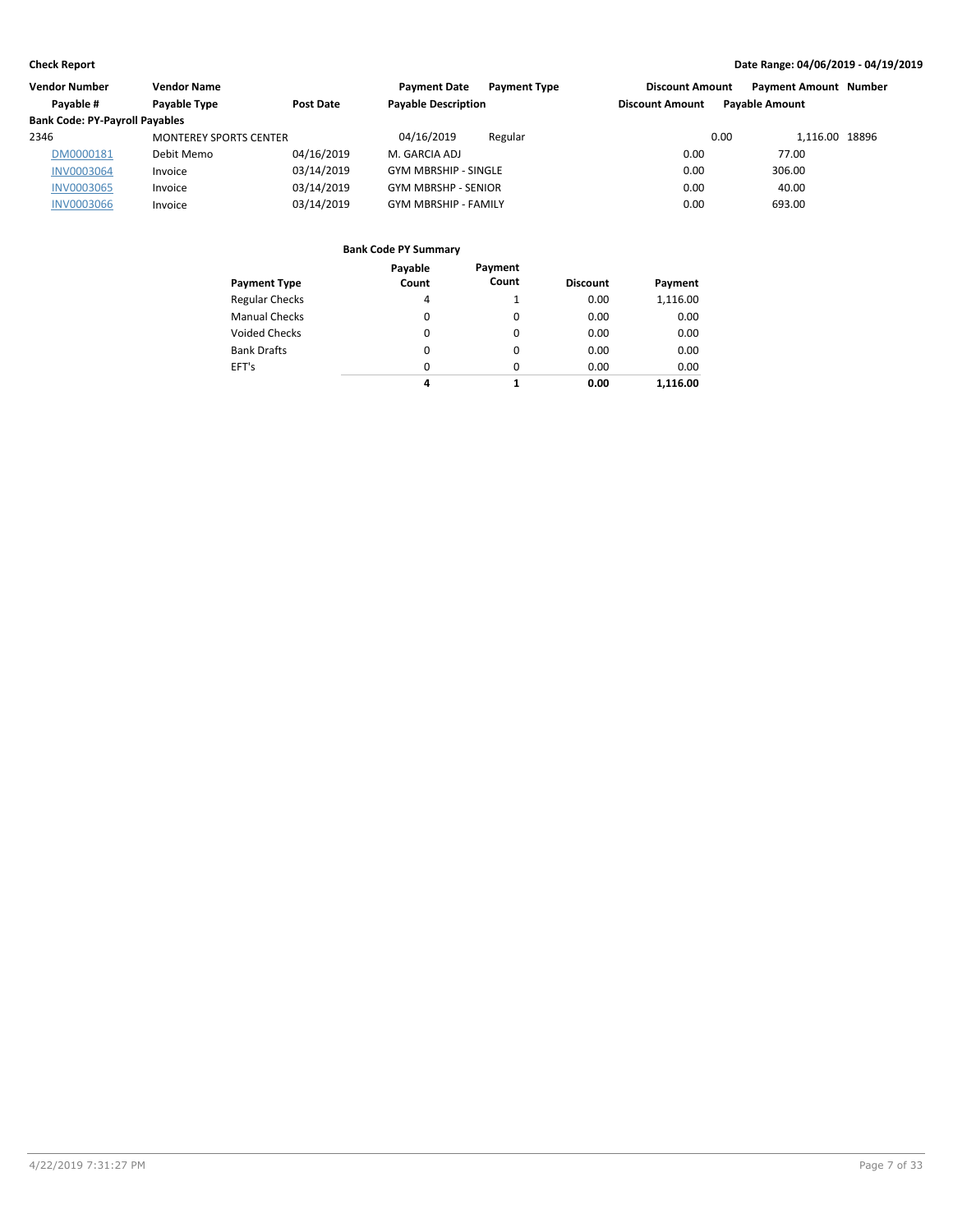| <b>Vendor Name</b>                    |                  | <b>Payment Date</b>      | <b>Payment Type</b> |                                                                                                                                                                                                                                                                                                                                                                              |                       |                                                                                                   |
|---------------------------------------|------------------|--------------------------|---------------------|------------------------------------------------------------------------------------------------------------------------------------------------------------------------------------------------------------------------------------------------------------------------------------------------------------------------------------------------------------------------------|-----------------------|---------------------------------------------------------------------------------------------------|
| Payable Type                          | <b>Post Date</b> |                          |                     | <b>Discount Amount</b>                                                                                                                                                                                                                                                                                                                                                       | <b>Payable Amount</b> |                                                                                                   |
| <b>Bank Code: AP-Regular Payables</b> |                  |                          |                     |                                                                                                                                                                                                                                                                                                                                                                              |                       |                                                                                                   |
| <b>MONTEREY TIRE SERVICE</b>          |                  | 04/12/2019               | Regular             |                                                                                                                                                                                                                                                                                                                                                                              |                       | 492.92 97803                                                                                      |
| Invoice                               | 04/12/2019       |                          |                     | 0.00                                                                                                                                                                                                                                                                                                                                                                         | 471.19                |                                                                                                   |
| Invoice                               | 04/12/2019       |                          |                     | 0.00                                                                                                                                                                                                                                                                                                                                                                         | 21.73                 |                                                                                                   |
| PACIFIC GAS & ELECTRIC                |                  | 04/19/2019               | Regular             |                                                                                                                                                                                                                                                                                                                                                                              | 0.00                  |                                                                                                   |
| 8460074755-8 4/4Invoice               | 04/19/2019       |                          |                     | 0.00                                                                                                                                                                                                                                                                                                                                                                         | 46,357.67             |                                                                                                   |
| PACIFIC GAS & ELECTRIC                |                  | 04/19/2019               | Regular             |                                                                                                                                                                                                                                                                                                                                                                              |                       | 70.16 97881                                                                                       |
| Invoice                               | 04/18/2019       |                          |                     | 0.00                                                                                                                                                                                                                                                                                                                                                                         | 70.16                 |                                                                                                   |
|                                       |                  | 04/12/2019               | Regular             |                                                                                                                                                                                                                                                                                                                                                                              |                       | 228.61 97808                                                                                      |
| Invoice                               | 04/12/2019       | (4) BRAKE LINE FI        |                     | 0.00                                                                                                                                                                                                                                                                                                                                                                         | 7.95                  |                                                                                                   |
| Invoice                               | 04/12/2019       |                          |                     | 0.00                                                                                                                                                                                                                                                                                                                                                                         | 28.12                 |                                                                                                   |
| Invoice                               | 04/12/2019       |                          |                     | 0.00                                                                                                                                                                                                                                                                                                                                                                         | 142.97                |                                                                                                   |
| Invoice                               | 04/12/2019       |                          |                     | 0.00                                                                                                                                                                                                                                                                                                                                                                         | 18.57                 |                                                                                                   |
| Invoice                               | 04/12/2019       |                          |                     | 0.00                                                                                                                                                                                                                                                                                                                                                                         | 11.79                 |                                                                                                   |
| Invoice                               | 04/12/2019       |                          |                     | 0.00                                                                                                                                                                                                                                                                                                                                                                         | 7.28                  |                                                                                                   |
| Invoice                               | 04/12/2019       |                          |                     | 0.00                                                                                                                                                                                                                                                                                                                                                                         | 3.27                  |                                                                                                   |
| Invoice                               | 04/12/2019       |                          |                     | 0.00                                                                                                                                                                                                                                                                                                                                                                         | 8.66                  |                                                                                                   |
|                                       |                  | PREMIUM AUTO PARTS, INC. |                     | <b>Payable Description</b><br>(4) FUSION TOURING 98H<br>(1) PARTS BOOT#, (1) LFP FLAT REPAIR PASS.<br>PGE Collective 4/4/2019<br>INDIVIDUAL ACCOUNTS 4/8/19<br>FIRE DEPT - (1) MICROFIBER TOWEL, (1) GLA<br>(1) MEGA TRON 5 YR<br>(10) MINI LAMP, (10) MINI BULB, (10) MINI<br>(1) TIRE GAGE DUAL<br>(2) SPARK PLUG-SML ENG<br>(1) NIF SPARK/GAPPER<br>(1) CLEANER/DEGREASER |                       | <b>Discount Amount</b><br><b>Payment Amount Number</b><br>0.00<br>46,357.67 97880<br>0.00<br>0.00 |

| Payment Type          | Payable<br>Count | Payment<br>Count | <b>Discount</b> | Payment   |
|-----------------------|------------------|------------------|-----------------|-----------|
| <b>Regular Checks</b> | 12               | 4                | 0.00            | 47,149.36 |
| Manual Checks         | 0                | $\Omega$         | 0.00            | 0.00      |
| Voided Checks         | 0                | $\Omega$         | 0.00            | 0.00      |
| <b>Bank Drafts</b>    | 0                | $\Omega$         | 0.00            | 0.00      |
| EFT's                 | 0                | $\Omega$         | 0.00            | 0.00      |
|                       | 12               | 4                | 0.00            | 47.149.36 |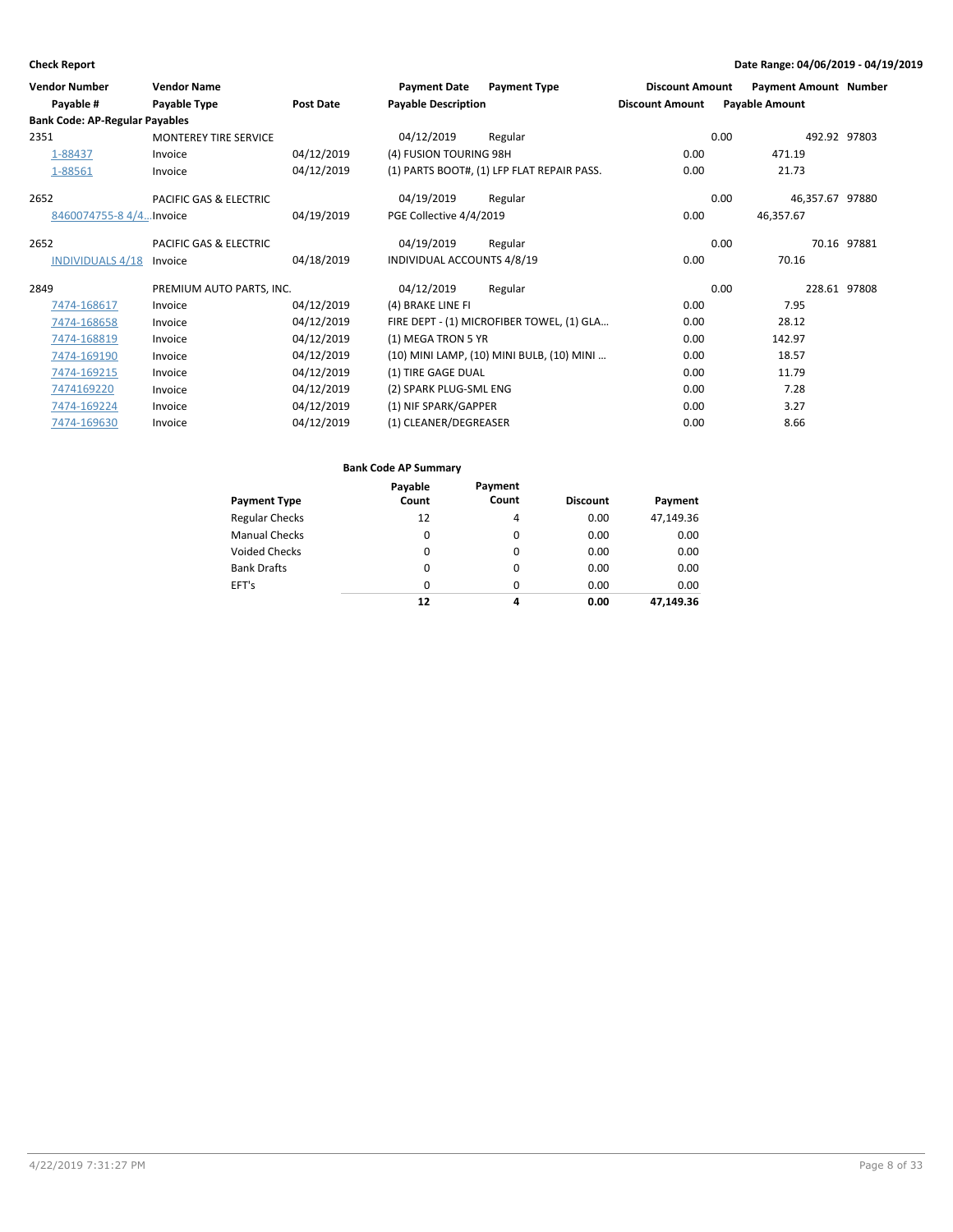| <b>Vendor Number</b>                  | <b>Vendor Name</b>                  |                  | <b>Payment Date</b>             | <b>Payment Type</b>                    | <b>Discount Amount</b> | <b>Payment Amount Number</b> |         |                       |
|---------------------------------------|-------------------------------------|------------------|---------------------------------|----------------------------------------|------------------------|------------------------------|---------|-----------------------|
| Payable #                             | Payable Type                        | <b>Post Date</b> | <b>Payable Description</b>      |                                        | <b>Discount Amount</b> | <b>Payable Amount</b>        |         |                       |
| <b>Bank Code: PY-Payroll Payables</b> |                                     |                  |                                 |                                        |                        |                              |         |                       |
| 2877                                  | PUBLIC EMPLOYEES' RETIREMENT SYSTEM |                  | 04/19/2019                      | <b>Bank Draft</b>                      |                        | 0.00                         |         | 252.49 1001304569     |
| <b>INV0003200</b>                     | Invoice                             | 04/19/2019       |                                 | A. KANAGAKI 3/14/19 REPORTING CONTRIB  | 0.00                   | 252.49                       |         |                       |
| 2877                                  | PUBLIC EMPLOYEES' RETIREMENT SYSTEM |                  | 04/19/2019                      | <b>Bank Draft</b>                      |                        | 0.00                         | $-0.03$ | 1001304569            |
| CM0000192                             | Credit Memo                         | 04/19/2019       | ROUNDING ADJ                    |                                        | 0.00                   | $-0.03$                      |         |                       |
| 2877                                  | PUBLIC EMPLOYEES' RETIREMENT SYSTEM |                  | 04/19/2019                      | <b>Bank Draft</b>                      |                        | 0.00                         | 59.69   | 1001304569            |
| DM0000182                             | Debit Memo                          | 04/19/2019       |                                 | D. FREEMAN, B. RAINERI & B. SMITH ADJS | 0.00                   | 59.69                        |         |                       |
| 2877                                  | PUBLIC EMPLOYEES' RETIREMENT SYSTEM |                  | 04/19/2019                      | <b>Bank Draft</b>                      |                        | 0.00                         |         | 120,918.60 1001304569 |
| INV0003124                            | Invoice                             | 03/28/2019       | GROUP 70001 - MANAGEMENT        |                                        | 0.00                   | 120.918.60                   |         |                       |
| 2877                                  | PUBLIC EMPLOYEES' RETIREMENT SYSTEM |                  | 04/19/2019                      | <b>Bank Draft</b>                      |                        | 0.00                         |         | 3.72 1001304569       |
| DM0000183                             | Debit Memo                          | 04/19/2019       | A. FOWLER & M. VASQUEZ SB RETRO |                                        | 0.00                   | 3.72                         |         |                       |

|                       | Payable | Payment |                 |            |
|-----------------------|---------|---------|-----------------|------------|
| Payment Type          | Count   | Count   | <b>Discount</b> | Payment    |
| <b>Regular Checks</b> | 0       | 0       | 0.00            | 0.00       |
| <b>Manual Checks</b>  | 0       | 0       | 0.00            | 0.00       |
| Voided Checks         | 0       | 0       | 0.00            | 0.00       |
| <b>Bank Drafts</b>    | 5       | 5       | 0.00            | 121,234.47 |
| EFT's                 | 0       | 0       | 0.00            | 0.00       |
|                       | 5       | 5       | 0.00            | 121.234.47 |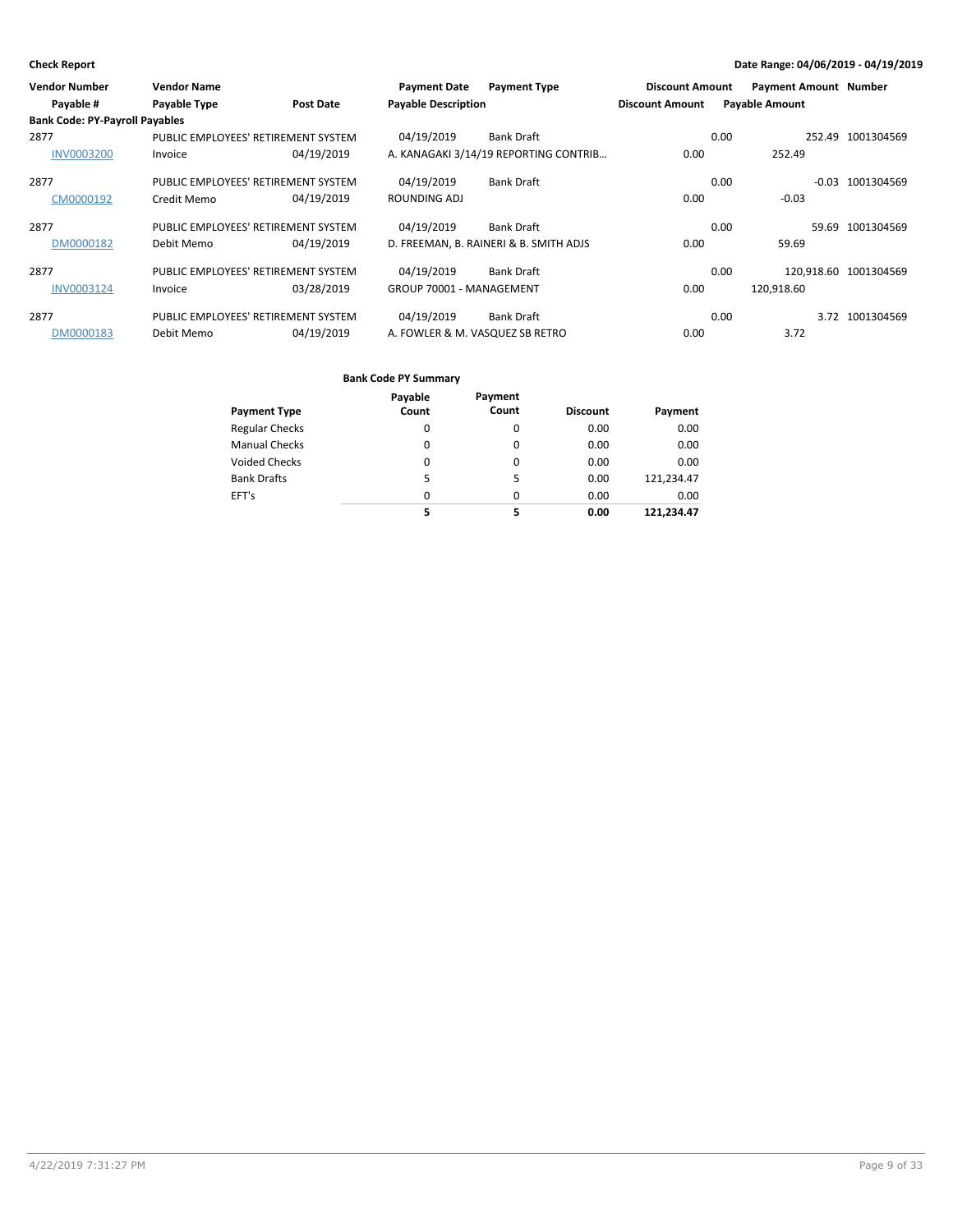| <b>Vendor Number</b><br>Payable #     | <b>Vendor Name</b><br>Payable Type | Post Date  | <b>Payment Date</b><br><b>Payable Description</b> | <b>Payment Type</b>                       | <b>Discount Amount</b><br><b>Discount Amount</b> |      | <b>Payment Amount Number</b><br><b>Payable Amount</b> |             |
|---------------------------------------|------------------------------------|------------|---------------------------------------------------|-------------------------------------------|--------------------------------------------------|------|-------------------------------------------------------|-------------|
| <b>Bank Code: AP-Regular Payables</b> |                                    |            |                                                   |                                           |                                                  |      |                                                       |             |
| 3249                                  | <b>SMART &amp; FINAL</b>           |            | 04/12/2019                                        | Regular                                   |                                                  | 0.00 |                                                       | 19.20 97816 |
| 4313610050092                         | Invoice                            | 04/12/2019 | STORE #455/ REF #050092                           |                                           | 0.00                                             |      | 19.20                                                 |             |
| 3249                                  | <b>SMART &amp; FINAL</b>           |            | 04/19/2019                                        | Regular                                   |                                                  | 0.00 | 215.50 97891                                          |             |
| 4313610037693                         | Invoice                            | 04/19/2019 | STORE #455/REF #037693                            |                                           | 0.00                                             |      | 151.36                                                |             |
| 4313610053085                         | Invoice                            | 04/19/2019 | STORE #455/REF #053085                            |                                           | 0.00                                             |      | 64.14                                                 |             |
| 3307                                  | SAME DAY SHRED                     |            | 04/12/2019                                        | Regular                                   |                                                  | 0.00 |                                                       | 32.50 97813 |
| 34828                                 | Invoice                            | 04/12/2019 |                                                   | (1) 64 GALLON BIN SVCD 2/6/19 POLICE DEPT | 0.00                                             |      | 32.50                                                 |             |
| 3319                                  | <b>STAPLES ADVANTAGE</b>           |            | 04/12/2019                                        | Regular                                   |                                                  | 0.00 | 247.51 97817                                          |             |
| 3408990922                            | Invoice                            | 04/12/2019 |                                                   | RECREATION - POLY ZIP ENVL, DUCT TAPE     | 0.00                                             |      | 13.10                                                 |             |
| 3409082691                            | Invoice                            | 04/12/2019 |                                                   | RECREATION - HP950 XL BLK/STD CLR 4PK     | 0.00                                             |      | 117.05                                                |             |
| 3409356859                            | Invoice                            | 04/12/2019 |                                                   | RECREATION - BINDERS, STAPLER, 2019 DES   | 0.00                                             |      | 117.36                                                |             |
| 3319                                  | <b>STAPLES ADVANTAGE</b>           |            | 04/19/2019                                        | Regular                                   |                                                  | 0.00 | 744.66 97892                                          |             |
| 3409769181                            | Invoice                            | 04/19/2019 | <b>RECREATION DEPT - MISC SUPPLIES</b>            |                                           | 0.00                                             |      | 40.68                                                 |             |
| 3409912376                            | Invoice                            | 04/19/2019 |                                                   | RECREATION - AY20 DESK PAD BLUE 22x17     | 0.00                                             |      | 10.26                                                 |             |
| 3410543371                            | Invoice                            | 04/19/2019 |                                                   | FINANCE DEPT - PAPER, THERMAL ROLLS, P    | 0.00                                             |      | 352.69                                                |             |
| 3410543373                            | Invoice                            | 04/19/2019 | RECREATION - GUIDE A-Z MTL 8.5x11                 |                                           | 0.00                                             |      | 112.72                                                |             |
| 3410543374                            | Invoice                            | 04/19/2019 | <b>RECREATION - MISC SUPPLIES</b>                 |                                           | 0.00                                             |      | 228.31                                                |             |
| 3735                                  | WILSON'S PLUMBING & HEATING        |            | 04/12/2019                                        | Regular                                   |                                                  | 0.00 | 1,000.00 97827                                        |             |
| 6681                                  | Invoice                            | 04/12/2019 | <b>BOND RELEASE FOR PERMIT #6681</b>              |                                           | 0.00                                             |      | 1,000.00                                              |             |
| 4034                                  | CDW GOVERNMENT, INC.               |            | 04/19/2019                                        | Regular                                   |                                                  | 0.00 | 1,582.58 97839                                        |             |
| <b>RTW7138</b>                        | Invoice                            | 04/19/2019 |                                                   | (67) MCAFEE GHE ENDPT, (130) MCAFEE M     | 0.00                                             |      | 1,582.58                                              |             |
| 4059                                  | SILKSCREEN EXPRESS                 |            | 04/12/2019                                        | Regular                                   |                                                  | 0.00 |                                                       | 32.78 97815 |
| 0001                                  | Invoice                            | 04/12/2019 | (3) LG BLACK                                      |                                           | 0.00                                             |      | 32.78                                                 |             |
| 4062                                  | A & R PLUMBING, INC.               |            | 04/12/2019                                        | Regular                                   |                                                  | 0.00 | 124.20 97744                                          |             |
| 124725                                | Invoice                            | 04/12/2019 | FIRE DEPT TOILET REPAIR WORK                      |                                           | 0.00                                             |      | 124.20                                                |             |
| 4106                                  | BAY REPROGRAPHIC & SUPPLY, INC.    |            | 04/12/2019                                        | Regular                                   |                                                  | 0.00 | 391.34 97750                                          |             |
| 383748                                | Invoice                            | 04/12/2019 |                                                   | MARCH - APRIL 2019 / BAY MPS BASE/LF US   | 0.00                                             |      | 391.34                                                |             |
| 4222                                  | HARRIS & ASSOCIATES, INC.          |            | 04/19/2019                                        | Regular                                   |                                                  | 0.00 | 19,355.00 97854                                       |             |
| 40711                                 | Invoice                            | 04/19/2019 |                                                   | 2/24/19 - 3/30/19 LIFT STATION UPGRADES   | 0.00                                             |      | 6,010.00                                              |             |
| 40724                                 | Invoice                            | 04/19/2019 | 2/24/19 - 3/30/19 CIP MGMT SVCS                   |                                           | 0.00                                             |      | 13,345.00                                             |             |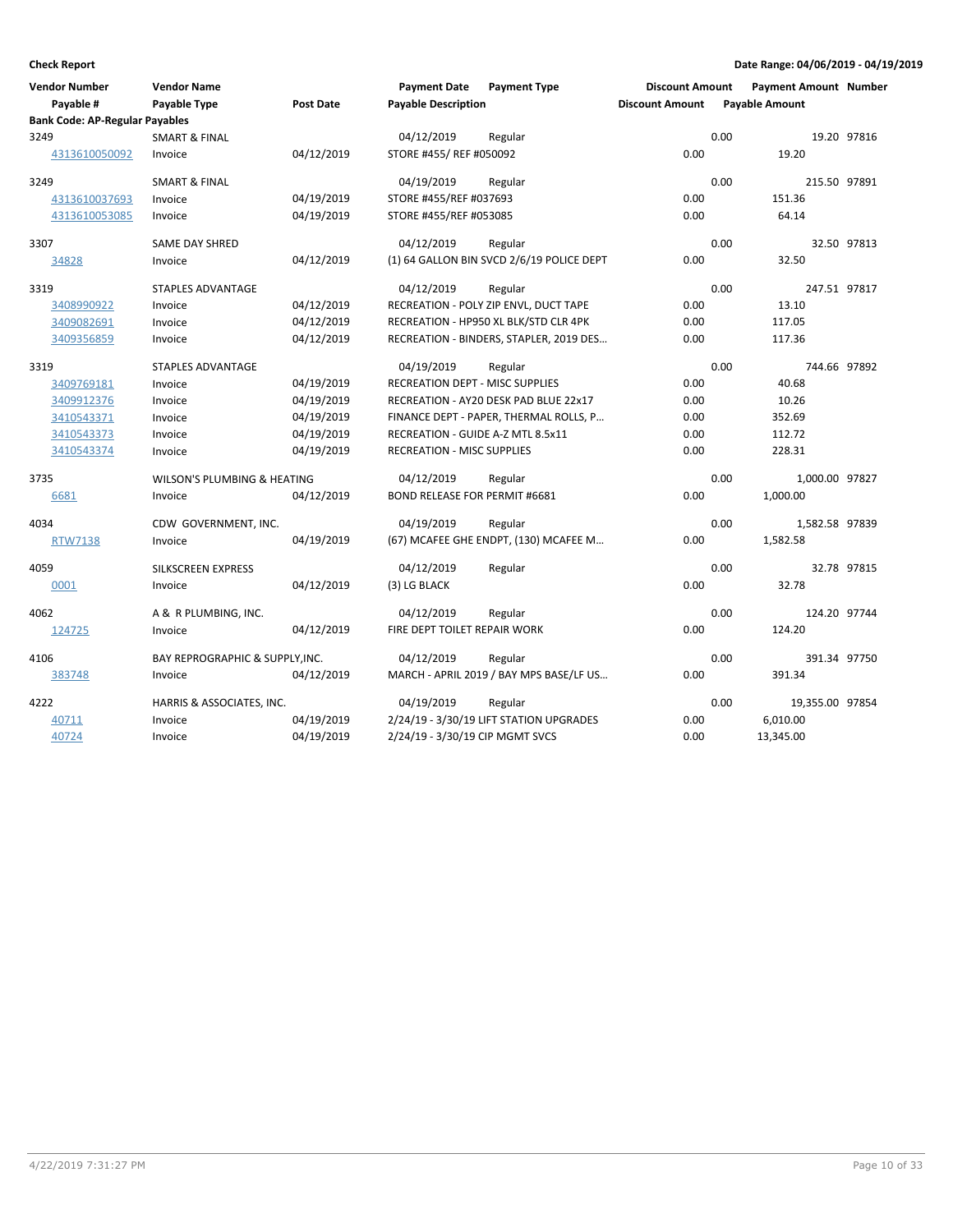| <b>Vendor Number</b> | <b>Vendor Name</b>    |            | <b>Payment Date</b>                   | <b>Payment Type</b>                        | <b>Discount Amount</b> | <b>Payment Amount Number</b> |              |
|----------------------|-----------------------|------------|---------------------------------------|--------------------------------------------|------------------------|------------------------------|--------------|
| Payable #            | Payable Type          | Post Date  | <b>Payable Description</b>            |                                            | <b>Discount Amount</b> | <b>Payable Amount</b>        |              |
| 4425                 | MONTEREY AUTO SUPPLY  |            | 04/12/2019                            | Regular                                    |                        | 0.00<br>2,446.94 97791       |              |
| 603161               | Invoice               | 04/12/2019 | (1) IMPACT SOCKET                     |                                            | 0.00                   | 3.59                         |              |
| 607454               | Invoice               | 04/12/2019 | (1) TRAILER WIRE                      |                                            | 0.00                   | 17.47                        |              |
| 607497               | Invoice               | 04/12/2019 |                                       | (1) NAPAGOLD OIL FILTER, (1) OIL DRAIN PL  | 0.00                   | 7.81                         |              |
| 607516               | Invoice               | 04/12/2019 | (1) BRAKE MASTER CYLINDER             |                                            | 0.00                   | 98.37                        |              |
| 607712               | Invoice               | 04/12/2019 | (1) BATTERY, (2) SPARK PLUGS          |                                            | 0.00                   | 115.49                       |              |
| 607894               | Invoice               | 04/12/2019 |                                       | BRAKE PADS, BRAKE ROTOR, BRAKE CALIPER     | 0.00                   | 428.11                       |              |
| 608270               | Invoice               | 04/12/2019 | (1) KNOB, (10) NAPAGOLD OIL FILTERS   |                                            | 0.00                   | 78.97                        |              |
| 608293               | Invoice               | 04/12/2019 | (1) BRAKE CALIPER PRESS               |                                            | 0.00                   | 54.07                        |              |
| 608308               | Credit Memo           | 03/07/2019 | CREDIT MEMO FOR INV #607894           |                                            | 0.00                   | $-121.40$                    |              |
| 608352               | Invoice               | 04/12/2019 | (1) DISC BRAKE PADS                   |                                            | 0.00                   | 40.85                        |              |
| 608425               | Invoice               | 04/12/2019 |                                       | (12) NAPAGOLD OIL FILTER, (1) COOLANT LE   | 0.00                   | 94.32                        |              |
| 608953               | Invoice               | 04/12/2019 | (2) 5G GAS CAN-CALIF                  |                                            | 0.00                   | 46.52                        |              |
| 609069               | Invoice               | 04/12/2019 | (2) CONTROL ARM WITH BALL             |                                            | 0.00                   | 518.81                       |              |
| 609115               | Credit Memo           | 03/12/2019 | CREDIT MEMO FOR INV #608228           |                                            | 0.00                   | $-49.84$                     |              |
| 609117               | Invoice               | 04/12/2019 | (1) BALL JOINT SEPARATOR              |                                            | 0.00                   | 20.75                        |              |
| 609119               | Invoice               | 04/12/2019 | (1) BALL JOINT SEPARATOR              |                                            | 0.00                   | 28.72                        |              |
| 609258               | Credit Memo           | 04/12/2019 | CREDIT MEMO FOR INV #609117           |                                            | 0.00                   | $-20.75$                     |              |
| 609328               | Invoice               | 04/12/2019 | (1) WINDOW REGULATOR ASSY             |                                            | 0.00                   | 73.14                        |              |
| 609335               | Invoice               | 04/12/2019 | (1) BRAKE MASTER CYLINDER             |                                            | 0.00                   | 76.81                        |              |
| 609422               | Credit Memo           | 03/14/2019 |                                       | CREDIT MEMO FOR INV #605856/606256         | 0.00                   | $-271.89$                    |              |
| 610136               | Credit Memo           | 04/12/2019 |                                       | (1) PINTLE HOOK MOUNT, CREDIT FOR INV #    | 0.00                   | $-10.11$                     |              |
| 610220               | Invoice               | 04/12/2019 |                                       | (2) WRAP IT TAPE 10FT, (2) SIL ADHESIVE SE | 0.00                   | 35.18                        |              |
| 610571               | Invoice               | 04/12/2019 | (2) NAPAGOLD OIL FILTER               |                                            | 0.00                   | 40.95                        |              |
| 610667               | Invoice               | 04/12/2019 | (1) WORK LIGHT                        |                                            | 0.00                   | 43.69                        |              |
| 610951               | Invoice               | 04/12/2019 | (4) BATTERIES, (4) CORE DEPOSIT       |                                            | 0.00                   | 646.13                       |              |
| 610991               | Credit Memo           | 03/21/2019 | CREDIT MEMO FOR INV #610951           |                                            | 0.00                   | $-117.99$                    |              |
| 611569               | Invoice               | 04/12/2019 | (6) DEXVIATF, (1) PLATINUM FILTER KIT |                                            | 0.00                   | 118.38                       |              |
| 611809               | Invoice               | 04/12/2019 | (1) TRANSMISSION OIL FILTER           |                                            | 0.00                   | 6.88                         |              |
| 612171               | Invoice               | 04/12/2019 |                                       | (2) NAPAGOLD OIL FILTER, (1) FUEL FILTER   | 0.00                   | 33.61                        |              |
| 612242               | Invoice               | 04/12/2019 | (1) NAPAGOLD OIL FILTER               |                                            | 0.00                   | 17.12                        |              |
| 613581               | Invoice               | 04/12/2019 |                                       | BRAKE PADS (F,R) PARKING BRAKE SHOES       | 0.00                   | 125.31                       |              |
| 613612               | Invoice               | 04/12/2019 | (2) NITRILE DISPOS GLOVE              |                                            | 0.00                   | 41.30                        |              |
| 614191               | Invoice               | 04/12/2019 | (2) EXHAUST INSULATOR                 |                                            | 0.00                   | 16.06                        |              |
| 614440               | Invoice               | 04/12/2019 |                                       | (1) BRAKE PAD (FRONT), (2) BRAKE ROTOR     | 0.00                   | 182.13                       |              |
| 614551               | Invoice               | 04/12/2019 | (1) BRAKE PADS - REAR                 |                                            | 0.00                   | 64.75                        |              |
| 615063               | Credit Memo           | 04/12/2019 |                                       | BRAKE PADS (F,R), CREDIT FOR INV #614440   | 0.00                   | $-36.37$                     |              |
| 4896                 | DEPARTMENT OF JUSTICE |            | 04/19/2019                            | Regular                                    |                        | 0.00                         | 290.00 97845 |
| 365736               | Invoice               | 04/19/2019 | MARCH 2019 - SEASIDE POLICE DEPT      |                                            | 0.00                   | 66.00                        |              |
| 366509               | Invoice               | 04/19/2019 | MARCH 2019 - FINGERPRINT APPS (7)     |                                            | 0.00                   | 224.00                       |              |

|                       | Payable  | Payment  |                 |           |
|-----------------------|----------|----------|-----------------|-----------|
| <b>Payment Type</b>   | Count    | Count    | <b>Discount</b> | Payment   |
| <b>Regular Checks</b> | 57       | 13       | 0.00            | 26,482.21 |
| <b>Manual Checks</b>  | 0        | 0        | 0.00            | 0.00      |
| <b>Voided Checks</b>  | $\Omega$ | $\Omega$ | 0.00            | 0.00      |
| <b>Bank Drafts</b>    | 0        | $\Omega$ | 0.00            | 0.00      |
| EFT's                 | 0        | $\Omega$ | 0.00            | 0.00      |
|                       | 57       | 13       | 0.00            | 26.482.21 |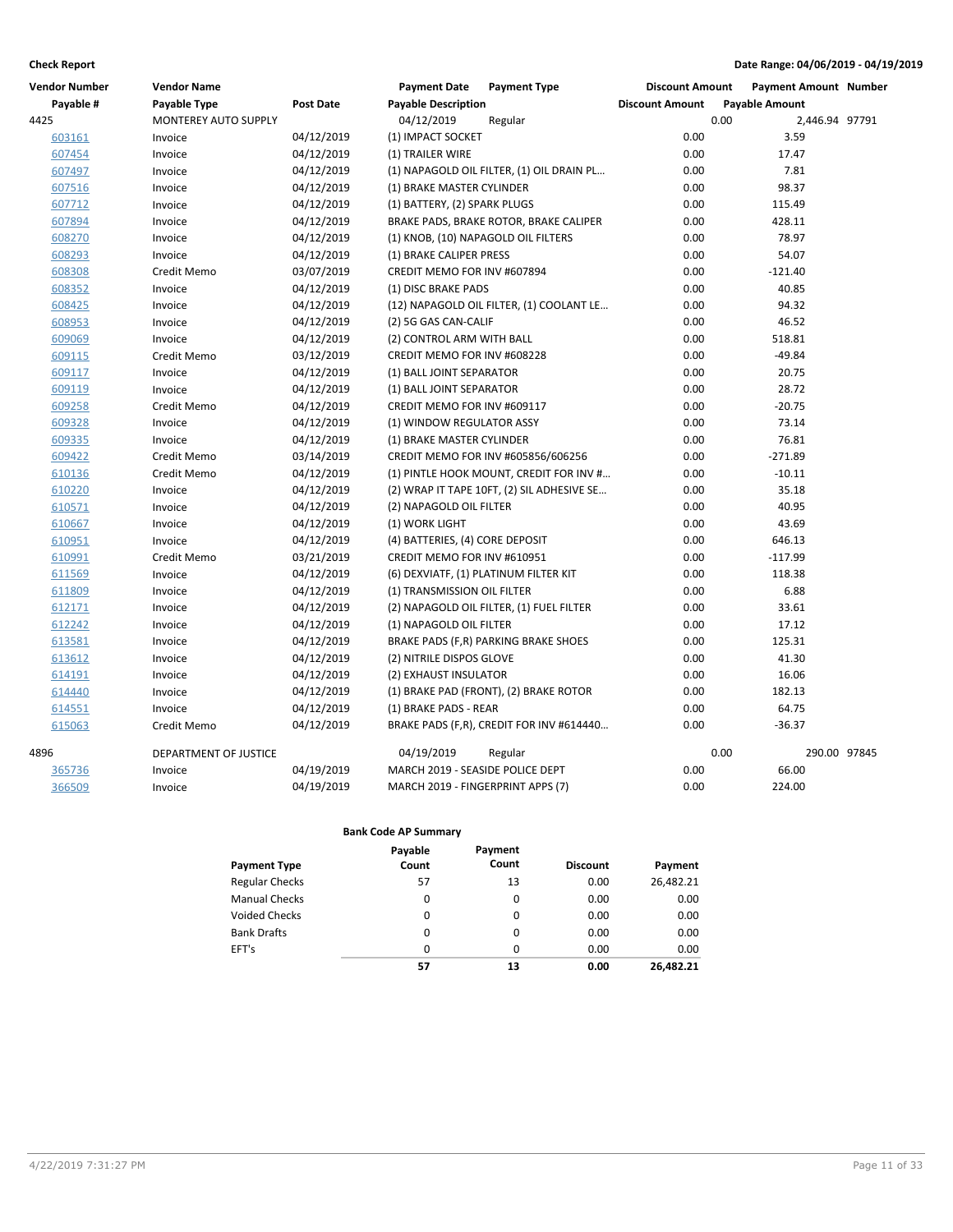| Vendor Number                         | <b>Vendor Name</b>        |            | <b>Payment Date</b>        | <b>Payment Type</b> | <b>Discount Amount</b> | <b>Payment Amount Number</b> |                      |
|---------------------------------------|---------------------------|------------|----------------------------|---------------------|------------------------|------------------------------|----------------------|
| Pavable #                             | Payable Type              | Post Date  | <b>Payable Description</b> |                     | <b>Discount Amount</b> | <b>Pavable Amount</b>        |                      |
| <b>Bank Code: PY-Payroll Payables</b> |                           |            |                            |                     |                        |                              |                      |
| 4920                                  | ICMA RETIREMENT TRUST-457 |            | 04/11/2019                 | <b>Bank Draft</b>   | 0.00                   |                              | 31,942.45 3942117625 |
| INV0003169                            | Invoice                   | 04/11/2019 | <b>CONTRIBUTIONS</b>       |                     | 0.00                   | 31.942.45                    |                      |

|                       | Payable  | Payment  |                 |           |
|-----------------------|----------|----------|-----------------|-----------|
| <b>Payment Type</b>   | Count    | Count    | <b>Discount</b> | Payment   |
| <b>Regular Checks</b> | 0        | 0        | 0.00            | 0.00      |
| <b>Manual Checks</b>  | 0        | 0        | 0.00            | 0.00      |
| <b>Voided Checks</b>  | 0        | 0        | 0.00            | 0.00      |
| <b>Bank Drafts</b>    | 1        | 1        | 0.00            | 31,942.45 |
| EFT's                 | $\Omega$ | $\Omega$ | 0.00            | 0.00      |
|                       | 1        | 1        | 0.00            | 31.942.45 |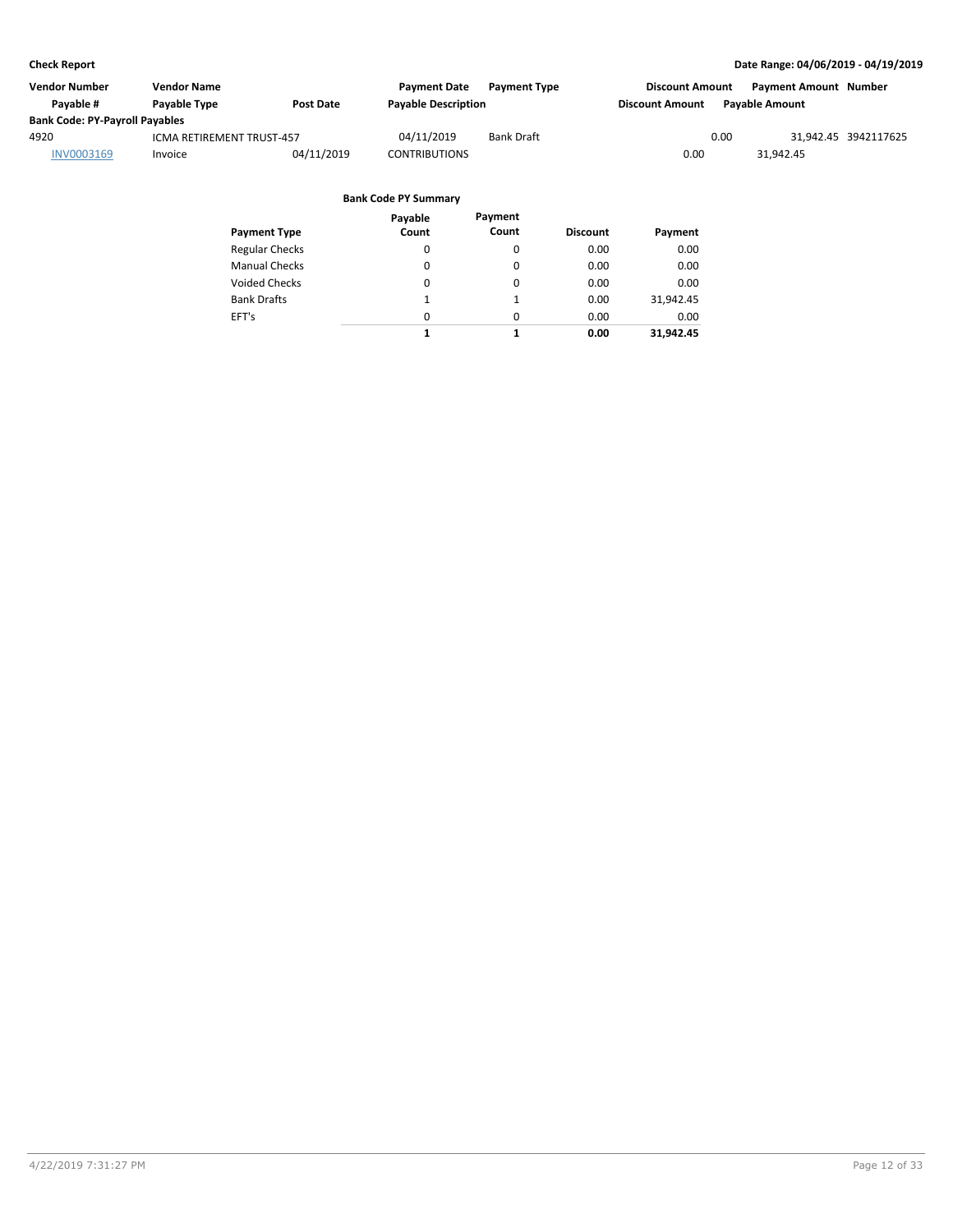| <b>Vendor Number</b>                  | <b>Vendor Name</b>        |                  | <b>Payment Date</b>            | <b>Payment Type</b>                | <b>Discount Amount</b> | <b>Payment Amount Number</b> |  |
|---------------------------------------|---------------------------|------------------|--------------------------------|------------------------------------|------------------------|------------------------------|--|
| Payable #                             | Payable Type              | <b>Post Date</b> | <b>Payable Description</b>     |                                    | <b>Discount Amount</b> | <b>Payable Amount</b>        |  |
| <b>Bank Code: AP-Regular Payables</b> |                           |                  |                                |                                    |                        |                              |  |
| 4970                                  | <b>WHITSON ENGINEERS</b>  |                  | 04/12/2019                     | Regular                            |                        | 5,631.00 97826<br>0.00       |  |
| 0022040                               | Invoice                   | 04/12/2019       | FEB 2019 SVCS - ELLIS PARK     |                                    | 0.00                   | 5.631.00                     |  |
| 5038                                  | THE VILLAGE PROJECT, INC. |                  | 04/19/2019                     | Regular                            |                        | 2.796.45 97899<br>0.00       |  |
| 3                                     | Invoice                   | 04/19/2019       | 3 QTR, FY2018/19, CDBG PAYMENT |                                    | 0.00                   | 2.796.45                     |  |
| 5038                                  | THE VILLAGE PROJECT. INC. |                  | 04/19/2019                     | Regular                            |                        | 1.624.90 97900<br>0.00       |  |
| <b>FEB 2019</b>                       | Invoice                   | 04/19/2019       |                                | FEB 2019 - CAL GRANT REIMBURSEMENT | 0.00                   | 1.624.90                     |  |

| <b>Payment Type</b>   | Payable<br>Count | Payment<br>Count | <b>Discount</b> | Payment   |
|-----------------------|------------------|------------------|-----------------|-----------|
| <b>Regular Checks</b> | 3                | 3                | 0.00            | 10,052.35 |
| <b>Manual Checks</b>  | 0                | 0                | 0.00            | 0.00      |
| <b>Voided Checks</b>  | 0                | 0                | 0.00            | 0.00      |
| <b>Bank Drafts</b>    | 0                | 0                | 0.00            | 0.00      |
| EFT's                 | 0                | $\Omega$         | 0.00            | 0.00      |
|                       | 3                | 3                | 0.00            | 10.052.35 |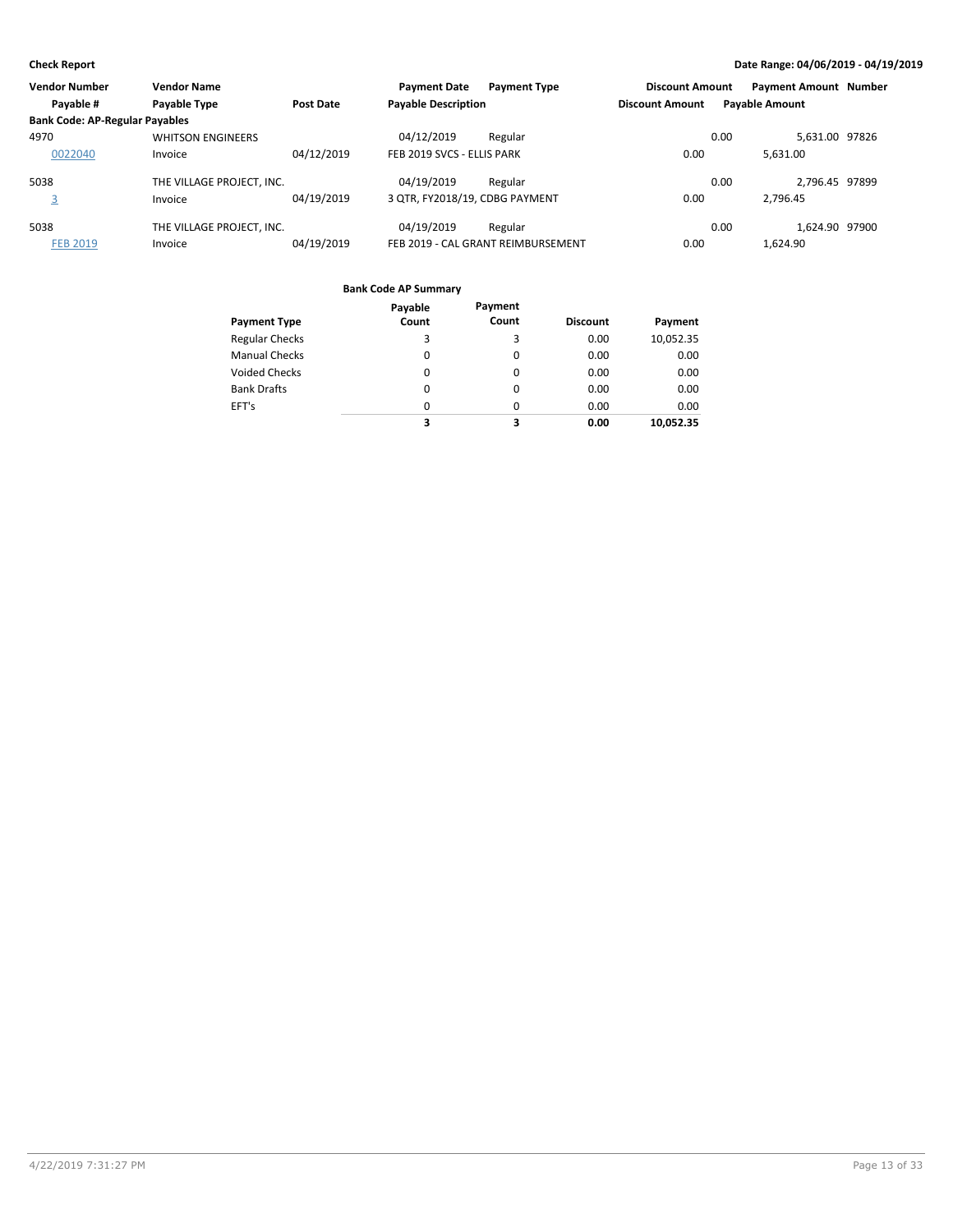| <b>Vendor Number</b>                  | <b>Vendor Name</b>         |                  | <b>Payment Date</b>        | <b>Payment Type</b> | <b>Discount Amount</b> |      | <b>Payment Amount Number</b> |                         |
|---------------------------------------|----------------------------|------------------|----------------------------|---------------------|------------------------|------|------------------------------|-------------------------|
| Payable #                             | Payable Type               | <b>Post Date</b> | <b>Payable Description</b> |                     | <b>Discount Amount</b> |      | <b>Payable Amount</b>        |                         |
| <b>Bank Code: PY-Payroll Payables</b> |                            |                  |                            |                     |                        |      |                              |                         |
| 5103                                  | CALIF LAW ENFRCMNT ASSOC   |                  | 04/16/2019                 | Regular             |                        | 0.00 | 664.00 18898                 |                         |
| <b>INV0003082</b>                     | Invoice                    | 03/14/2019       | <b>POLICE DISABILITY</b>   |                     | 0.00                   |      | 31.14                        |                         |
| <b>INV0003083</b>                     | Invoice                    | 03/14/2019       | POLICE DISABILITY          |                     | 0.00                   |      | 301.02                       |                         |
| INV0003119                            | Invoice                    | 03/28/2019       | <b>POLICE DISABILITY</b>   |                     | 0.00                   |      | 31.11                        |                         |
| INV0003120                            | Invoice                    | 03/28/2019       | POLICE DISABILITY          |                     | 0.00                   |      | 300.73                       |                         |
| 5144                                  | <b>STATE OF CALIFORNIA</b> |                  | 04/15/2019                 | <b>Bank Draft</b>   |                        | 0.00 |                              | 99.95 0-972-703-936     |
| INV0003177                            | Invoice                    | 04/11/2019       | <b>SIT PAYABLE</b>         |                     | 0.00                   |      | 99.95                        |                         |
| 5144                                  | <b>STATE OF CALIFORNIA</b> |                  | 04/09/2019                 | <b>Bank Draft</b>   |                        | 0.00 |                              | 1,127.13 1-839-747-264  |
| INV0003136                            | Invoice                    | 04/05/2019       | <b>SIT PAYABLE</b>         |                     | 0.00                   |      | 1,127.13                     |                         |
| 5144                                  | <b>STATE OF CALIFORNIA</b> |                  | 04/12/2019                 | <b>Bank Draft</b>   |                        | 0.00 |                              | 24,387.75 1-956-368-576 |
| INV0003173                            | Invoice                    | 04/11/2019       | <b>SIT PAYABLE</b>         |                     | 0.00                   |      | 24,387.75                    |                         |
| 5264                                  | RABOBANK, N.A.             |                  | 04/09/2019                 | <b>Bank Draft</b>   |                        | 0.00 |                              | 385.76 2709499649427    |
| INV0003138                            | Invoice                    | 04/05/2019       | <b>MEDICARE PAYABLE</b>    |                     | 0.00                   |      | 385.76                       |                         |
| 5264                                  | RABOBANK, N.A.             |                  | 04/09/2019                 | <b>Bank Draft</b>   |                        | 0.00 |                              | 3,022.57 2709499649427  |
| INV0003137                            | Invoice                    | 04/05/2019       | <b>FIT PAYABLE</b>         |                     | 0.00                   |      | 3,022.57                     |                         |
| 5264                                  | RABOBANK, N.A.             |                  | 04/12/2019                 | <b>Bank Draft</b>   |                        | 0.00 |                              | 72.00 2709502723439     |
| INV0003179                            | Invoice                    | 04/11/2019       | <b>MEDICARE PAYABLE</b>    |                     | 0.00                   |      | 72.00                        |                         |
| 5264                                  | RABOBANK, N.A.             |                  | 04/12/2019                 | <b>Bank Draft</b>   |                        | 0.00 |                              | 204.59 2709502723439    |
| <b>INV0003178</b>                     | Invoice                    | 04/11/2019       | FIT PAYABLE                |                     | 0.00                   |      | 204.59                       |                         |
| 5264                                  | RABOBANK, N.A.             |                  | 04/12/2019                 | <b>Bank Draft</b>   |                        | 0.00 |                              | 17,430.84 2709502727500 |
| INV0003175                            | Invoice                    | 04/11/2019       | <b>MEDICARE PAYABLE</b>    |                     | 0.00                   |      | 17,430.84                    |                         |
| 5264                                  | RABOBANK, N.A.             |                  | 04/12/2019                 | <b>Bank Draft</b>   |                        | 0.00 |                              | 64,233.10 2709502727500 |
| INV0003174                            | Invoice                    | 04/11/2019       | <b>FIT PAYABLE</b>         |                     | 0.00                   |      | 64,233.10                    |                         |

| <b>Payment Type</b>   | Payable<br>Count | Payment<br>Count | <b>Discount</b> | Payment    |
|-----------------------|------------------|------------------|-----------------|------------|
| <b>Regular Checks</b> | 4                | 1                | 0.00            | 664.00     |
| <b>Manual Checks</b>  | $\Omega$         | $\Omega$         | 0.00            | 0.00       |
| <b>Voided Checks</b>  | $\Omega$         | 0                | 0.00            | 0.00       |
| <b>Bank Drafts</b>    | 9                | 9                | 0.00            | 110,963.69 |
| EFT's                 | $\Omega$         | $\Omega$         | 0.00            | 0.00       |
|                       | 13               | 10               | 0.00            | 111.627.69 |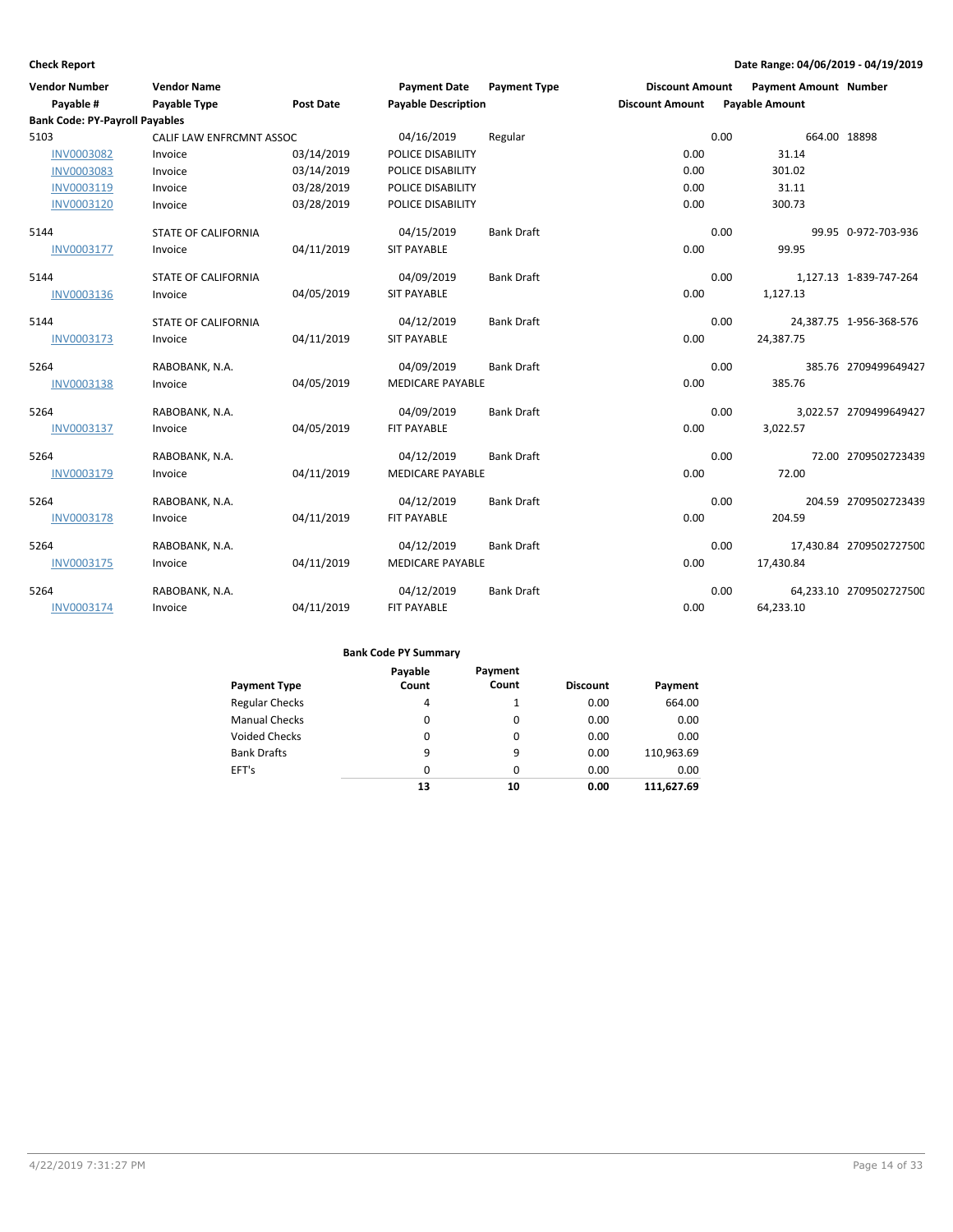| <b>Vendor Number</b>                  | <b>Vendor Name</b>  |                  | <b>Payment Date</b><br><b>Payment Type</b> | <b>Discount Amount</b> | <b>Payment Amount Number</b> |
|---------------------------------------|---------------------|------------------|--------------------------------------------|------------------------|------------------------------|
| Pavable #                             | <b>Pavable Type</b> | <b>Post Date</b> | <b>Payable Description</b>                 | <b>Discount Amount</b> | <b>Pavable Amount</b>        |
| <b>Bank Code: AP-Regular Payables</b> |                     |                  |                                            |                        |                              |
| 5417                                  | <b>RENTAL DEPOT</b> |                  | 04/12/2019<br>Regular                      | 0.00                   | 290.01 97810                 |
| 262358-1                              | Invoice             | 04/12/2019       | (1) LIFT, SCISSOR 19', (1) DELIVERY CHG    | 0.00                   | 290.01                       |

| Payment Type          | Payable<br>Count | Payment<br>Count | <b>Discount</b> | Payment |
|-----------------------|------------------|------------------|-----------------|---------|
| <b>Regular Checks</b> | 1                |                  | 0.00            | 290.01  |
| <b>Manual Checks</b>  | $\Omega$         | 0                | 0.00            | 0.00    |
| <b>Voided Checks</b>  | 0                | 0                | 0.00            | 0.00    |
| <b>Bank Drafts</b>    | 0                | 0                | 0.00            | 0.00    |
| EFT's                 | $\Omega$         | 0                | 0.00            | 0.00    |
|                       | 1                | 1                | 0.00            | 290.01  |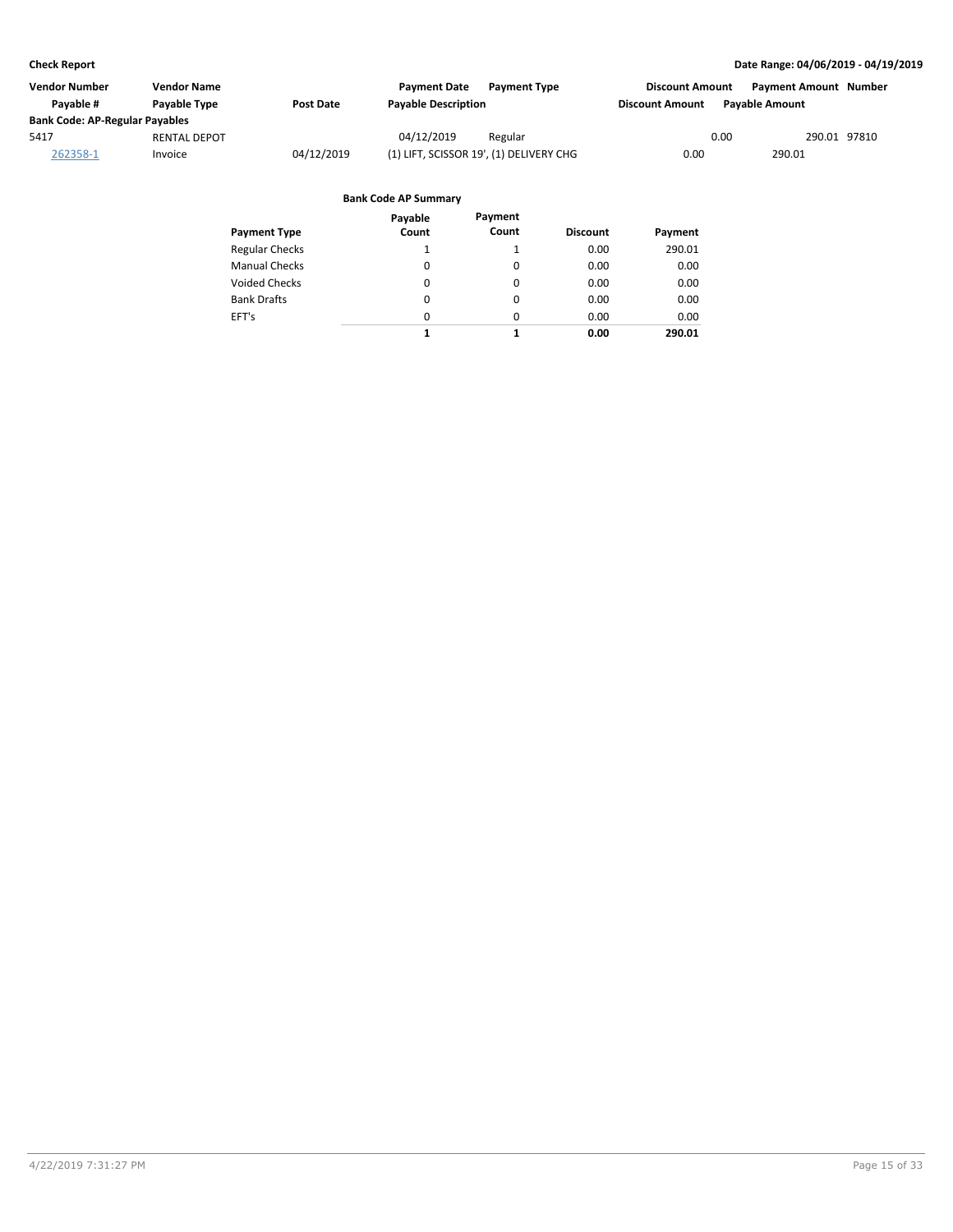| Vendor Number                         | <b>Vendor Name</b>               |            | <b>Payment Type</b><br><b>Payment Date</b> | <b>Discount Amount</b> | <b>Payment Amount Number</b> |  |
|---------------------------------------|----------------------------------|------------|--------------------------------------------|------------------------|------------------------------|--|
| Payable #                             | Payable Type                     | Post Date  | <b>Payable Description</b>                 | <b>Discount Amount</b> | <b>Payable Amount</b>        |  |
| <b>Bank Code: PY-Payroll Payables</b> |                                  |            |                                            |                        |                              |  |
| 5462                                  | <b>LABORERS NATIONAL PENSION</b> |            | 04/16/2019<br>Regular                      | 0.00                   | 7.848.00 18897               |  |
| <b>INV0003084</b>                     | Invoice                          | 03/14/2019 | LIUNA PENSION                              | 0.00                   | 3.662.40                     |  |
| <b>INV0003085</b>                     | Invoice                          | 03/14/2019 | LIUNA PENSION POST 7/11                    | 0.00                   | 261.60                       |  |
| INV0003121                            | Invoice                          | 03/28/2019 | LIUNA PENSION                              | 0.00                   | 3.662.40                     |  |
| INV0003122                            | Invoice                          | 03/28/2019 | LIUNA PENSION POST 7/11                    | 0.00                   | 261.60                       |  |

| <b>Payment Type</b>   | Payable<br>Count | Payment<br>Count | <b>Discount</b> | Payment  |
|-----------------------|------------------|------------------|-----------------|----------|
| <b>Regular Checks</b> | 4                |                  | 0.00            | 7,848.00 |
| <b>Manual Checks</b>  | 0                | 0                | 0.00            | 0.00     |
| <b>Voided Checks</b>  | 0                | 0                | 0.00            | 0.00     |
| <b>Bank Drafts</b>    | 0                | 0                | 0.00            | 0.00     |
| EFT's                 | $\Omega$         | 0                | 0.00            | 0.00     |
|                       | 4                |                  | 0.00            | 7,848.00 |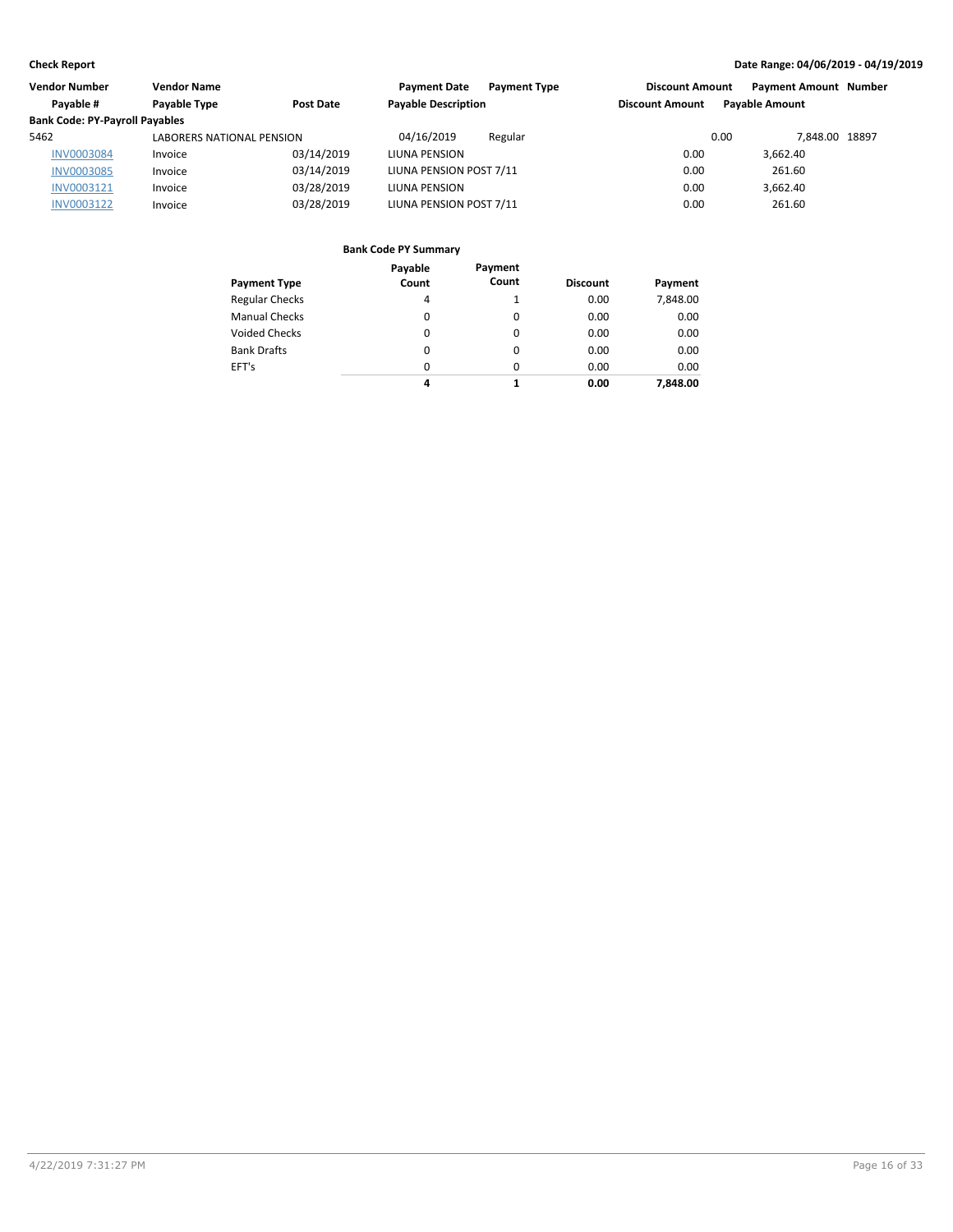| <b>Vendor Number</b>                  | <b>Vendor Name</b>                     |                  | <b>Payment Date</b>              | <b>Payment Type</b>               | <b>Discount Amount</b> | <b>Payment Amount Number</b> |              |
|---------------------------------------|----------------------------------------|------------------|----------------------------------|-----------------------------------|------------------------|------------------------------|--------------|
| Payable #                             | Payable Type                           | <b>Post Date</b> | <b>Payable Description</b>       |                                   | <b>Discount Amount</b> | <b>Payable Amount</b>        |              |
| <b>Bank Code: AP-Regular Payables</b> |                                        |                  |                                  |                                   |                        |                              |              |
| 5490                                  | MONTEREY COUNTY REGIONAL FIRE DISTRICT |                  | 04/19/2019                       | Regular                           |                        | 0.00                         | 88.00 97876  |
| 04082019                              | Invoice                                | 04/19/2019       | LEE MURRAY - DRIVER OP 1A COURSE |                                   | 0.00                   | 88.00                        |              |
| 5543                                  | <b>MONTEREY BAY URGENT</b>             |                  | 04/19/2019                       | Regular                           |                        | 0.00                         | 175.00 97873 |
| 256442                                | Invoice                                | 04/19/2019       |                                  | RECREATION PRE-EMPLOYMENT TESTING | 0.00                   | 25.00                        |              |
| 257283                                | Invoice                                | 04/19/2019       | PRE-EMPLOYMENT TESTING           |                                   | 0.00                   | 25.00                        |              |
| 257566                                | Invoice                                | 04/19/2019       | <b>TB TEST RENEWAL</b>           |                                   | 0.00                   | 25.00                        |              |
| 257579                                | Invoice                                | 04/19/2019       | PUBLIC WORKS RANDOM TESTING      |                                   | 0.00                   | 100.00                       |              |
| 5582                                  | O'REILLY AUTO PARTS                    |                  | 04/12/2019                       | Regular                           |                        | 0.00                         | 165.43 97804 |
| 3503-361527                           | Invoice                                | 04/12/2019       | (12) 14OZ BRAKECLN               |                                   | 0.00                   | 25.61                        |              |
| 3503-364109                           | Invoice                                | 04/12/2019       | (2) BRAKE ROTOR                  |                                   | 0.00                   | 139.82                       |              |
| 5594                                  | MITY-LITE, INC.                        |                  | 04/19/2019                       | Regular                           |                        | 1,797.76 97869<br>0.00       |              |
| 00090730                              | Invoice                                | 04/19/2019       | (9) 29" TALL TABLES              |                                   | 0.00                   | 1,797.76                     |              |

| <b>Payment Type</b>   | Payable<br>Count | Payment<br>Count | <b>Discount</b> | Payment  |
|-----------------------|------------------|------------------|-----------------|----------|
| <b>Regular Checks</b> | 8                | 4                | 0.00            | 2,226.19 |
| <b>Manual Checks</b>  | 0                | $\Omega$         | 0.00            | 0.00     |
| Voided Checks         | 0                | 0                | 0.00            | 0.00     |
| <b>Bank Drafts</b>    | 0                | $\Omega$         | 0.00            | 0.00     |
| EFT's                 | $\Omega$         | $\Omega$         | 0.00            | 0.00     |
|                       | 8                | 4                | 0.00            | 2.226.19 |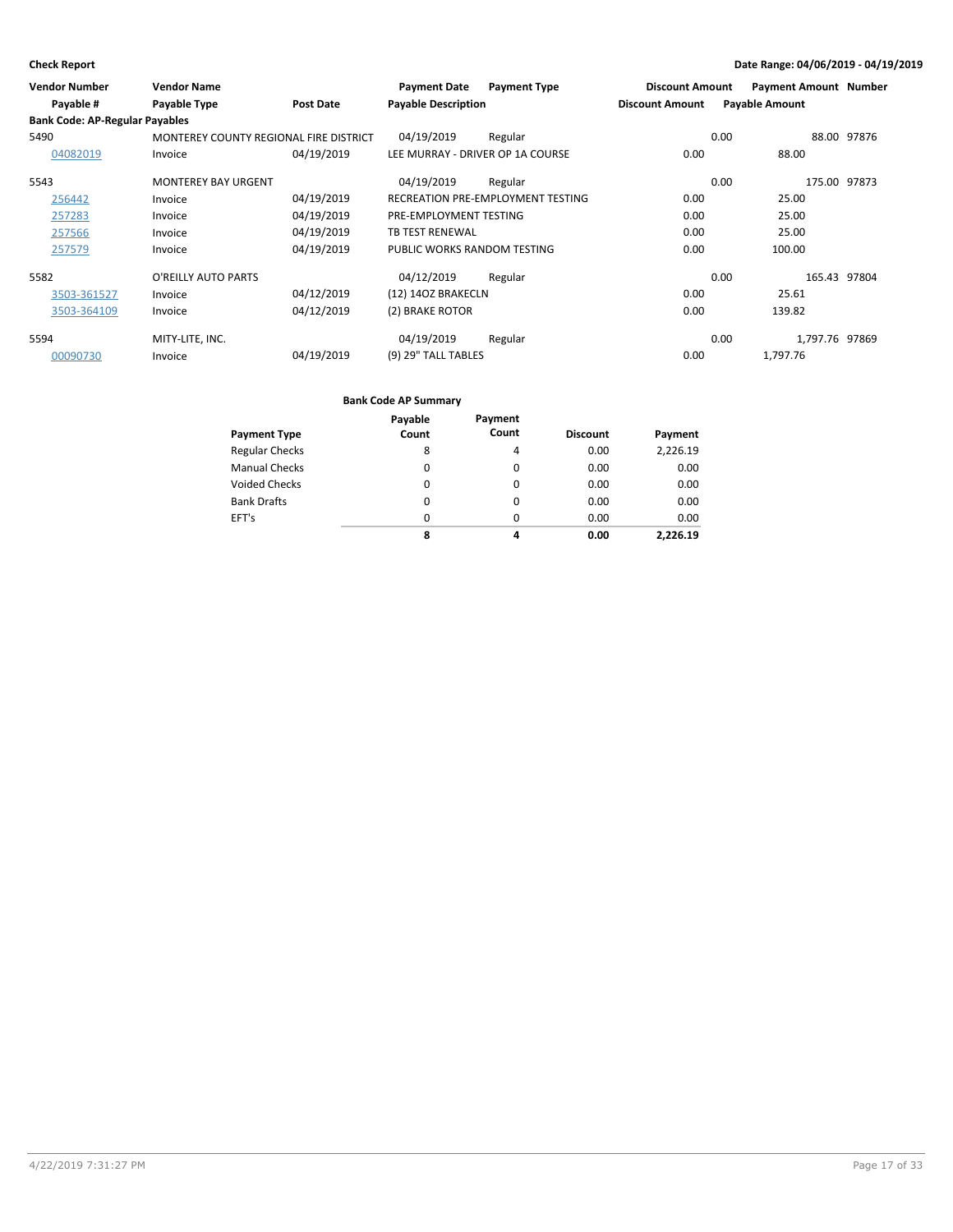| Vendor Number                         | <b>Vendor Name</b>                |            | <b>Payment Date</b>              | <b>Payment Type</b>                     | <b>Discount Amount</b> | <b>Payment Amount Number</b> |  |
|---------------------------------------|-----------------------------------|------------|----------------------------------|-----------------------------------------|------------------------|------------------------------|--|
| Payable #                             | Payable Type                      | Post Date  | <b>Payable Description</b>       |                                         | <b>Discount Amount</b> | <b>Payable Amount</b>        |  |
| <b>Bank Code: PY-Payroll Payables</b> |                                   |            |                                  |                                         |                        |                              |  |
| 5705                                  | PUBLIC AGENCY RETIREMENT SERVICES |            | 04/16/2019                       | Regular                                 |                        | 5.352.88 18901<br>0.00       |  |
| <b>INV0003184</b>                     | Invoice                           | 04/16/2019 | JANUARY 2019 ARS FEES INV# 42437 |                                         | 0.00                   | 436.65                       |  |
| INV0003185                            | Invoice                           | 04/16/2019 |                                  | FEBRUARY 2019 ARS FEES INV# 42688       | 0.00                   | 416.23                       |  |
| <b>INV0003186</b>                     | Invoice                           | 04/16/2019 | JANUARY 2019 REP FEE INV# 42361  |                                         | 0.00                   | 750.00                       |  |
| <b>INV0003187</b>                     | Invoice                           | 04/16/2019 | FEBRUARY 2019 REP FEE INV# 42612 |                                         | 0.00                   | 750.00                       |  |
| INV0003190                            | Invoice                           | 04/16/2019 |                                  | ACTUARIAL FEES THRU OCT 2018 INV# 41839 | 0.00                   | 3.000.00                     |  |

| Payment Type          | Payable<br>Count | Payment<br>Count | <b>Discount</b> | Payment  |
|-----------------------|------------------|------------------|-----------------|----------|
| <b>Regular Checks</b> | 5                | 1                | 0.00            | 5,352.88 |
| <b>Manual Checks</b>  | 0                | 0                | 0.00            | 0.00     |
| Voided Checks         | 0                | 0                | 0.00            | 0.00     |
| <b>Bank Drafts</b>    | $\Omega$         | $\Omega$         | 0.00            | 0.00     |
| EFT's                 | $\Omega$         | $\Omega$         | 0.00            | 0.00     |
|                       | 5                | 1                | 0.00            | 5,352.88 |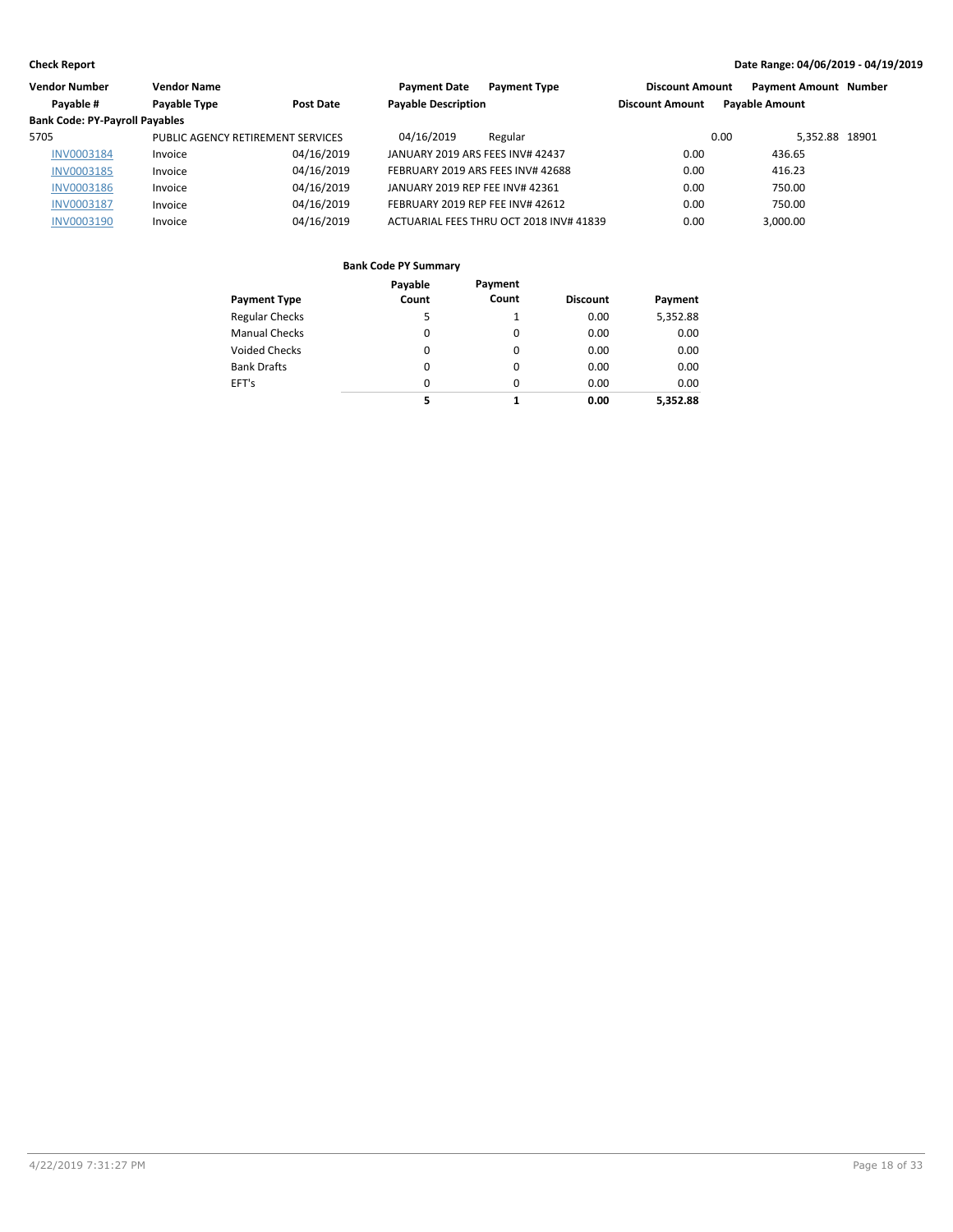| Vendor Number<br>Payable #            | <b>Vendor Name</b><br>Payable Type | <b>Post Date</b> | <b>Payment Date</b><br><b>Payable Description</b> | <b>Payment Type</b>                     | <b>Discount Amount</b><br><b>Discount Amount</b> | <b>Payment Amount Number</b><br><b>Payable Amount</b> |                |
|---------------------------------------|------------------------------------|------------------|---------------------------------------------------|-----------------------------------------|--------------------------------------------------|-------------------------------------------------------|----------------|
| <b>Bank Code: AP-Regular Payables</b> |                                    |                  |                                                   |                                         |                                                  |                                                       |                |
| 5873                                  | UNITED SITE SERVICES, INC.         |                  | 04/19/2019                                        | Regular                                 |                                                  | 0.00                                                  | 2,609.59 97903 |
| 114-8248423                           | Invoice                            | 04/19/2019       |                                                   | 3/21/19-4/17/19 FENCE RENTAL - GIGLING  | 0.00                                             | 2,609.59                                              |                |
| 5969                                  | <b>FASTENAL COMPANY</b>            |                  | 04/12/2019                                        | Regular                                 |                                                  | 0.00                                                  | 15.28 97771    |
| <b>CASEA92284</b>                     | Invoice                            | 04/12/2019       | $(1)$ WHT $(SC1-R)$ HAT                           |                                         | 0.00                                             | 15.28                                                 |                |
| 5969                                  | <b>FASTENAL COMPANY</b>            |                  | 04/19/2019                                        | Regular                                 |                                                  | 0.00                                                  | 3,403.63 97851 |
| <b>CASEA91805</b>                     | Invoice                            | 04/19/2019       | (3) MALL CC 1/2, (1) TB EYE-EYE 1/2x6             |                                         | 0.00                                             | 19.34                                                 |                |
| CASEA91930                            | Invoice                            | 04/19/2019       |                                                   | (1) KNUCKLEWOVENBND 40CT, (1) 25 PERS   | 0.00                                             | 56.53                                                 |                |
| <b>CASEA92019</b>                     | Invoice                            | 04/19/2019       |                                                   | (25) BARRICADES, ROADMRKR, (25) BARRIC  | 0.00                                             | 3,327.76                                              |                |
| 6027                                  | RICHARDS, WATSON & GERSHON         |                  | 04/12/2019                                        | Regular                                 |                                                  | 0.00<br>14,737.50 97811                               |                |
| 219893                                | Invoice                            | 04/12/2019       | NOV 2018 - SEASIDE RESORT PROJECT                 |                                         | 0.00                                             | 10,081.50                                             |                |
| 220671                                | Invoice                            | 04/12/2019       | JAN 2019 - SEASIDE RESORT PROJECT                 |                                         | 0.00                                             | 4,042.00                                              |                |
| 221056                                | Invoice                            | 04/12/2019       | FEB 2019 - SEASIDE RESORT PROJECT                 |                                         | 0.00                                             | 614.00                                                |                |
| 6027                                  | RICHARDS, WATSON & GERSHON         |                  | 04/19/2019                                        | Regular                                 |                                                  | 0.00                                                  | 493.50 97887   |
| 219892                                | Invoice                            | 04/19/2019       | NOV 2018 - GENERAL PLAN SERVICES                  |                                         | 0.00                                             | 493.50                                                |                |
|                                       |                                    |                  |                                                   |                                         |                                                  |                                                       |                |
| 6172                                  | LEXIS NEXIS RISK SOLUTIONS         |                  | 04/12/2019                                        | Regular                                 |                                                  | 0.00                                                  | 50.00 97788    |
| 1035416-20190331 Invoice              |                                    | 04/12/2019       |                                                   | MARCH 2019 - MINIMUM COMMITMENT BA      | 0.00                                             | 50.00                                                 |                |
| 6197                                  | U.S. BANK EQUIPMENT FINANCE        |                  | 04/19/2019                                        | Regular                                 |                                                  | 0.00                                                  | 197.31 97901   |
| 382471332                             | Invoice                            | 04/19/2019       |                                                   | 656 BROADWAY AVE COPIER - C308 KONICA   | 0.00                                             | 197.31                                                |                |
| 6204                                  | <b>CONCERN</b>                     |                  | 04/19/2019                                        | Regular                                 |                                                  | 0.00                                                  | 646.25 97842   |
| CN1910032                             | Invoice                            | 04/19/2019       |                                                   | APRIL 2019 - PER EMPLOYEE PER MONTH BL  | 0.00                                             | 646.25                                                |                |
| 6210                                  | SALINAS VALLEY PRO SQUAD           |                  | 04/12/2019                                        | Regular                                 |                                                  | 0.00                                                  | 21.85 97812    |
| 297671                                | Invoice                            | 04/12/2019       | (2) CSI SILK SCREEN                               |                                         | 0.00                                             | 21.85                                                 |                |
| 6224                                  |                                    |                  | 04/12/2019                                        |                                         |                                                  | 0.00                                                  | 1,450.00 97773 |
|                                       | FRED D. HARDEE, JR.                | 04/12/2019       | (1) BG INVESTIGATION AND REPORT                   | Regular                                 | 0.00                                             | 1,450.00                                              |                |
| <b>SSPD 19-04</b>                     | Invoice                            |                  |                                                   |                                         |                                                  |                                                       |                |
| 6225                                  | TEREX UTILITIES, INC.              |                  | 04/12/2019                                        | Regular                                 |                                                  | 0.00                                                  | 946.65 97820   |
| 90948089                              | Invoice                            | 04/12/2019       |                                                   | CUST #136566/ LABOR/TRAVEL/SUPPLIES     | 0.00                                             | 946.65                                                |                |
| 6284                                  | JOHNSON ELECTRONICS                |                  | 04/12/2019                                        | Regular                                 |                                                  | 0.00                                                  | 57.00 97784    |
| 4069364                               | Invoice                            | 04/12/2019       |                                                   | 1148 WHEELER ST - QTR ALARM MONITORI    | 0.00                                             | 57.00                                                 |                |
| 6290                                  | BURKE, WILLIAMS & SORENSEN, LLP    |                  | 04/12/2019                                        | Regular                                 |                                                  | 0.00                                                  | 1,089.00 97753 |
| 237988                                | Invoice                            | 04/12/2019       |                                                   | FEB 2019 - LABOR RELATIONS / EMPLYMNT   | 0.00                                             | 1,089.00                                              |                |
|                                       |                                    |                  |                                                   |                                         |                                                  |                                                       |                |
| 6306                                  | <b>GAVILAN PEST CONTROL</b>        |                  | 04/12/2019                                        | Regular                                 |                                                  | 0.00                                                  | 83.00 97775    |
| 0122582                               | Invoice                            | 04/12/2019       | 986 HILBY AVE - GENERAL PEST 4/4/19               |                                         | 0.00                                             | 83.00                                                 |                |
| 6324                                  | <b>SUPPLYWORKS</b>                 |                  | 04/12/2019                                        | Regular                                 |                                                  | 0.00                                                  | 2,123.73 97819 |
| 485956585                             | Invoice                            | 04/12/2019       |                                                   | MISC JANITORIAL SUPPLIES/ORDER #233617  | 0.00                                             | 2,123.73                                              |                |
| 6324                                  | <b>SUPPLYWORKS</b>                 |                  | 04/19/2019                                        | Regular                                 |                                                  | 0.00                                                  | 269.61 97893   |
| 480864701                             | Invoice                            | 04/19/2019       |                                                   | (1) FLOOR SEALER (1) SLIM JIM SWING LID | 0.00                                             | 86.09                                                 |                |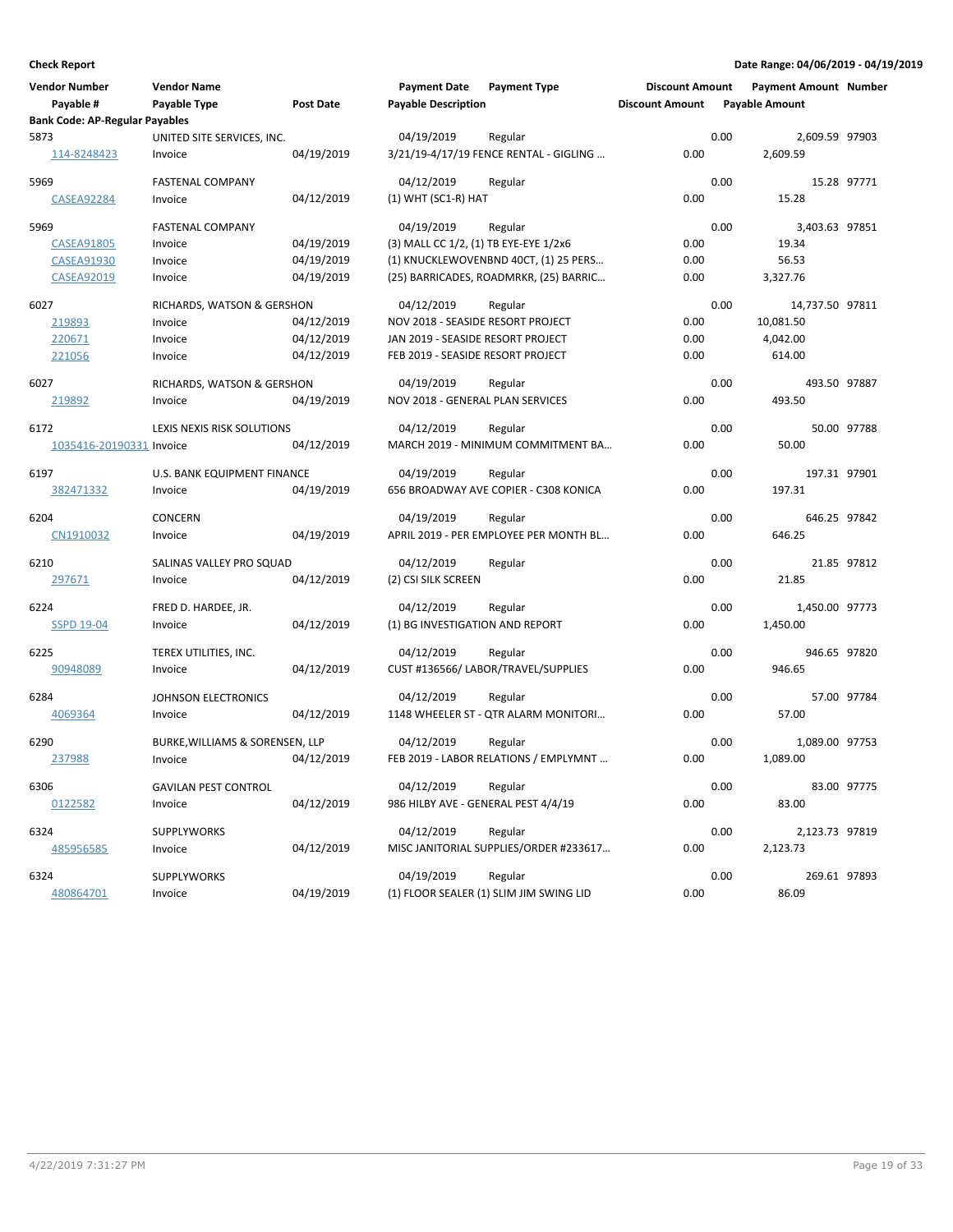| Vendor Number | <b>Vendor Name</b>  |            | <b>Payment Date</b><br><b>Payment Type</b> | Discount Amount        | Payment Amount Number |
|---------------|---------------------|------------|--------------------------------------------|------------------------|-----------------------|
| Pavable #     | <b>Pavable Type</b> | Post Date  | <b>Payable Description</b>                 | <b>Discount Amount</b> | <b>Pavable Amount</b> |
| 481508919     | Invoice             | 04/19/2019 | (3) SANITOUCH DISP RL TOWEL SMK            | 0.00                   | 183.52                |

#### Regular Checks Manual Checks Voided Checks **Discount Payment Payment Type Bank Code AP Summary** Bank Drafts EFT's 16  $\pmb{0}$ 0 0  $\pmb{0}$ 0.00 0.00 0.00 0.00 0.00 **16 0.00 Payment** 28,193.90 0.00 0.00 0.00 0.00 **28,193.90 Payable Count** 21 0 0 0 0 **21**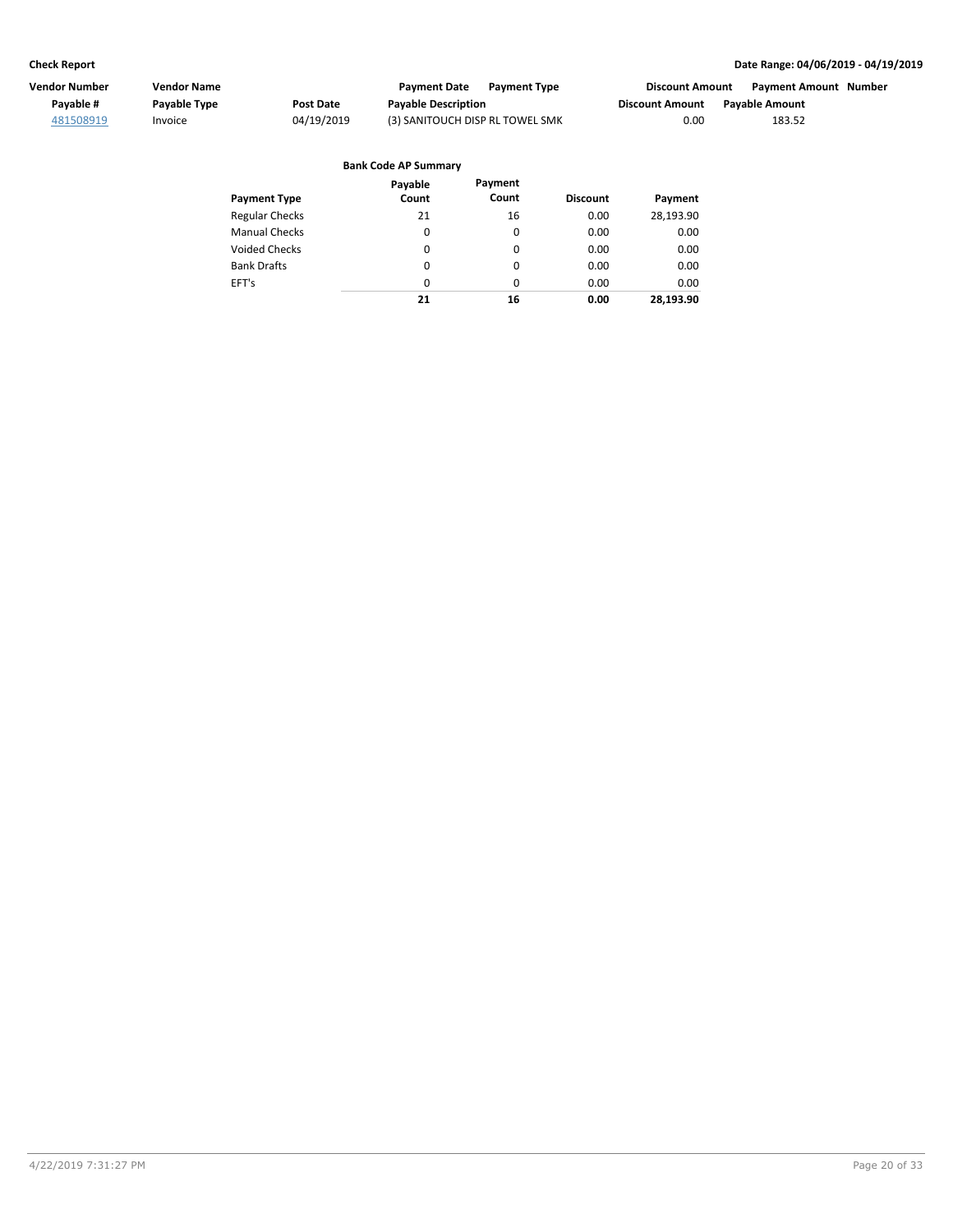| Vendor Number                         | Vendor Name                      |                  | <b>Payment Date</b>        | <b>Payment Type</b> | <b>Discount Amount</b> |                | <b>Payment Amount Number</b> |                     |
|---------------------------------------|----------------------------------|------------------|----------------------------|---------------------|------------------------|----------------|------------------------------|---------------------|
| Pavable #                             | <b>Pavable Type</b>              | <b>Post Date</b> | <b>Payable Description</b> |                     | <b>Discount Amount</b> | Pavable Amount |                              |                     |
| <b>Bank Code: PY-Payroll Payables</b> |                                  |                  |                            |                     |                        |                |                              |                     |
| 6372                                  | <b>GUARDIAN-ALTERNATE FUNDED</b> |                  | 04/08/2019                 | <b>Bank Draft</b>   |                        | 0.00           |                              | 13.612.03 952478929 |
| <b>INV0003188</b>                     | Invoice                          | 04/08/2019       | MARCH 2019 CLAIMS          |                     | 0.00                   |                | 13.612.03                    |                     |

|                       | Payable  | Payment  |                 |           |
|-----------------------|----------|----------|-----------------|-----------|
| <b>Payment Type</b>   | Count    | Count    | <b>Discount</b> | Payment   |
| <b>Regular Checks</b> | 0        | 0        | 0.00            | 0.00      |
| <b>Manual Checks</b>  | $\Omega$ | 0        | 0.00            | 0.00      |
| Voided Checks         | 0        | 0        | 0.00            | 0.00      |
| <b>Bank Drafts</b>    | 1        | 1        | 0.00            | 13,612.03 |
| EFT's                 | $\Omega$ | $\Omega$ | 0.00            | 0.00      |
|                       | 1        | 1        | 0.00            | 13,612.03 |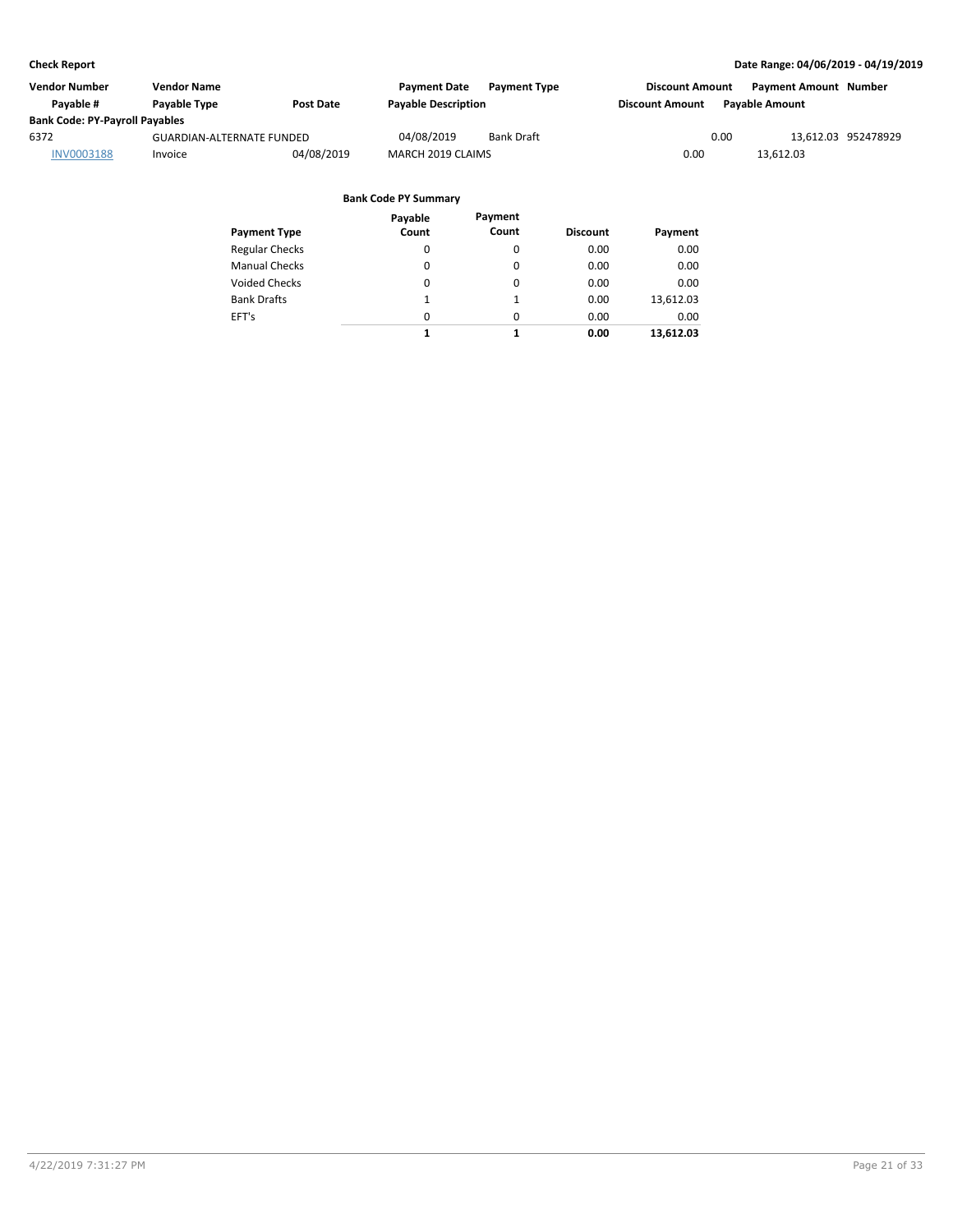| <b>Vendor Number</b><br>Payable #     | <b>Vendor Name</b><br>Payable Type         | <b>Post Date</b> | <b>Payment Date</b><br><b>Payable Description</b> | <b>Payment Type</b>                       | <b>Discount Amount</b><br><b>Discount Amount</b> | <b>Payable Amount</b> | <b>Payment Amount Number</b> |             |
|---------------------------------------|--------------------------------------------|------------------|---------------------------------------------------|-------------------------------------------|--------------------------------------------------|-----------------------|------------------------------|-------------|
| <b>Bank Code: AP-Regular Payables</b> |                                            |                  |                                                   |                                           |                                                  |                       |                              |             |
| 6374                                  | MEDTOX LABORATORIES, INC.                  |                  | 04/12/2019                                        | Regular                                   |                                                  | 0.00                  |                              | 35.06 97789 |
| 01201991625                           | Invoice                                    | 04/12/2019       | SAMPLE #G9771327                                  |                                           | 0.00                                             |                       | 17.53                        |             |
| 03201991625                           | Invoice                                    | 04/12/2019       | SAMPLE #E0263984                                  |                                           | 0.00                                             |                       | 17.53                        |             |
| 6396                                  | <b>BECK'S SHOE STORE</b>                   |                  | 04/12/2019                                        | Regular                                   |                                                  | 0.00                  | 250.00 97751                 |             |
| 1000014290                            | Invoice                                    | 04/12/2019       | LEE GLEASON (SALES SLIP NO 918769)                |                                           | 0.00                                             |                       | 250.00                       |             |
| 6553                                  | <b>COMCAST</b>                             |                  | 04/19/2019                                        | Regular                                   |                                                  | 0.00                  |                              | 68.06 97841 |
| $04/06/19 - 05/05/$                   | . Invoice                                  | 04/19/2019       |                                                   | ACCT #8155 10 027 0002821; 4/3/19 BILL D  | 0.00                                             |                       | 28.45                        |             |
| $4/6/19 - 5/5/19$                     | Invoice                                    | 04/19/2019       |                                                   | ACCT #8155 10 027 0033792; 4/3/19 BILL D  | 0.00                                             |                       | 39.61                        |             |
| 6565                                  | DLT SOLUTIONS, LLC                         |                  | 04/12/2019                                        | Regular                                   |                                                  | 0.00                  | 1,303.40 97768               |             |
| 4743097A                              | Invoice                                    | 04/12/2019       | (2) AUTOCAD LT, (1) AUTOCAD MAP 3D                |                                           | 0.00                                             |                       | 1,303.40                     |             |
| 6649                                  | <b>YORK</b>                                |                  | 04/12/2019                                        | Regular                                   |                                                  | 0.00                  | 4,250.00 97828               |             |
| 500018598                             | Invoice                                    | 04/12/2019       |                                                   | APR - JUN 2019 - WORKERS COMP CLAIMS      | 0.00                                             |                       | 4,250.00                     |             |
| 6671                                  | <b>VERIZON WIRELESS</b>                    |                  | 04/12/2019                                        | Regular                                   |                                                  | 0.00                  | 898.82 97825                 |             |
| 9826844366                            | Invoice                                    | 04/12/2019       |                                                   | ACCT #742236901-00001; 3/23/19 BILL DATE  | 0.00                                             |                       | 38.01                        |             |
| 9827239962                            | Invoice                                    | 04/12/2019       |                                                   | ACCT #472229021-00001; 4/1/19 BILL DATE   | 0.00                                             |                       | 650.50                       |             |
| 9827239963                            | Invoice                                    | 04/12/2019       |                                                   | ACCT #472229021-00002; 4/1/19 BILL DATE   | 0.00                                             |                       | 38.01                        |             |
| 9827239964                            | Invoice                                    | 04/12/2019       |                                                   | ACCT #472229021-00003; 4/1/19 BILL DATE   | 0.00                                             |                       | 172.30                       |             |
| 6685                                  | <b>JONES &amp; MAYER</b>                   |                  | 04/19/2019                                        | Regular                                   |                                                  | 0.00                  | 3,391.58 97859               |             |
| 91462                                 | Invoice                                    | 04/19/2019       |                                                   | MARCH 2019 - CLIENT ID: SEASIDE PD - MJM  | 0.00                                             |                       | 3,391.58                     |             |
| 6727                                  | DATAPROSE, INC.                            |                  | 04/12/2019                                        | Regular                                   |                                                  | 0.00                  | 448.06 97764                 |             |
| DP1900962                             | Invoice                                    | 04/12/2019       |                                                   | MARCH 2019 - WATER BILL PRINTING SVCS     | 0.00                                             |                       | 448.06                       |             |
| 6761                                  | <b>MONTEREY SIGNS</b>                      |                  | 04/12/2019                                        | Regular                                   |                                                  | 0.00                  |                              | 81.94 97802 |
| 15913                                 | Invoice                                    | 04/12/2019       |                                                   | (1) 2019 DATE PATCH FOR EASTER BANNER     | 0.00                                             |                       | 81.94                        |             |
| 6818                                  | DE LAGE LANDEN                             |                  | 04/12/2019                                        | Regular                                   |                                                  | 0.00                  | 518.35 97766                 |             |
| 63161740                              | Invoice                                    | 04/12/2019       | APRIL 2019 - SHARP/MXM904                         |                                           | 0.00                                             |                       | 518.35                       |             |
| 6963                                  | MNS ENGINEERS, INC.                        |                  | 04/19/2019                                        | Regular                                   |                                                  | 0.00                  | 4,175.00 97870               |             |
| 72247                                 | Invoice                                    | 04/19/2019       |                                                   | JAN 2019 - W BROADWAY URBAN VILLAGE       | 0.00                                             |                       | 4,175.00                     |             |
| 6966                                  | HOLIDAYGOO, INC.                           |                  | 04/19/2019                                        | Regular                                   |                                                  | 0.00                  | 2,023.14 97855               |             |
| 17831                                 | Invoice                                    | 04/19/2019       |                                                   | (9 PK) CANDY FILLED EASTER EGGS, (9 PK) T | 0.00                                             |                       | 2,023.14                     |             |
| 7020                                  | <b>ERIC RANSOM</b>                         |                  | 04/12/2019                                        | Regular                                   |                                                  | 0.00                  | 891.80 97770                 |             |
| $1/28/19 - 4/1/19$                    | Invoice                                    | 04/12/2019       | 1/28/19 - 4/1/19 INSTRUCTOR PAY                   |                                           | 0.00                                             |                       | 891.80                       |             |
| 7043                                  | COUNTY OF SANTA CLARA - OFC OF THE SHERIFF |                  | 04/12/2019                                        | Regular                                   |                                                  | 0.00                  | 1,005.98 97761               |             |
| 1800067456                            | Invoice                                    | 04/12/2019       |                                                   | ANNUAL BILLING (1/1/18 - 12/31/18) COPLI  | 0.00                                             |                       | 1,005.98                     |             |
| 7065                                  | JAN ROEHL CONSULTING                       |                  | 04/12/2019                                        | Regular                                   |                                                  | 0.00                  | 510.00 97782                 |             |
| $\overline{1}$                        | Invoice                                    | 04/12/2019       |                                                   | MARCH 2019 - CALVIP EVALUATION SERVICES   | 0.00                                             |                       | 510.00                       |             |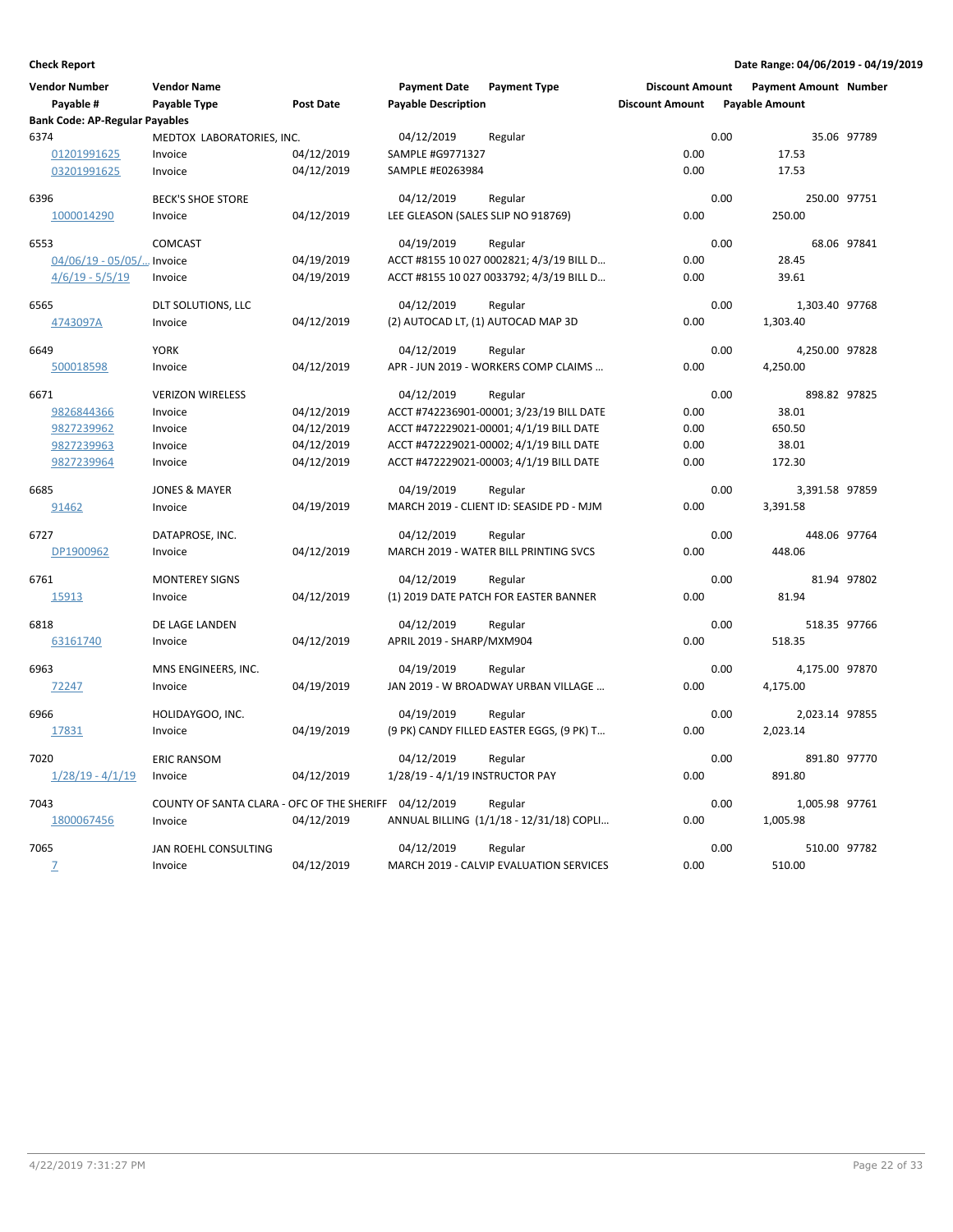| <b>Vendor Number</b>      | <b>Vendor Name</b> |                  | <b>Payment Date</b>        | <b>Payment Type</b>                       | <b>Discount Amount</b> | <b>Payment Amount Number</b> |              |
|---------------------------|--------------------|------------------|----------------------------|-------------------------------------------|------------------------|------------------------------|--------------|
| Pavable #                 | Payable Type       | <b>Post Date</b> | <b>Payable Description</b> |                                           | <b>Discount Amount</b> | <b>Pavable Amount</b>        |              |
| 7071                      | AT&T               |                  | 04/12/2019                 | Regular                                   |                        | 0.00                         | 153.18 97748 |
| 03/28/19-04/27/19 Invoice |                    | 04/12/2019       |                            | ACCT #237 841-1403 201 6; 3/28/19 BILL DA | 0.00                   | 51.06                        |              |
| $3/28/19 - 4/27/19$       | Invoice            | 04/12/2019       |                            | ACCT #237 841-1401 204 0; 3/28/19 BILL DA | 0.00                   | 51.06                        |              |
| $3/28/19 - 4/27/19$       | Invoice            | 04/12/2019       |                            | ACCT #237 841-1412 213 0; 3/28/19 BILL DA | 0.00                   | 51.06                        |              |

| <b>Payment Type</b>   | Payable<br>Count | Payment<br>Count | <b>Discount</b> | Payment   |
|-----------------------|------------------|------------------|-----------------|-----------|
| <b>Regular Checks</b> | 23               | 16               | 0.00            | 20,004.37 |
| <b>Manual Checks</b>  | 0                | 0                | 0.00            | 0.00      |
| <b>Voided Checks</b>  | 0                | $\Omega$         | 0.00            | 0.00      |
| <b>Bank Drafts</b>    | 0                | $\Omega$         | 0.00            | 0.00      |
| EFT's                 | $\Omega$         | $\Omega$         | 0.00            | 0.00      |
|                       | 23               | 16               | 0.00            | 20.004.37 |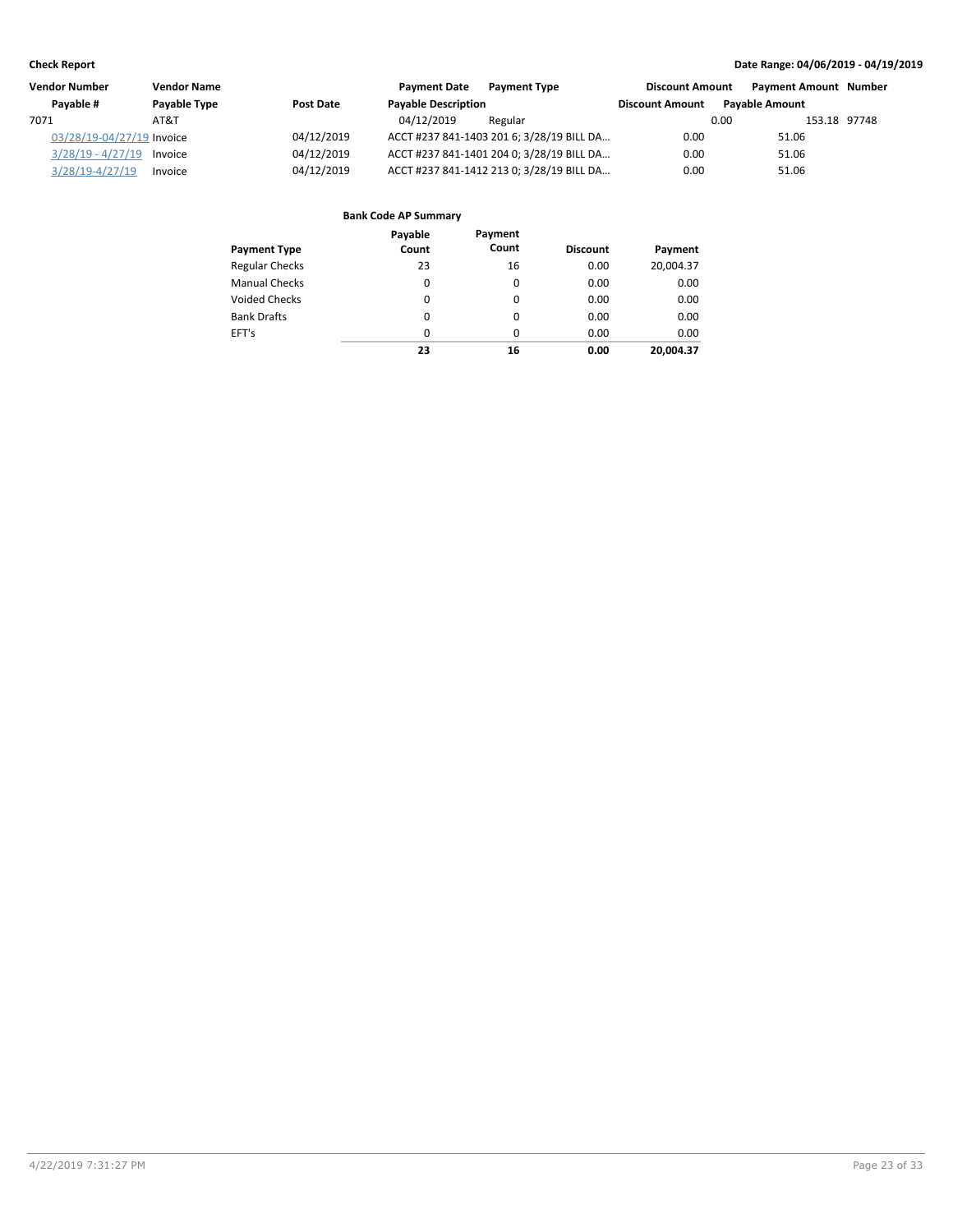| Vendor Number                         | <b>Vendor Name</b>       |            | <b>Payment Date</b>        | <b>Payment Type</b> | <b>Discount Amount</b> | <b>Payment Amount Number</b> |             |
|---------------------------------------|--------------------------|------------|----------------------------|---------------------|------------------------|------------------------------|-------------|
| Pavable #                             | <b>Pavable Type</b>      | Post Date  | <b>Payable Description</b> |                     | <b>Discount Amount</b> | <b>Pavable Amount</b>        |             |
| <b>Bank Code: PY-Payroll Payables</b> |                          |            |                            |                     |                        |                              |             |
| 7088                                  | <b>FITNESS EVOLUTION</b> |            | 04/16/2019                 | Regular             |                        | 0.00                         | 45.00 18895 |
| <b>INV0003067</b>                     | Invoice                  | 03/14/2019 | <b>GYM MEMBERSHIP</b>      |                     | 0.00                   | 45.00                        |             |

|                       | Payable  | Payment  |                 |         |
|-----------------------|----------|----------|-----------------|---------|
| <b>Payment Type</b>   | Count    | Count    | <b>Discount</b> | Payment |
| <b>Regular Checks</b> | 1        |          | 0.00            | 45.00   |
| <b>Manual Checks</b>  | 0        | 0        | 0.00            | 0.00    |
| <b>Voided Checks</b>  | 0        | 0        | 0.00            | 0.00    |
| <b>Bank Drafts</b>    | 0        | 0        | 0.00            | 0.00    |
| EFT's                 | $\Omega$ | $\Omega$ | 0.00            | 0.00    |
|                       | 1        | 1        | 0.00            | 45.00   |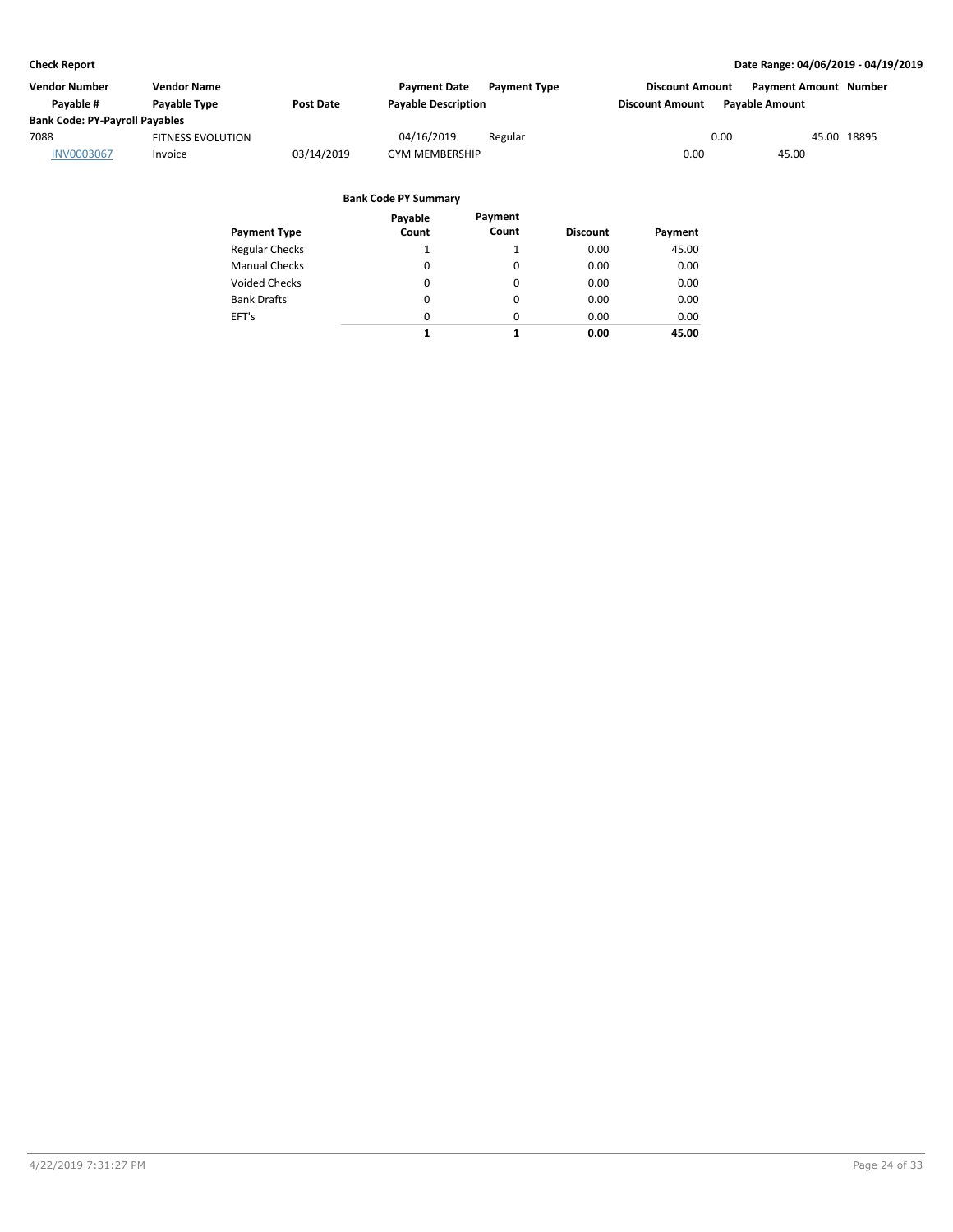| <b>Vendor Number</b><br>Payable #             | <b>Vendor Name</b><br>Payable Type | <b>Post Date</b>         | <b>Payment Date</b><br><b>Payable Description</b> | <b>Payment Type</b>                                 | <b>Discount Amount</b><br><b>Discount Amount</b> |      | <b>Payment Amount Number</b><br><b>Payable Amount</b> |             |
|-----------------------------------------------|------------------------------------|--------------------------|---------------------------------------------------|-----------------------------------------------------|--------------------------------------------------|------|-------------------------------------------------------|-------------|
| <b>Bank Code: AP-Regular Payables</b><br>7112 | <b>ART BLACK</b>                   |                          |                                                   |                                                     |                                                  | 0.00 | 830.00 97747                                          |             |
| <u> 119134</u>                                | Invoice                            | 04/12/2019               | 04/12/2019                                        | Regular<br>JOB #119134; OTHER BROTHER BREWERY       | 0.00                                             |      | 830.00                                                |             |
| 7112<br>119137                                | <b>ART BLACK</b><br>Invoice        | 04/19/2019               | 04/19/2019                                        | Regular<br>JOB #119137 - NOBIDA - 1739 YOSEMITE ST. | 0.00                                             | 0.00 | 415.00 97833<br>415.00                                |             |
|                                               |                                    |                          |                                                   |                                                     |                                                  |      |                                                       |             |
| 7173                                          | CORIX WATER PRODUCTS (US) INC.     |                          | 04/12/2019<br>SUPPLIES FOR SKYVIEW PIPE PROJECT   | Regular                                             | 0.00                                             | 0.00 | 7,532.54 97759                                        |             |
| 17913007025<br>17913007029                    | Invoice<br>Invoice                 | 04/12/2019<br>04/12/2019 | (1) B16 STEEL LID BLOW OFF                        |                                                     | 0.00                                             |      | 7,621.58<br>96.14                                     |             |
| 17915000619                                   | Credit Memo                        | 04/12/2019               | <b>CREDIT FOR B16 STEEL LID BLOW OFF</b>          |                                                     | 0.00                                             |      | $-185.18$                                             |             |
|                                               |                                    |                          |                                                   |                                                     |                                                  | 0.00 |                                                       |             |
| 7243<br>1888                                  | THALES CONSULTING INC<br>Invoice   | 04/12/2019               | 04/12/2019<br>SCO REPORT, FY 2018                 | Regular                                             | 0.00                                             |      | 1,700.00 97821<br>1,700.00                            |             |
|                                               |                                    |                          |                                                   |                                                     |                                                  |      |                                                       |             |
| 7263                                          | REGIONAL GOVERNMENT SERVICES       |                          | 04/19/2019                                        | Regular                                             |                                                  | 0.00 |                                                       | 75.00 97885 |
| 9520                                          | Invoice                            | 04/19/2019               |                                                   | MARCH 2019 - CONTRACT SERVICES FOR M                | 0.00                                             |      | 75.00                                                 |             |
| 7333                                          | <b>RAY RODRIGUEZ</b>               |                          | 04/19/2019                                        | Regular                                             |                                                  | 0.00 | 300.00 97884                                          |             |
| 04/20/2019                                    | Invoice                            | 04/19/2019               |                                                   | 4/20/2019 - BALLOONS FOR ANNUAL EGG H               | 0.00                                             |      | 300.00                                                |             |
| 7337                                          | HUGH D. SOUTHARD                   |                          | 04/12/2019                                        | Regular                                             |                                                  | 0.00 | 400.00 97779                                          |             |
| 7/28/2019                                     | Invoice                            | 04/12/2019               |                                                   | DEPOSIT FOR RICK ESTRIN ON 7/28/2019 -S             | 0.00                                             |      | 400.00                                                |             |
|                                               |                                    |                          |                                                   |                                                     |                                                  |      |                                                       |             |
| 7358                                          | EAN SERVICES, LLC                  |                          | 04/19/2019                                        | Regular                                             |                                                  | 0.00 | 166.64 97846                                          |             |
| 800031566844                                  | Invoice                            | 04/19/2019               |                                                   | CONS INV #20653639 / RENTAL AGREE #57F              | 0.00                                             |      | 166.64                                                |             |
| 7505                                          | MONTEREY BAY ANALYTICAL SVCS.      |                          | 04/12/2019                                        | Regular                                             |                                                  | 0.00 |                                                       | 78.00 97794 |
| 190205 11                                     | Invoice                            | 04/12/2019               |                                                   | SEASIDE MWS SAMPLES RCVD ON 2/5/2019                | 0.00                                             |      | 78.00                                                 |             |
| 7505                                          | MONTEREY BAY ANALYTICAL SVCS.      |                          | 04/19/2019                                        | Regular                                             |                                                  | 0.00 | 104.00 97872                                          |             |
| 190402 29                                     | Invoice                            | 04/19/2019               |                                                   | SEASIDE MWS SAMPLES RCVD ON 4/2/2019                | 0.00                                             |      | 78.00                                                 |             |
| 190404 09                                     | Invoice                            | 04/19/2019               |                                                   | SEASIDE MWS SAMPLES RCVD ON 4/4/2019                | 0.00                                             |      | 26.00                                                 |             |
| 7541                                          | A TO Z PARTY RENTAL INC.           |                          | 04/19/2019                                        | Regular                                             |                                                  | 0.00 | 2,949.77 97829                                        |             |
| 335274                                        | Invoice                            | 04/19/2019               |                                                   | 2/16/19 SEASIDE FARMER'S MKT/JOB #5609              | 0.00                                             |      | 355.07                                                |             |
| 336572                                        | Invoice                            | 04/19/2019               |                                                   | 2/23/19 SEASIDE FARMER'S MKT / JOB #560             | 0.00                                             |      | 518.94                                                |             |
| 337791                                        | Invoice                            | 04/18/2019               |                                                   | 3/2/19 SEASIDE FARMER'S MARKET/JOB #56              | 0.00                                             |      | 518.94                                                |             |
| 339181                                        | Invoice                            | 04/19/2019               |                                                   | 3/9/19 SEASIDE FARMER'S MKT/JOB #560986             | 0.00                                             |      | 518.94                                                |             |
| 340452                                        | Invoice                            | 04/19/2019               |                                                   | 3/16/19 SEASIDE FARMER'S MKT/JOB #5609              | 0.00                                             |      | 518.94                                                |             |
| 341770                                        | Invoice                            | 04/19/2019               |                                                   | 3/23/19 SEASIDE FARMER'S MKT/JOB #5609              | 0.00                                             |      | 518.94                                                |             |
| 7672                                          | PATRICIA A. LINTELL                |                          | 04/12/2019                                        | Regular                                             |                                                  | 0.00 | 100.00 97805                                          |             |
| <u>4/9/19</u>                                 | Invoice                            | 04/12/2019               |                                                   | 4/9/2019 SANITATION DISTRICT BOARD ME               | 0.00                                             |      | 100.00                                                |             |
| 7883                                          | BARTLE WELLS ASSOCIATES            |                          | 04/19/2019                                        |                                                     |                                                  | 0.00 |                                                       |             |
| 1002B                                         | Invoice                            | 04/19/2019               |                                                   | Regular<br>MARCH 2019 - WATER RATE STUDY - JOB #5   | 0.00                                             |      | 2,715.00 97836<br>2,715.00                            |             |
|                                               |                                    |                          |                                                   |                                                     |                                                  |      |                                                       |             |
| 8006                                          | ORCHESTRA IN THE SCHOOLS           |                          | 04/19/2019                                        | Regular                                             |                                                  | 0.00 | 112.50 97879                                          |             |
| 107965                                        | Invoice                            | 04/19/2019               |                                                   | FOOD DEPOSIT REFUND FOR OLDEMEYER C                 | 0.00                                             |      | 112.50                                                |             |
| 8022                                          | JEFF K. BILLS                      |                          | 04/19/2019                                        | Regular                                             |                                                  | 0.00 | 400.00 97857                                          |             |
| 2841119                                       | Invoice                            | 04/19/2019               | (1) SUREHIRE ASSESSMENT - 4/8/19                  |                                                     | 0.00                                             |      | 400.00                                                |             |
| 8066                                          | FUN EXPRESS, LLC                   |                          | 04/12/2019                                        | Regular                                             |                                                  | 0.00 | 173.40 97774                                          |             |
| 695524965-01                                  | Invoice                            | 04/12/2019               |                                                   | (10) TROP FOAM KIDS GLASSES, (10) WIND              | 0.00                                             |      | 173.40                                                |             |
|                                               |                                    |                          |                                                   |                                                     |                                                  |      |                                                       |             |
| 8086                                          | <b>VETERANS TRANSITION CENTER</b>  |                          | 04/19/2019                                        | Regular                                             |                                                  | 0.00 | 7,569.99 97904                                        |             |
| $\overline{2}$                                | Invoice                            | 04/19/2019               | 3 QTR FY2018/19 CDBG PAYMENT                      |                                                     | 0.00                                             |      | 7,569.99                                              |             |
| 8091                                          | <b>BADGER METER INC.</b>           |                          | 04/12/2019                                        | Regular                                             |                                                  | 0.00 | 726.24 97749                                          |             |
| 80031095                                      | Invoice                            | 04/12/2019               |                                                   | MARCH 2019 - NATL MTR & AUTO INC/HOU                | 0.00                                             |      | 726.24                                                |             |
| 8103                                          | ALLIANT INSURANCE SERVICES, INC.   |                          | 04/12/2019                                        | Regular                                             |                                                  | 0.00 | 869.00 97745                                          |             |
| <u>1/1/19-3/31/19</u>                         | Invoice                            | 04/12/2019               |                                                   | RECREATION INS 1/1/19-3/31/19 POLICY #S             | 0.00                                             |      | 869.00                                                |             |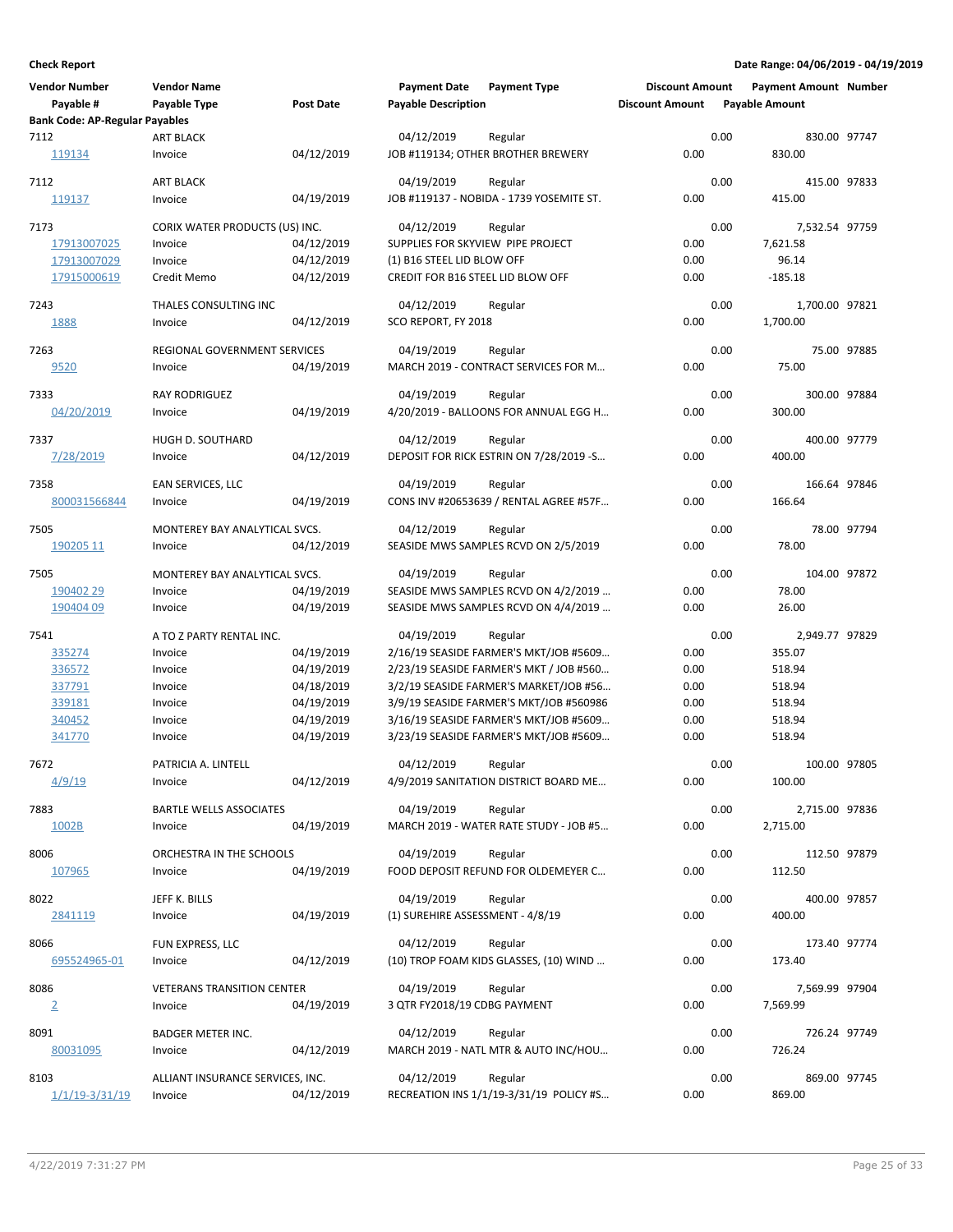| Vendor Number  | Vendor Name           |                  | <b>Payment Date</b>        | <b>Payment Type</b>                    | <b>Discount Amount</b> |      | <b>Payment Amount Number</b> |  |
|----------------|-----------------------|------------------|----------------------------|----------------------------------------|------------------------|------|------------------------------|--|
| Pavable #      | Payable Type          | <b>Post Date</b> | <b>Payable Description</b> |                                        | <b>Discount Amount</b> |      | <b>Pavable Amount</b>        |  |
| 8238           | MOBILE CLIMB USA, LLC |                  | 04/19/2019                 | Regular                                |                        | 0.00 | 1.750.00 97871               |  |
| <b>DEPOSIT</b> | Invoice               | 04/19/2019       |                            | DEPOSIT FOR 7/4/19 - SEASIDE CITY HALL | 0.00                   |      | 1.750.00                     |  |

|                       | Payable  | Payment  |                 |           |
|-----------------------|----------|----------|-----------------|-----------|
| <b>Payment Type</b>   | Count    | Count    | <b>Discount</b> | Payment   |
| <b>Regular Checks</b> | 28       | 20       | 0.00            | 28,967.08 |
| <b>Manual Checks</b>  | $\Omega$ | 0        | 0.00            | 0.00      |
| <b>Voided Checks</b>  | $\Omega$ | $\Omega$ | 0.00            | 0.00      |
| <b>Bank Drafts</b>    | $\Omega$ | $\Omega$ | 0.00            | 0.00      |
| EFT's                 | $\Omega$ | $\Omega$ | 0.00            | 0.00      |
|                       | 28       | 20       | 0.00            | 28.967.08 |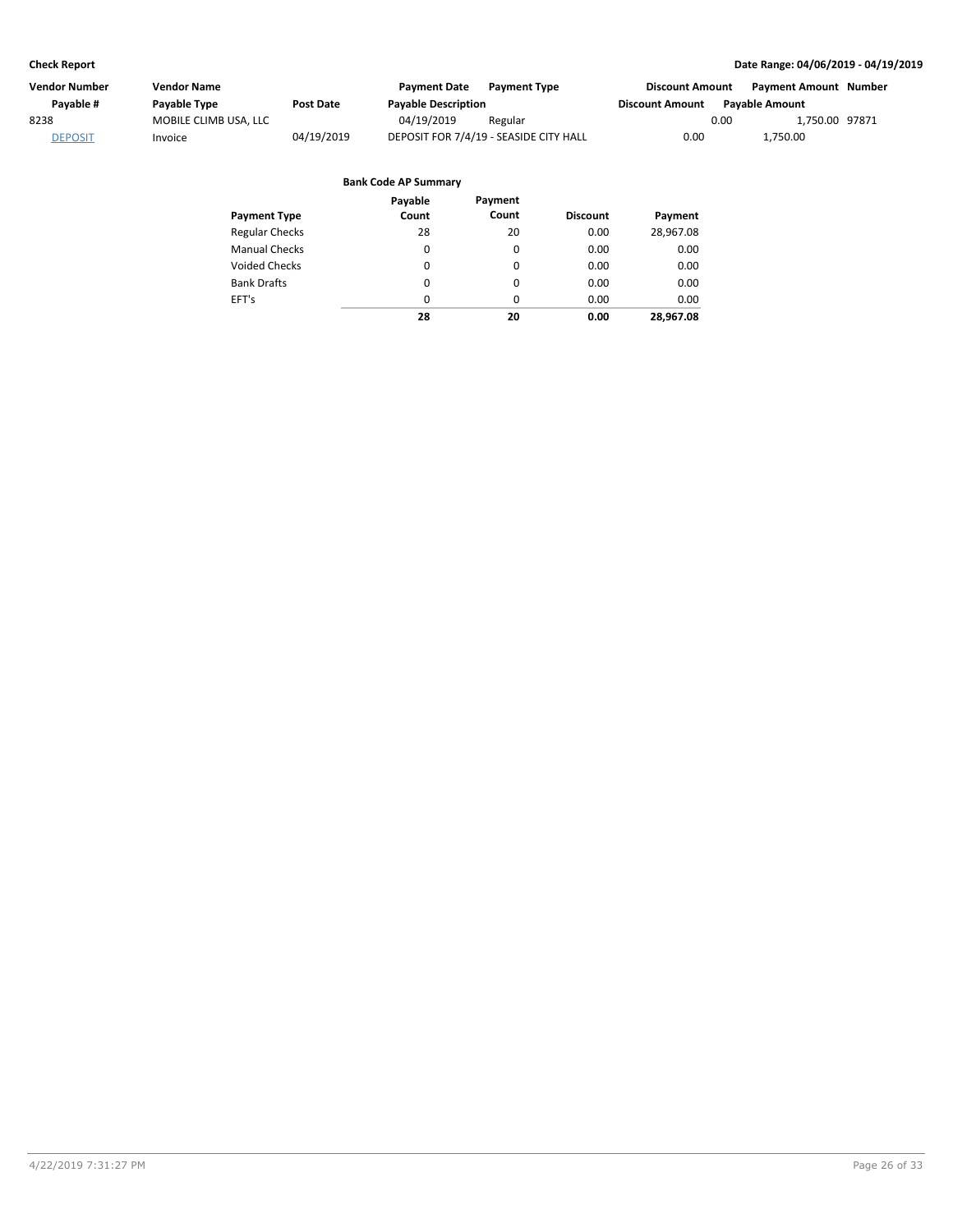| <b>Vendor Number</b>                  | <b>Vendor Name</b>  |                                                         | <b>Payment Date</b><br><b>Payment Type</b> | <b>Discount Amount</b> | <b>Payment Amount Number</b> |              |
|---------------------------------------|---------------------|---------------------------------------------------------|--------------------------------------------|------------------------|------------------------------|--------------|
| Pavable #                             | <b>Pavable Type</b> | Post Date                                               | <b>Payable Description</b>                 | <b>Discount Amount</b> | <b>Pavable Amount</b>        |              |
| <b>Bank Code: PY-Payroll Payables</b> |                     |                                                         |                                            |                        |                              |              |
| 8308                                  |                     | AMERICAN FIDELITY ADMINISTRATIVE SERVICES, I 04/16/2019 | Regular                                    |                        | 0.00                         | 781.90 18900 |
| INV0003181                            | Invoice             | 04/16/2019                                              | FEB19 ADMIN SERV FEE INV# 36187            | 0.00                   | 214.20                       |              |
| <b>INV0003182</b>                     | Invoice             | 04/16/2019                                              | MAR19 ADMIN SERV FEE INV# 36887            | 0.00                   | 214.20                       |              |
| <b>INV0003183</b>                     | Invoice             | 04/16/2019                                              | 2018 IRS 1094/1095 REPORTING ER REMAIN     | 0.00                   | 353.50                       |              |

|                       | Payable  | Payment  |                 |         |
|-----------------------|----------|----------|-----------------|---------|
| <b>Payment Type</b>   | Count    | Count    | <b>Discount</b> | Payment |
| <b>Regular Checks</b> | 3        |          | 0.00            | 781.90  |
| <b>Manual Checks</b>  | $\Omega$ | 0        | 0.00            | 0.00    |
| <b>Voided Checks</b>  | 0        | 0        | 0.00            | 0.00    |
| <b>Bank Drafts</b>    | 0        | $\Omega$ | 0.00            | 0.00    |
| EFT's                 | $\Omega$ | $\Omega$ | 0.00            | 0.00    |
|                       | 3        |          | 0.00            | 781.90  |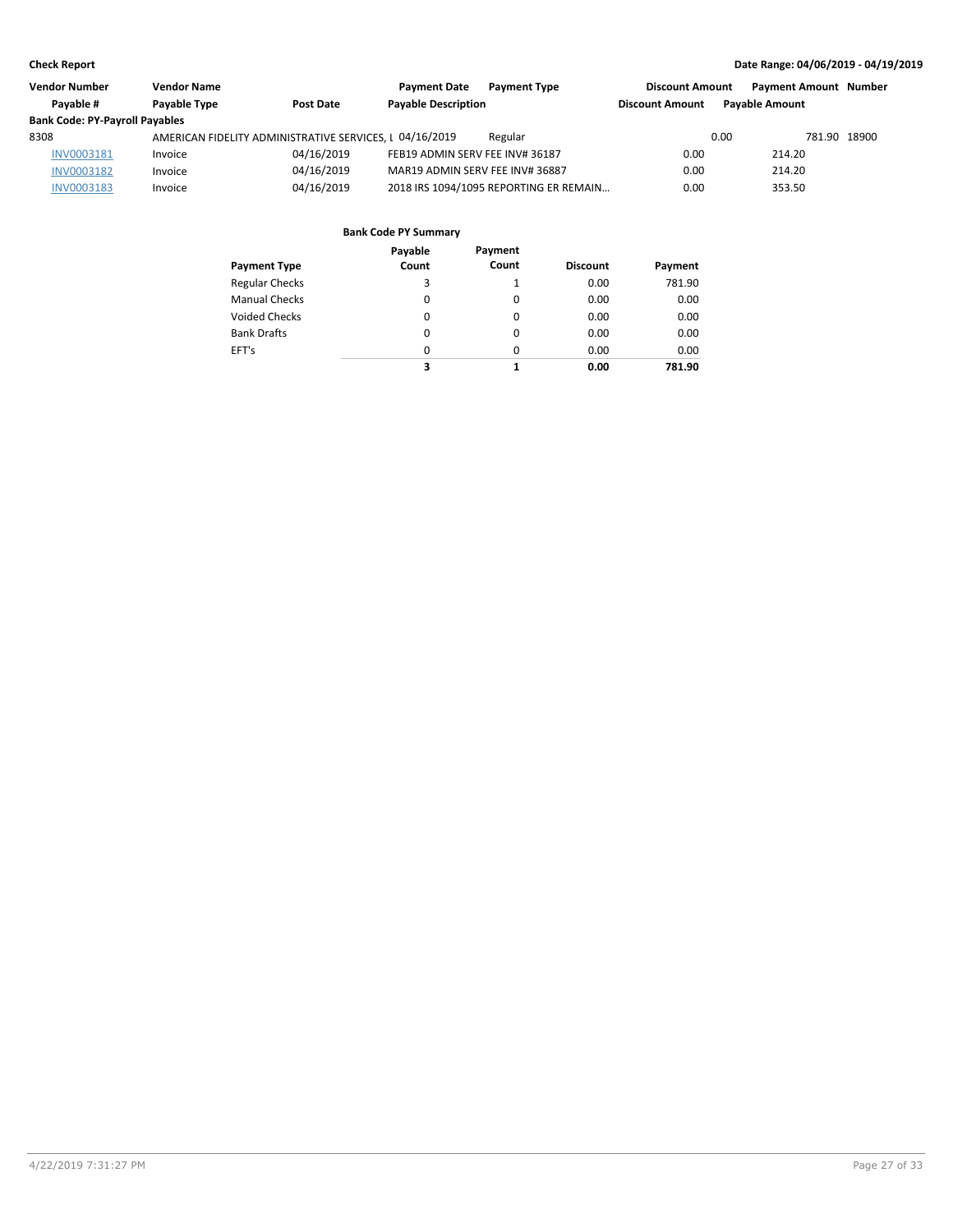| <b>Vendor Number</b>                  | <b>Vendor Name</b>                                    |                  | <b>Payment Date</b>             | <b>Payment Type</b>                     | <b>Discount Amount</b> |      | <b>Payment Amount Number</b> |             |
|---------------------------------------|-------------------------------------------------------|------------------|---------------------------------|-----------------------------------------|------------------------|------|------------------------------|-------------|
| Payable #                             | Payable Type                                          | <b>Post Date</b> | <b>Payable Description</b>      |                                         | <b>Discount Amount</b> |      | <b>Payable Amount</b>        |             |
| <b>Bank Code: AP-Regular Payables</b> |                                                       |                  |                                 |                                         |                        |      |                              |             |
| 8332                                  | <b>IVY SIMPSON</b>                                    |                  | 04/12/2019                      | Regular                                 |                        | 0.00 | 210.00 97781                 |             |
| 1323                                  | Invoice                                               | 04/12/2019       | WEEKLY INTERIOR PLANT SERVICE   |                                         | 0.00                   |      | 210.00                       |             |
| 8338                                  | <b>FEDEX</b>                                          |                  | 04/12/2019                      | Regular                                 |                        | 0.00 |                              | 4.44 97772  |
| 6-512-38145                           | Invoice                                               | 04/12/2019       |                                 | ACCT #1317-9207-7; SHIPMENT ON 3/22/20  | 0.00                   |      | 4.44                         |             |
| 8338                                  | FEDEX                                                 |                  | 04/19/2019                      | Regular                                 |                        | 0.00 |                              | 70.06 97852 |
| 6-483-10955                           | Invoice                                               | 04/19/2019       |                                 | ACCT #1317-9207-7; SHIPMENT ON 2/27/19  | 0.00                   |      | 16.51                        |             |
| 6-518-94126                           | Invoice                                               | 04/19/2019       |                                 | ACCT #1750-2541-3; SHIPMENT ON 4/5/2019 | 0.00                   |      | 30.97                        |             |
| 6-520-18432                           | Invoice                                               | 04/19/2019       |                                 | ACCT #1317-9207-7; SHIPMENT ON 4/3/2019 | 0.00                   |      | 22.58                        |             |
| 8345                                  | RESTORATIVE JUSTICE PARTNERS, INC.                    |                  | 04/19/2019                      | Regular                                 |                        | 0.00 | 2,754.55 97886               |             |
| <b>MAR 2019</b>                       | Invoice                                               | 04/19/2019       |                                 | MARCH 2019 - CAL VIP REIMBURSEMENT      | 0.00                   |      | 2,754.55                     |             |
| 8346                                  | MIRACLE PLAYSYSTEMS, INC.                             |                  | 04/19/2019                      | Regular                                 |                        | 0.00 | 50,965.97 97866              |             |
| F2019-0273                            | Invoice                                               | 04/19/2019       |                                 | DURANT PARK EQUIPMENT/1249 CANYON       | 0.00                   |      | 50,965.97                    |             |
| 8365                                  | <b>ELLIS MAKUS LLP</b>                                |                  | 04/19/2019                      | Regular                                 |                        | 0.00 | 18,658.35 97848              |             |
| 8507                                  | Invoice                                               | 04/19/2019       |                                 | 12/28/18-2/6/19 INVESTIGATION 00005     | 0.00                   |      | 8,357.35                     |             |
| 8562                                  | Invoice                                               | 04/19/2019       |                                 | 1/18/19 - 3/11/19 INVESTIGATION - 00005 | 0.00                   |      | 10,301.00                    |             |
| 8368                                  | <b>KOSMONT COMPANIES</b>                              |                  | 04/12/2019                      | Regular                                 |                        | 0.00 | 158.60 97786                 |             |
| 1702.7 020                            | Invoice                                               | 04/12/2019       | MARCH 2019 - PROJ 1702.7 - EIFD |                                         | 0.00                   |      | 158.60                       |             |
| 8375                                  | STATE WATER RES. CONTROL BOARD                        |                  | 04/12/2019                      | Regular                                 |                        | 0.00 |                              | 50.00 97818 |
| <b>S. BONANFANT</b>                   | Invoice                                               | 04/12/2019       | EXAM FOR STEVEN BONANFANT - D1  |                                         | 0.00                   |      | 50.00                        |             |
| 8384                                  | THOMAS HOWARD                                         |                  | 04/12/2019                      | Regular                                 |                        | 0.00 |                              | 33.00 97823 |
| B8250914                              | Invoice                                               | 04/12/2019       |                                 | REIMBURSEMENT FOR CLASS B LICENSE FEE   | 0.00                   |      | 33.00                        |             |
| 8426                                  | CLIFTONLARSONALLEN LLP                                |                  | 04/12/2019                      | Regular                                 |                        | 0.00 | 9,160.00 97758               |             |
| 2068550                               | Invoice                                               | 04/12/2019       | AUDIT SVCS THROUGH 3/29/2019    |                                         | 0.00                   |      | 9,160.00                     |             |
| 8455                                  | JERRY BLACKWELDER                                     |                  | 04/12/2019                      | Regular                                 |                        | 0.00 | 100.00 97783                 |             |
| 4/9/2019                              | Invoice                                               | 04/12/2019       |                                 | 4/9/2019 SANITATION DISTRICT BOARD ME   | 0.00                   |      | 100.00                       |             |
| 8628                                  | TORTI GALLAS AND PARTNERS, INC.                       |                  | 04/12/2019                      | Regular                                 |                        | 0.00 | 57,345.00 97824              |             |
| 0065836                               | Invoice                                               | 04/12/2019       |                                 | MARCH 2019 - CAMPUS TOWN SPECIFIC PL    | 0.00                   |      | 57,345.00                    |             |
| 8751                                  | PIEDMONT TALENT, LLC                                  |                  | 04/12/2019                      | Regular                                 |                        | 0.00 | 1,500.00 97806               |             |
| 7/21/2019                             | Invoice                                               | 04/12/2019       |                                 | DEPOSIT FOR DEB RYDER ON 7/21/19 (SUN   | 0.00                   |      | 1,500.00                     |             |
| 8783                                  | POWERDMS, INC.                                        |                  | 04/12/2019                      | Regular                                 |                        | 0.00 | 2,114.00 97807               |             |
| 26756                                 | Invoice                                               | 04/12/2019       | DOCUMENT UPLOAD (QTY 1057)      |                                         | 0.00                   |      | 2,114.00                     |             |
| 8855                                  | TELECOM LAW FIRM, P.C.                                |                  | 04/19/2019                      | Regular                                 |                        | 0.00 | 2,807.90 97897               |             |
| 5658                                  | Invoice                                               | 04/19/2019       |                                 | JAN 2019 SVCS FOR 220 COE AVENUE (VERI  | 0.00                   |      | 2,807.90                     |             |
| 8863                                  | INFRASTRUCTURE ENGINEERING CORP.                      |                  | 04/12/2019                      | Regular                                 |                        | 0.00 | 5,762.36 97780               |             |
| <u> 11515</u>                         | Invoice                                               | 04/12/2019       |                                 | 1/26/19 - 2/22/19 SVCS - CANYON DEL REY | 0.00                   |      | 5,762.36                     |             |
| 8882                                  | <b>EVERYONE'S HARVEST</b>                             |                  | 04/19/2019                      | Regular                                 |                        | 0.00 | 3,687.48 97850               |             |
| $03-19$                               | Invoice                                               | 04/19/2019       |                                 | MARCH 2019 - SEASIDE FARMER'S MARKET    | 0.00                   |      | 3,687.48                     |             |
| 9038                                  | EDEN COUNCIL FOR HOPE AND OPPORTUNITY                 |                  | 04/19/2019                      | Regular                                 |                        | 0.00 | 854.62 97847                 |             |
| $\overline{3}$                        | Invoice                                               | 04/19/2019       | 3 QTR, FY2018/19, CDBG PAYMENT  |                                         | 0.00                   |      | 854.62                       |             |
| 9046                                  | JONATHAN GABRIEL WIZARD                               |                  | 04/12/2019                      | Regular                                 |                        | 0.00 | 100.00 97785                 |             |
| 4/9/19                                | Invoice                                               | 04/12/2019       |                                 | 4/9/2019 SANITATION DISTRICT BOARD ME   | 0.00                   |      | 100.00                       |             |
| 9104                                  | SCHAAF & WHEELER, CONSULTING CIVIL ENGINEE 04/19/2019 |                  |                                 | Regular                                 |                        | 0.00 | 11,240.00 97889              |             |
| 31019                                 | Invoice                                               | 04/19/2019       |                                 | WATER TANK IMPRVMNTS THROUGH 3/31/      | 0.00                   |      | 11,240.00                    |             |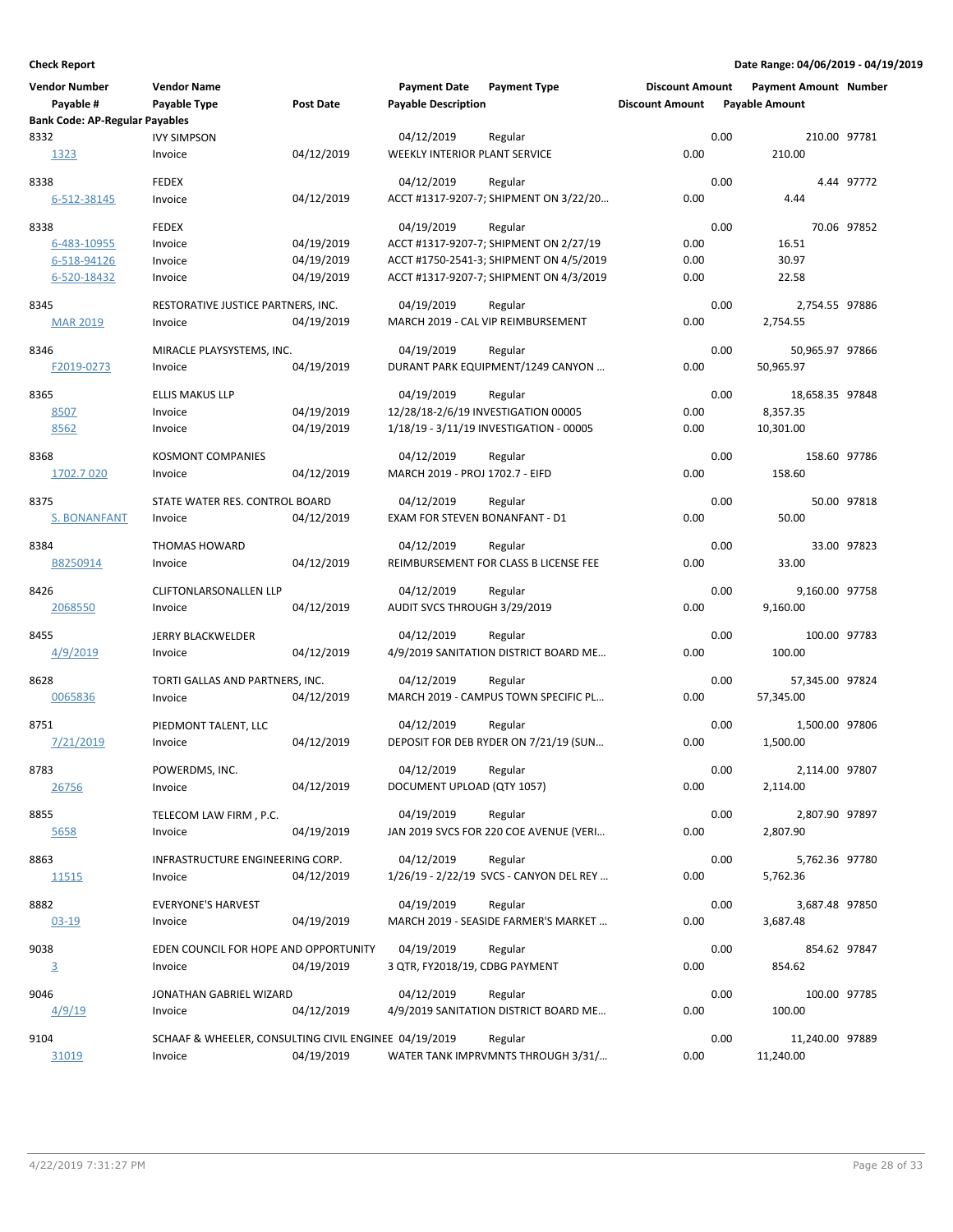|      | <b>Vendor Number</b>          | <b>Vendor Name</b>               |                  | <b>Payment Date</b>              | <b>Payment Type</b>                            | <b>Discount Amount</b> |      | <b>Payment Amount Number</b> |             |
|------|-------------------------------|----------------------------------|------------------|----------------------------------|------------------------------------------------|------------------------|------|------------------------------|-------------|
|      | Payable #                     | Payable Type                     | <b>Post Date</b> | <b>Payable Description</b>       |                                                | <b>Discount Amount</b> |      | <b>Payable Amount</b>        |             |
| 9106 |                               | THE SOHAGI LAW GROUP             |                  | 04/12/2019                       | Regular                                        |                        | 0.00 | 55,065.00 97822              |             |
|      | 15519                         | Invoice                          | 04/12/2019       |                                  | FEB 2019 - SVCS FOR MAIN GATE/ACCT #110        | 0.00                   |      | 6,565.00                     |             |
|      | 15520                         | Invoice                          | 04/12/2019       |                                  | FEB 2019 SVCS - CAMPUS TOWN CENTER/A           | 0.00                   |      | 48,500.00                    |             |
|      |                               |                                  |                  |                                  |                                                |                        |      |                              |             |
| 9106 |                               | THE SOHAGI LAW GROUP             |                  | 04/19/2019                       | Regular                                        |                        | 0.00 | 54,480.50 97898              |             |
|      | 15365                         | Invoice                          | 04/19/2019       | OCT 2018 - GENERAL PLAN SERVICES |                                                | 0.00                   |      | 4,951.75                     |             |
|      | 15411                         | Invoice                          | 04/19/2019       | NOV 2018 - GENERAL PLAN SVCS     |                                                | 0.00                   |      | 22,747.00                    |             |
|      | 15447                         | Invoice                          | 04/19/2019       | DEC 2018 - GENERAL PLAN SVCS     |                                                | 0.00                   |      | 26,369.25                    |             |
|      | 15481                         | Invoice                          | 04/19/2019       | JAN 2019 - GENERAL PLAN SERVICES |                                                | 0.00                   |      | 412.50                       |             |
|      |                               |                                  |                  |                                  |                                                |                        |      |                              |             |
| 9125 |                               | <b>MURRAY WAGNON</b>             |                  | 04/19/2019                       | Regular<br>TOT REFUND AUG-DEC 2018 1081 AMADOR | 0.00                   | 0.00 | 1,425.44 97878               |             |
|      | <b>TOT REFUND AUG Invoice</b> |                                  | 04/11/2019       |                                  |                                                |                        |      | 1,425.44                     |             |
| 9126 |                               | <b>DANIEL HUNT</b>               |                  | 04/19/2019                       | Regular                                        |                        | 0.00 | 4,629.95 97843               |             |
|      | <b>TOT REFUND AUG Invoice</b> |                                  | 04/11/2019       |                                  | TOT REFUND AUG-DEC 18 630 HILBY AVE/11         | 0.00                   |      | 4,629.95                     |             |
|      |                               |                                  |                  |                                  |                                                |                        |      |                              |             |
| 9127 |                               | ZHOU XU                          |                  | 04/19/2019                       | Regular                                        |                        | 0.00 | 6,440.28 97906               |             |
|      | <b>TOT REFUND AUG Invoice</b> |                                  | 04/11/2019       |                                  | TOT REFUND AUG 18 - DEC 18 1128 AMADO          | 0.00                   |      | 2,696.99                     |             |
|      | <b>TOT REFUND AUG Invoice</b> |                                  | 04/11/2019       |                                  | TOT REFUND AUG - DEC 18 1263 SONOMA            | 0.00                   |      | 3,743.29                     |             |
| 9128 |                               | <b>ANTONY TERSOL</b>             |                  | 04/19/2019                       | Regular                                        |                        | 0.00 | 1,455.48 97832               |             |
|      | <b>TOT REFUND AUG Invoice</b> |                                  | 04/11/2019       |                                  | TOT REFUND AUG-DEC 1217 CIRCLE AVE             | 0.00                   |      | 1,455.48                     |             |
|      |                               |                                  |                  |                                  |                                                |                        |      |                              |             |
| 9129 |                               | LEBERTA LORAL                    |                  | 04/19/2019                       | Regular                                        |                        | 0.00 |                              | 36.47 97861 |
|      | <b>TOT REFUND AUG Invoice</b> |                                  | 04/11/2019       |                                  | TOT REFUND AUG-DEC 1399 LOWELL ST              | 0.00                   |      | 36.47                        |             |
|      |                               |                                  |                  |                                  |                                                |                        |      |                              |             |
| 9130 |                               | <b>MARY CALVERT</b>              |                  | 04/19/2019                       | Regular                                        |                        | 0.00 | 3,788.13 97863               |             |
|      | <b>TOT REFUND AUG Invoice</b> |                                  | 04/17/2019       |                                  | STR TOT REFUND AUG 18-DEC 18 1361 DAR          | 0.00                   |      | 3,788.13                     |             |
| 9131 |                               | SANDRA BERMAN                    |                  | 04/19/2019                       | Regular                                        |                        | 0.00 | 988.75 97888                 |             |
|      | <b>TOT PAYABLE AUGInvoice</b> |                                  | 04/17/2019       |                                  | STR TOT REFUND AUG-DEC 2030 CROSS ST           | 0.00                   |      | 988.75                       |             |
|      |                               |                                  |                  |                                  |                                                |                        |      |                              |             |
| 9133 |                               | <b>TAREK ELGENDY</b>             |                  | 04/19/2019                       | Regular                                        |                        | 0.00 | 230.04 97896                 |             |
|      | <b>TOT REFUND AUG Invoice</b> |                                  | 04/17/2019       |                                  | STR TOT REFUND AUG 18-DEC 18 4705 SEA R        | 0.00                   |      | 230.04                       |             |
|      |                               |                                  |                  |                                  |                                                |                        |      |                              |             |
| 9134 |                               | <b>TANYA TARANTINO</b>           |                  | 04/19/2019                       | Regular                                        |                        | 0.00 | 1,706.52 97895               |             |
|      | <b>TOT REFUND AUG Invoice</b> |                                  | 04/17/2019       | STR TOT REFUND 1601 HILBY AVE    |                                                | 0.00                   |      | 1,706.52                     |             |
| 9135 |                               | PAVEL ALIOTTI                    |                  | 04/19/2019                       | Regular                                        |                        | 0.00 | 805.62 97883                 |             |
|      | <b>TOT REFUND AUG Invoice</b> |                                  | 04/17/2019       | STR TOT REFUND AUG 18-DEC 18     |                                                | 0.00                   |      | 805.62                       |             |
|      |                               |                                  |                  |                                  |                                                |                        |      |                              |             |
| 9136 |                               | <b>EMAN IBRAHIM</b>              |                  | 04/19/2019                       | Regular                                        |                        | 0.00 | 466.72 97849                 |             |
|      | <b>TOT REFUND NOV Invoice</b> |                                  | 04/17/2019       |                                  | STR TOT REFUND NOV 18 - DEC 18 1249 FLO        | 0.00                   |      | 214.94                       |             |
|      | <b>TOT REFUND NOV Invoice</b> |                                  | 04/17/2019       |                                  | STR TOT REFUND NOV 18 - DEC 18 765 PALM        | 0.00                   |      | 251.78                       |             |
| 9137 |                               | <b>BRENDAN MCALARY</b>           |                  | 04/19/2019                       | Regular                                        |                        | 0.00 | 2,630.30 97837               |             |
|      | <b>TOT REFUND AUG Invoice</b> |                                  | 04/17/2019       |                                  | STR TOT REFUND AUG 18 - DEC 18 530 HILBY       | 0.00                   |      | 2,630.30                     |             |
|      |                               |                                  |                  |                                  |                                                |                        |      |                              |             |
| 9138 |                               | <b>JOSEANN TRINGALI</b>          |                  | 04/19/2019                       | Regular                                        |                        | 0.00 | 310.32 97860                 |             |
|      | <b>TOT REFUND AUG Invoice</b> |                                  | 04/17/2019       |                                  | STR TOT REFUND AUG-DEC 18 1436 HILBY A         | 0.00                   |      | 310.32                       |             |
|      |                               |                                  |                  |                                  |                                                |                        |      |                              |             |
| 9139 |                               | <b>CECELIA LUCIDO</b>            |                  | 04/19/2019                       | Regular                                        |                        | 0.00 | 987.00 97840                 |             |
|      | <b>TOT REFUND AUG Invoice</b> |                                  | 04/17/2019       |                                  | STR TOT REFUND AUG 18 - DEC 18 1148 WA         | 0.00                   |      | 987.00                       |             |
| 9142 |                               | <b>TAMMY CONSOLI</b>             |                  | 04/19/2019                       | Regular                                        |                        | 0.00 | 814.80 97894                 |             |
|      | <b>TOT REFUND AUG Invoice</b> |                                  | 04/17/2019       |                                  | STR TOT REFUND AUG 18 - DEC 18 1033 WA         | 0.00                   |      | 814.80                       |             |
|      |                               |                                  |                  |                                  |                                                |                        |      |                              |             |
| 9154 |                               | CENTRAL MEDICAL LABORATORY, INC. |                  | 04/12/2019                       | Regular                                        |                        | 0.00 |                              | 80.00 97755 |
|      | 17909                         | Invoice                          | 04/12/2019       | CASE ID: TM1901014               |                                                | 0.00                   |      | 80.00                        |             |
| 9155 |                               | RAYMOND ROBINSON                 |                  | 04/12/2019                       | Regular                                        |                        | 0.00 | 120.00 97809                 |             |
|      | 3/29/19                       | Invoice                          | 04/12/2019       | GAME OFFICIAL (3 GAMES)          |                                                | 0.00                   |      | 120.00                       |             |
|      |                               |                                  |                  |                                  |                                                |                        |      |                              |             |
| 9156 |                               | DAVID ANDERSON                   |                  | 04/12/2019                       | Regular                                        |                        | 0.00 | 240.00 97765                 |             |
|      | 3/29/19                       | Invoice                          | 04/12/2019       | GAME OFFICIAL (6 GAMES)          |                                                | 0.00                   |      | 240.00                       |             |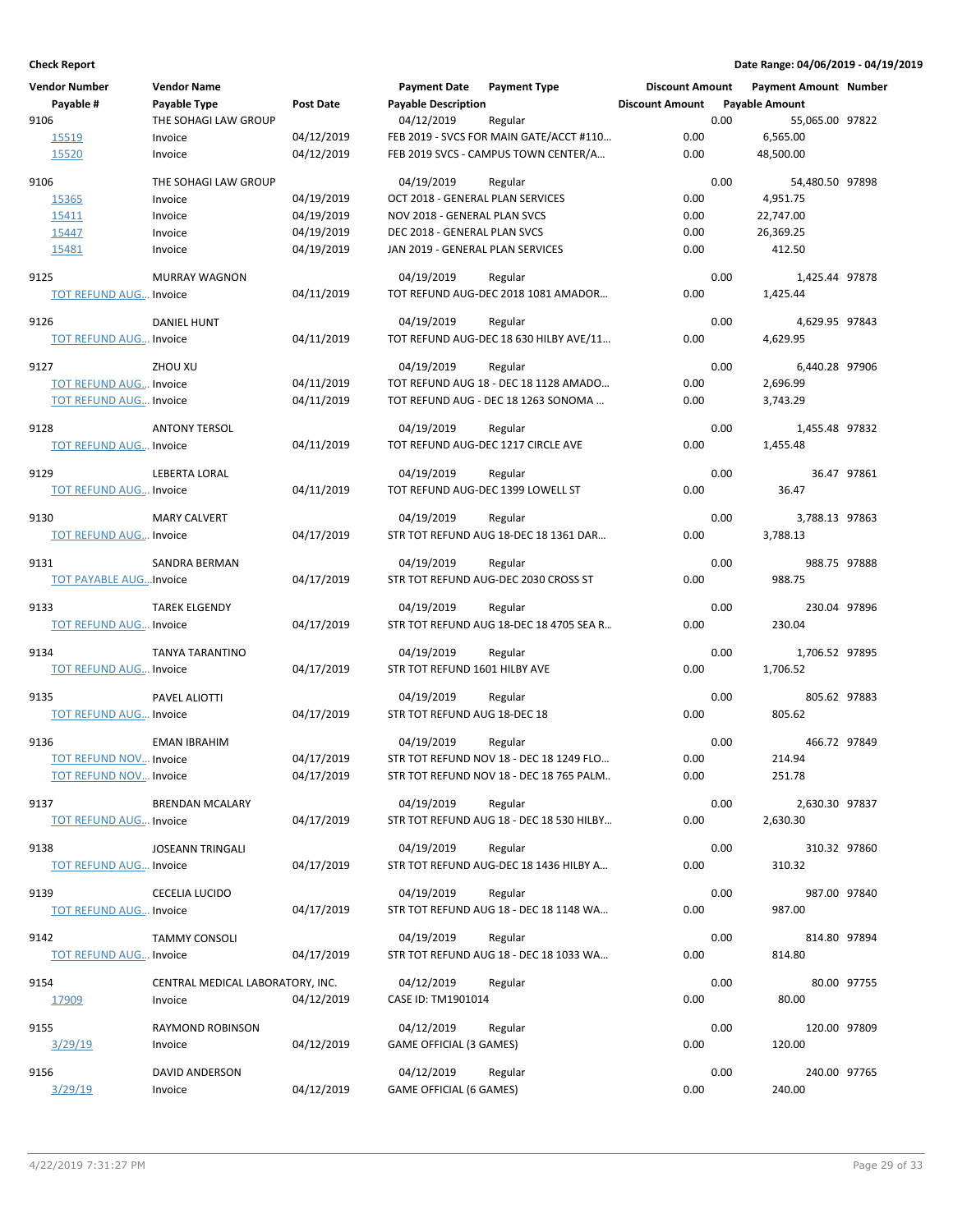| Vendor Number | <b>Vendor Name</b>   |                  | <b>Payment Date</b>        | <b>Payment Type</b>                    | <b>Discount Amount</b> | <b>Payment Amount Number</b> |              |
|---------------|----------------------|------------------|----------------------------|----------------------------------------|------------------------|------------------------------|--------------|
| Payable #     | Payable Type         | <b>Post Date</b> | <b>Payable Description</b> |                                        | <b>Discount Amount</b> | <b>Payable Amount</b>        |              |
| 9157          | <b>GREG S. OMOTO</b> |                  | 04/12/2019                 | Regular                                |                        | 0.00                         | 240.00 97777 |
| 3/29/19       | Invoice              | 04/12/2019       | GAME OFFICIAL (6 GAMES)    |                                        | 0.00                   | 240.00                       |              |
| 9159          | <b>SC WORKS</b>      |                  | 04/12/2019                 | Regular                                |                        | 0.00                         | 445.88 97814 |
| 10214         | Invoice              | 04/12/2019       | CITY LOGO DECALS (41)      |                                        | 0.00                   | 445.88                       |              |
| 9160          | <b>ARTHUR HADUCA</b> |                  | 04/19/2019                 | Regular                                |                        | 0.00                         | 240.00 97834 |
| 3/29/2019     | Invoice              | 04/19/2019       | SEASIDE ADULT BASKETBALL   |                                        | 0.00                   | 240.00                       |              |
| 9161          | <b>IRA BEYAH</b>     |                  | 04/19/2019                 | Regular                                |                        | 0.00                         | 120.00 97856 |
| 3/29/19       | Invoice              | 04/19/2019       |                            | SEASIDE ADULT BASKETBALL - 3 GAMES OFF | 0.00                   | 120.00                       |              |
| 9162          | <b>CARRIE ALBERT</b> |                  | 04/19/2019                 | Regular                                |                        | 0.00                         | 42.00 97838  |
| 107964        | Invoice              | 04/19/2019       |                            | DEPOSIT REFUND FOR LAGUNA GRANDE PK    | 0.00                   | 42.00                        |              |

|                       | Payable  | Payment  |                 |            |
|-----------------------|----------|----------|-----------------|------------|
| <b>Payment Type</b>   | Count    | Count    | <b>Discount</b> | Payment    |
| <b>Regular Checks</b> | 54       | 45       | 0.00            | 305,365.53 |
| <b>Manual Checks</b>  | 0        | 0        | 0.00            | 0.00       |
| <b>Voided Checks</b>  | 0        | 0        | 0.00            | 0.00       |
| <b>Bank Drafts</b>    | $\Omega$ | $\Omega$ | 0.00            | 0.00       |
| EFT's                 | 0        | 0        | 0.00            | 0.00       |
|                       | 54       | 45       | 0.00            | 305,365.53 |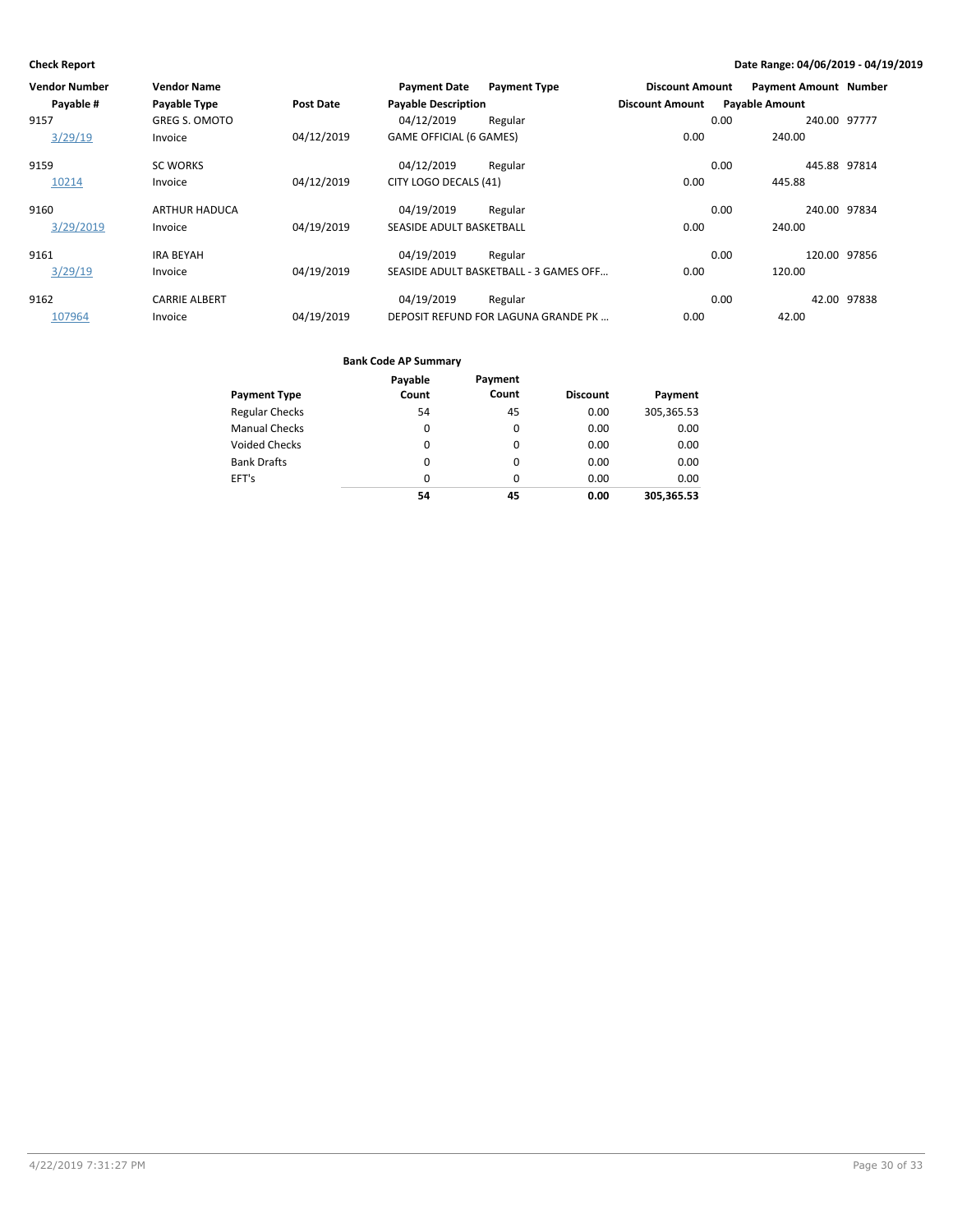| Vendor Number                         | <b>Vendor Name</b>  |                  | <b>Payment Date</b><br><b>Payment Type</b> | <b>Discount Amount</b>                          | <b>Payment Amount Number</b> |
|---------------------------------------|---------------------|------------------|--------------------------------------------|-------------------------------------------------|------------------------------|
| Pavable #                             | <b>Pavable Type</b> | <b>Post Date</b> | <b>Payable Description</b>                 | <b>Pavable Amount</b><br><b>Discount Amount</b> |                              |
| <b>Bank Code: PY-Payroll Payables</b> |                     |                  |                                            |                                                 |                              |
| 9163                                  | TIMOTHY R. DUNN     |                  | 04/16/2019<br>Regular                      | 0.00                                            | 128.38 18903                 |
| INV0003195                            | Invoice             | 03/31/2019       | 2/28/2019 PAYROLL REISSUANCE               | 0.00                                            | 128.38                       |

| Payment Type          | Payable<br>Count | Payment<br>Count | <b>Discount</b> | Payment |
|-----------------------|------------------|------------------|-----------------|---------|
| <b>Regular Checks</b> | 1                |                  | 0.00            | 128.38  |
| <b>Manual Checks</b>  | $\Omega$         | 0                | 0.00            | 0.00    |
| <b>Voided Checks</b>  | 0                | 0                | 0.00            | 0.00    |
| <b>Bank Drafts</b>    | 0                | 0                | 0.00            | 0.00    |
| EFT's                 | $\Omega$         | 0                | 0.00            | 0.00    |
|                       | 1                | 1                | 0.00            | 128.38  |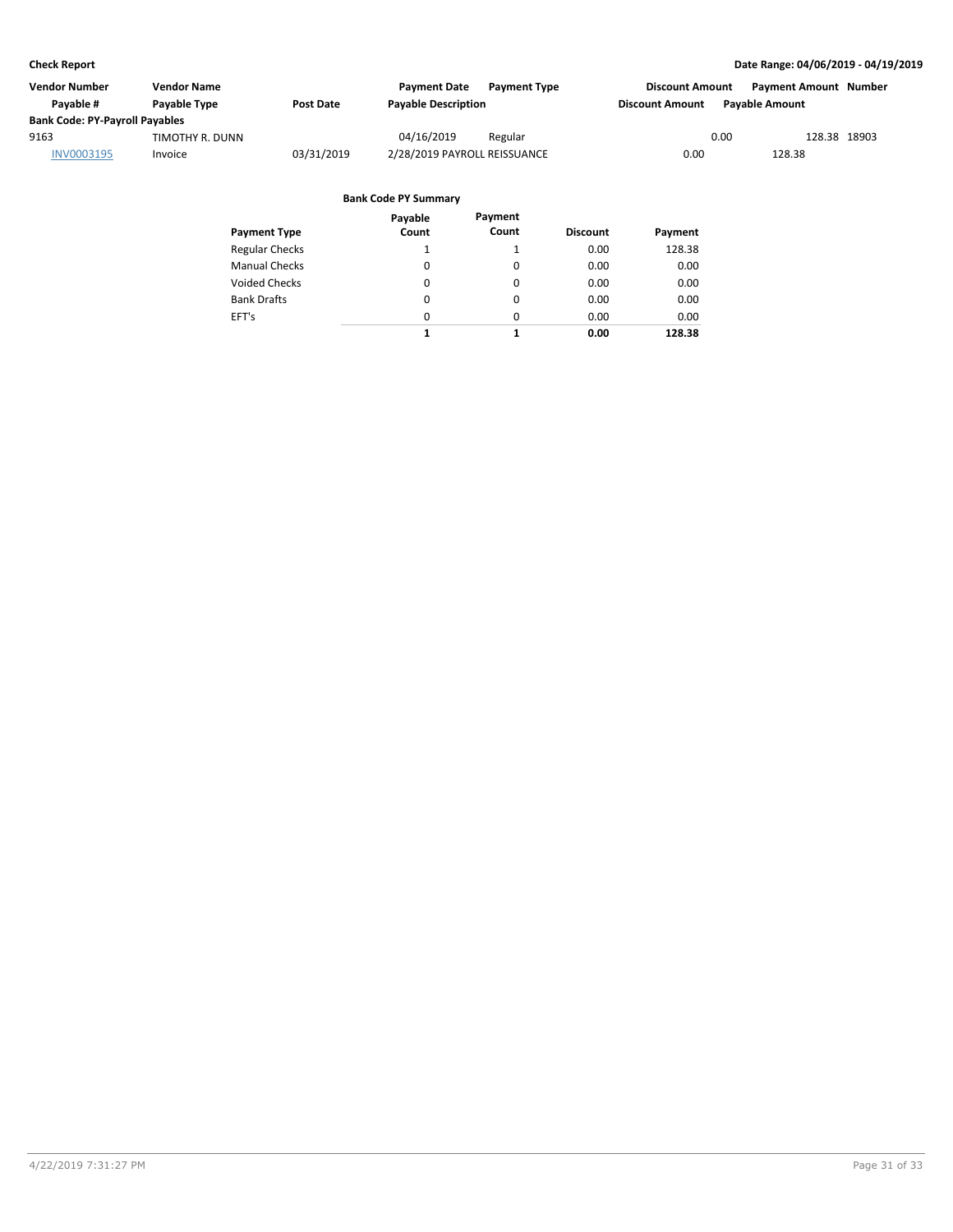| Vendor Number                         | <b>Vendor Name</b>        |            | <b>Payment Date</b>        | <b>Payment Type</b> | <b>Discount Amount</b> | <b>Payment Amount Number</b> |  |
|---------------------------------------|---------------------------|------------|----------------------------|---------------------|------------------------|------------------------------|--|
| Pavable #                             | Payable Type              | Post Date  | <b>Payable Description</b> |                     | <b>Discount Amount</b> | <b>Pavable Amount</b>        |  |
| <b>Bank Code: AP-Regular Payables</b> |                           |            |                            |                     |                        |                              |  |
| 9165                                  | SEASIDE SENIOR LIVING LLC |            | 04/19/2019                 | Regular             |                        | 0.00<br>13.500.00 97890      |  |
|                                       | Invoice                   | 04/19/2019 | RANDAZZO ENT. PHASE 1 DEMO |                     | 0.00                   | 13.500.00                    |  |

| <b>Payment Type</b>   | Payable<br>Count | Payment<br>Count | <b>Discount</b> | Payment   |
|-----------------------|------------------|------------------|-----------------|-----------|
| <b>Regular Checks</b> | 1                | 1                | 0.00            | 13,500.00 |
| <b>Manual Checks</b>  | 0                | 0                | 0.00            | 0.00      |
| <b>Voided Checks</b>  | 0                | 0                | 0.00            | 0.00      |
| <b>Bank Drafts</b>    | 0                | 0                | 0.00            | 0.00      |
| EFT's                 | $\Omega$         | $\Omega$         | 0.00            | 0.00      |
|                       | 1                | 1                | 0.00            | 13,500.00 |